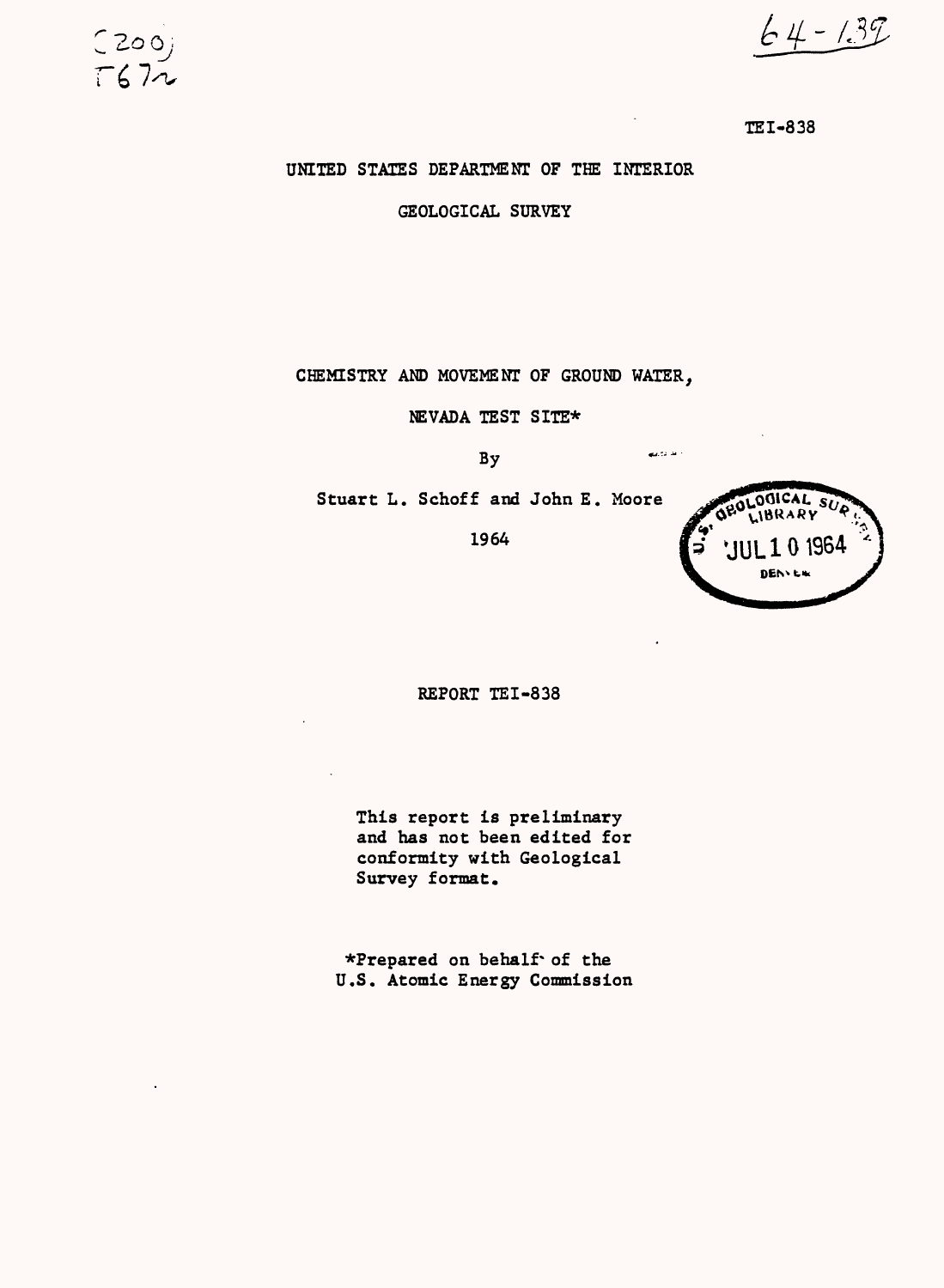# **CONTENTS**

| . | M.<br>۰. |
|---|----------|
|---|----------|

|                                                                | $\mathbf{1}$   |
|----------------------------------------------------------------|----------------|
|                                                                | $\overline{7}$ |
|                                                                | 8              |
|                                                                | $^{\circ}$ .8  |
|                                                                | 8              |
|                                                                |                |
|                                                                | 10             |
|                                                                |                |
| Previous investigations-----------------------------------     | 13             |
|                                                                | 14             |
|                                                                | 15             |
|                                                                | 16             |
| Relation of water chemistry to rock types--------------------- | 19             |
|                                                                | 19             |
| Water from carbonate rocks----------------------------------   | 21             |
|                                                                | 22             |
| Water from granodiorite-----------------------------------     | 24             |
| Unusual water types-a-docorresessessessessessessessessessesses | 25             |
| Water of mixed type from tuff-----------------------------     | 25             |
|                                                                | 25             |
| Water high in sulfate and in dissolved solids-------------     | 26             |
| High sodium in calcium-magnesium area ---------------------    | 28             |
| Unlike water from adjacent wells--------------------------     | 29             |

 $\sim 10^{-1}$ 

 $\sim 10^7$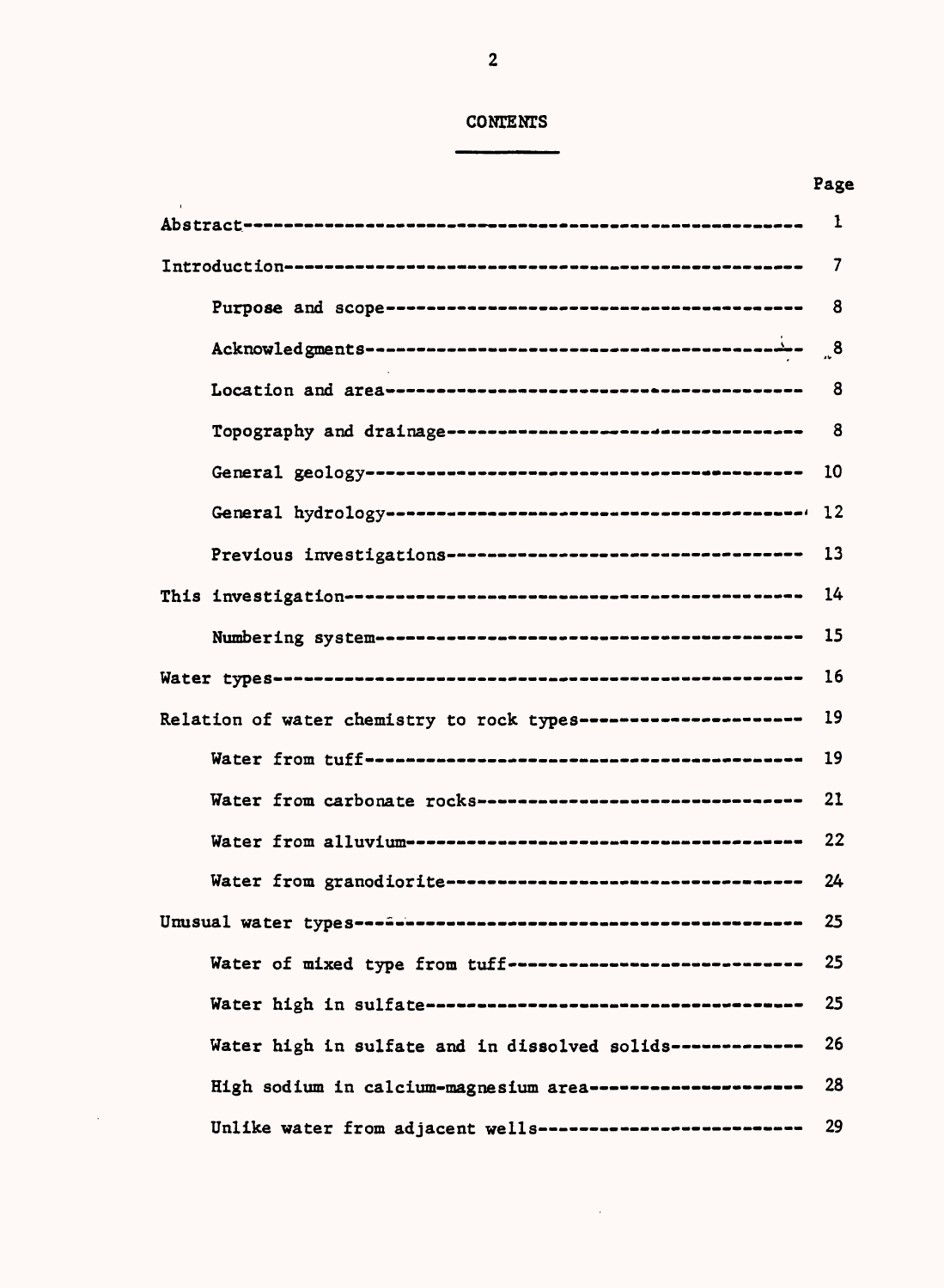# CONTENTS--Continued

Page

 $\mathbf{i}$ 

والسوار المد

 $\bar{\Delta}$ 

| Water from springs and from tunnels----------------------------  | 34 |
|------------------------------------------------------------------|----|
| Chemical character of ground water by areas--------------------  | 36 |
|                                                                  | 36 |
| Frenchman and Yucca Flats---------------------------------       | 39 |
| Jackass Flats (including Rock Valley) ---------------------      | 42 |
|                                                                  | 45 |
| Water movements inferred from dissolved solids----------------   | 52 |
| Water movements inferred from sodium distribution -------------- | 59 |
|                                                                  | 61 |
|                                                                  | 64 |
| Appendix A. Chemical analyses of water, in parts per million     |    |
| and equivalents per million (in parentheses), of well            |    |
| waters from the Nevada Test Site and vicinity, by                |    |
| the U.S. Geological Survey---------------------------------      | 67 |
| Appendix B. Selected chemical analyses of waters from springs    |    |
| and tunnels, in parts per million and equivalents per            |    |
| million (in parentheses), by the U.S. Geological                 |    |
|                                                                  | 73 |

 $\sim$ 

**Service** 

مساوي المر

الموارد المست

 $\sim$   $\sim$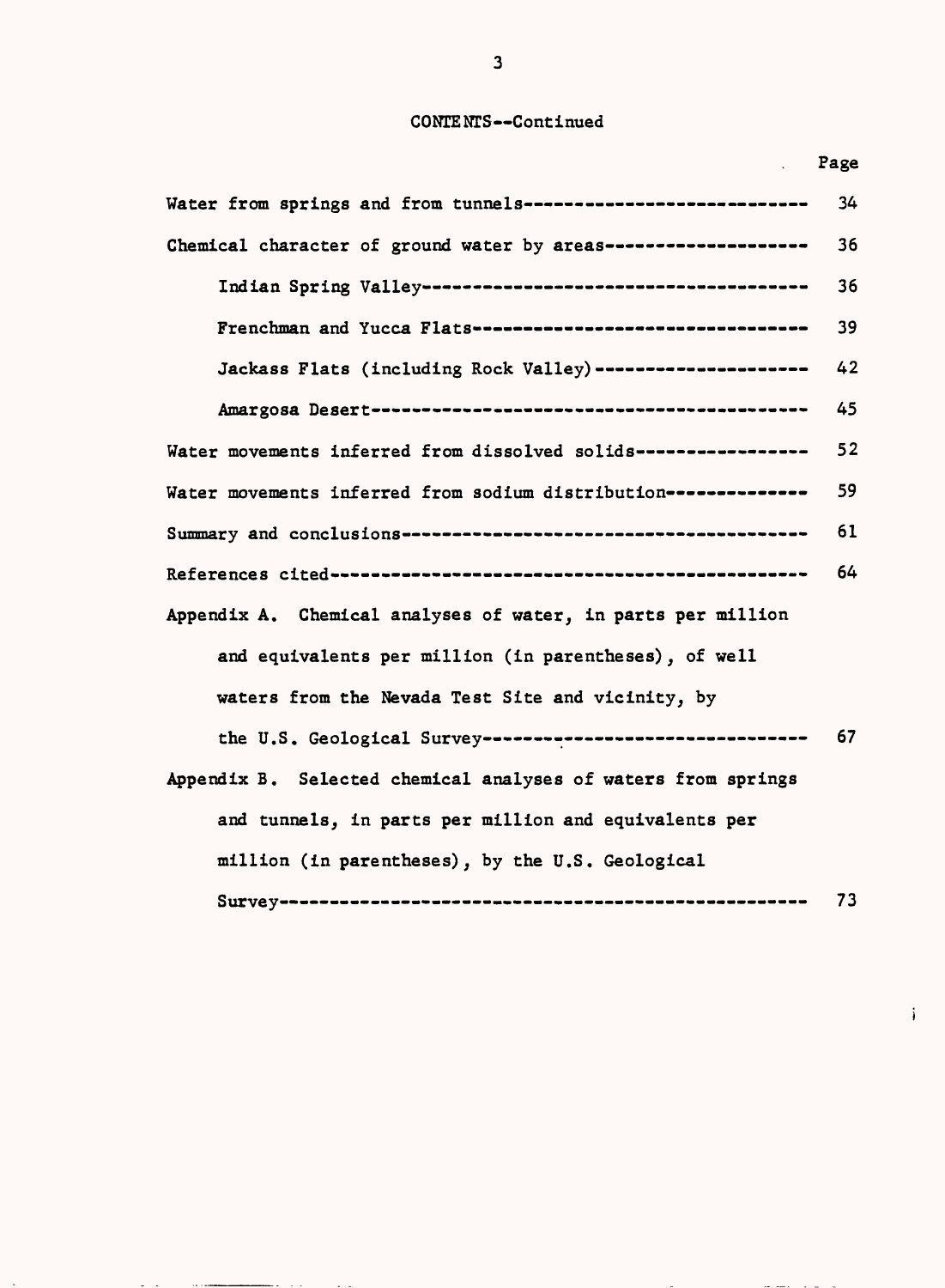## ILLUSTRATIONS

Ĭ.

L

|    |                                                            | Page |
|----|------------------------------------------------------------|------|
|    | Figure 1. Map of the Nevada Test Site and vicinity showing |      |
|    | the distribution of principal rock types and               |      |
|    | the chemical character of the ground water------ pocket    |      |
| 2. | Index map showing principal places discussed in            |      |
|    |                                                            | 9.   |
|    | 3. Chemical diagrams representing three types of           |      |
|    | water, Nevada Test Site and vicinity------------           | 18   |
| 4. | Chemical diagrams representing water from springs          |      |
|    | and tunnels in tuff, and water from granodiorite           | 20   |
|    | 5. Chemical classification, in percent of total            |      |
|    | equivalents per million, of water from Indian              |      |
|    | Spring Valley, Yucca and Franchman Flats, and              |      |
|    | Jackass Flats (including Rock Valley)------------          | 37   |
|    | 6. Map of the southwestern part of the Amargosa            |      |
|    | Desert, showing chemistry of ground water--------          | 46   |
|    | 7. Map of the southwestern part of the Amargosa            |      |
|    | Desert showing the distribution of calcium plus            |      |
|    | magnesium in ground water, expressed as percent            |      |
|    | of total cations. Area covered and water sources           |      |
|    | are the same as in figure 6----------------------          | 50   |

 $\sim 10^{11}$ 

 $\overline{4}$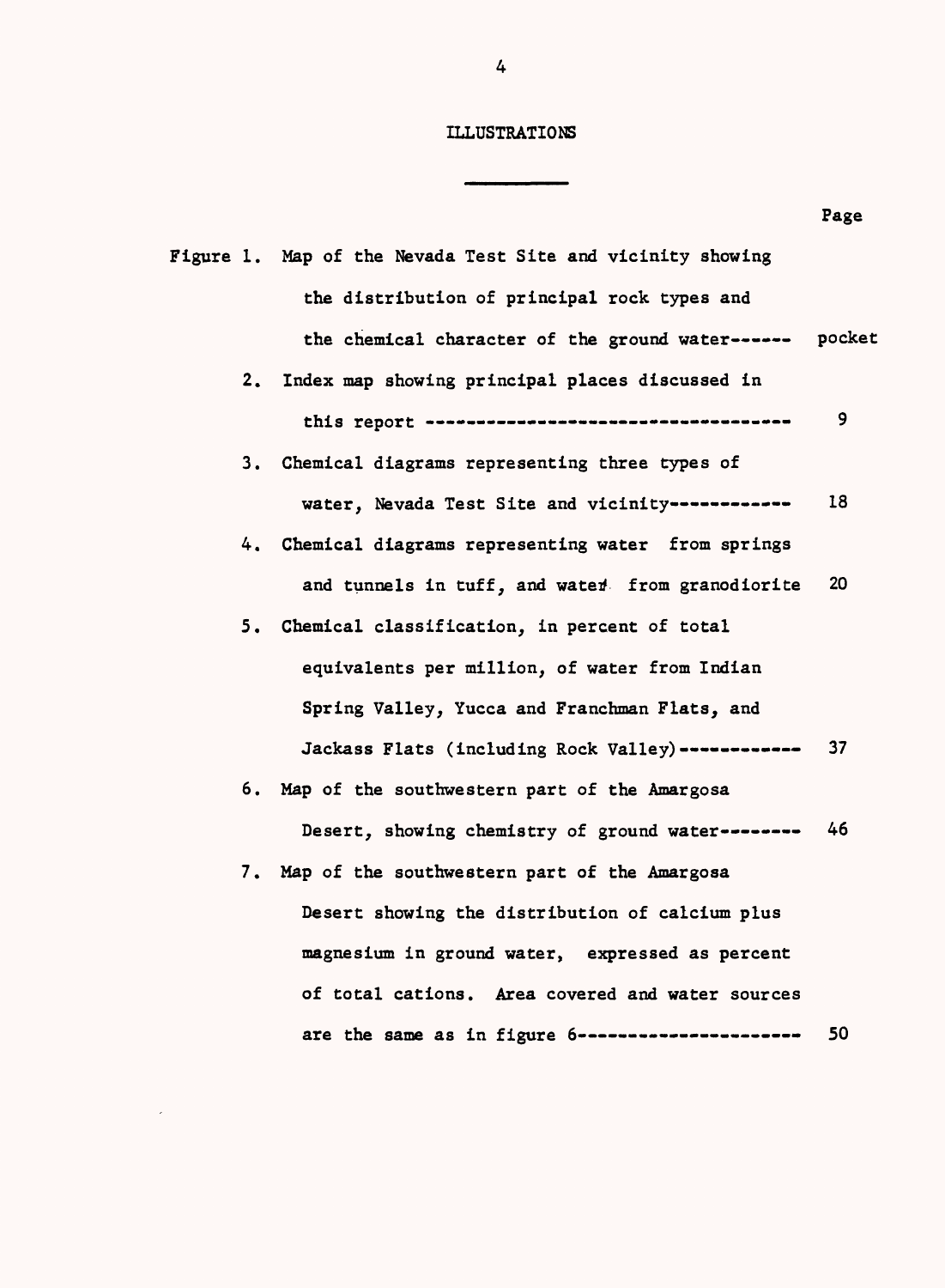# TABLES

|    |                                                                                                         | Page |
|----|---------------------------------------------------------------------------------------------------------|------|
|    | Table 1. Analyses of water from wells 66-69 and 68-69,                                                  |      |
|    | in parts per million and equivalents per                                                                |      |
|    | $\texttt{min}$ $\texttt{min}$ . The consequence of the consequence of the consequence of $\texttt{min}$ | 27   |
|    | 2. Principal ions in water from wells 79-69a and                                                        |      |
|    | 79-69b, in equivalents per million---------------                                                       | 32   |
| 3. | Calcium and bicarbonate in water from wells 79-69a                                                      |      |
|    |                                                                                                         | 34   |
|    | 4. Composition in percentages of chemical equivalents                                                   |      |
|    | of cations and anions of water from Indian Spring                                                       |      |
|    | $\text{Value}$                                                                                          | 38   |
|    | 5. Composition in percentages of chemical equivalents                                                   |      |
|    | of cations and anions of water from Frenchman                                                           |      |
|    | and Yucca Flats---------------------------------                                                        | 40   |
|    | 6. Composition in percentages of chemical equivalents                                                   |      |
|    | of cations and anions of water from Jackass Flats                                                       |      |
|    | (including Rock Valley) -------------------------                                                       | 44   |
| 7. | Composition in percentage of chemical equivalents                                                       |      |
|    | of cations and anions of water from the Amargosa                                                        |      |
|    |                                                                                                         | 47   |
|    | 8. Dissolved solids in spring water, Nevada Test Site,                                                  |      |
|    | in parts per million------------------------------                                                      | 53   |
|    | 9. Variations in dissolved solids at Whiterock Spring,                                                  |      |
|    | Nevada Test Site, in parts per million------------                                                      | 53   |

 $\sim 10^{-11}$ 

 $\sim$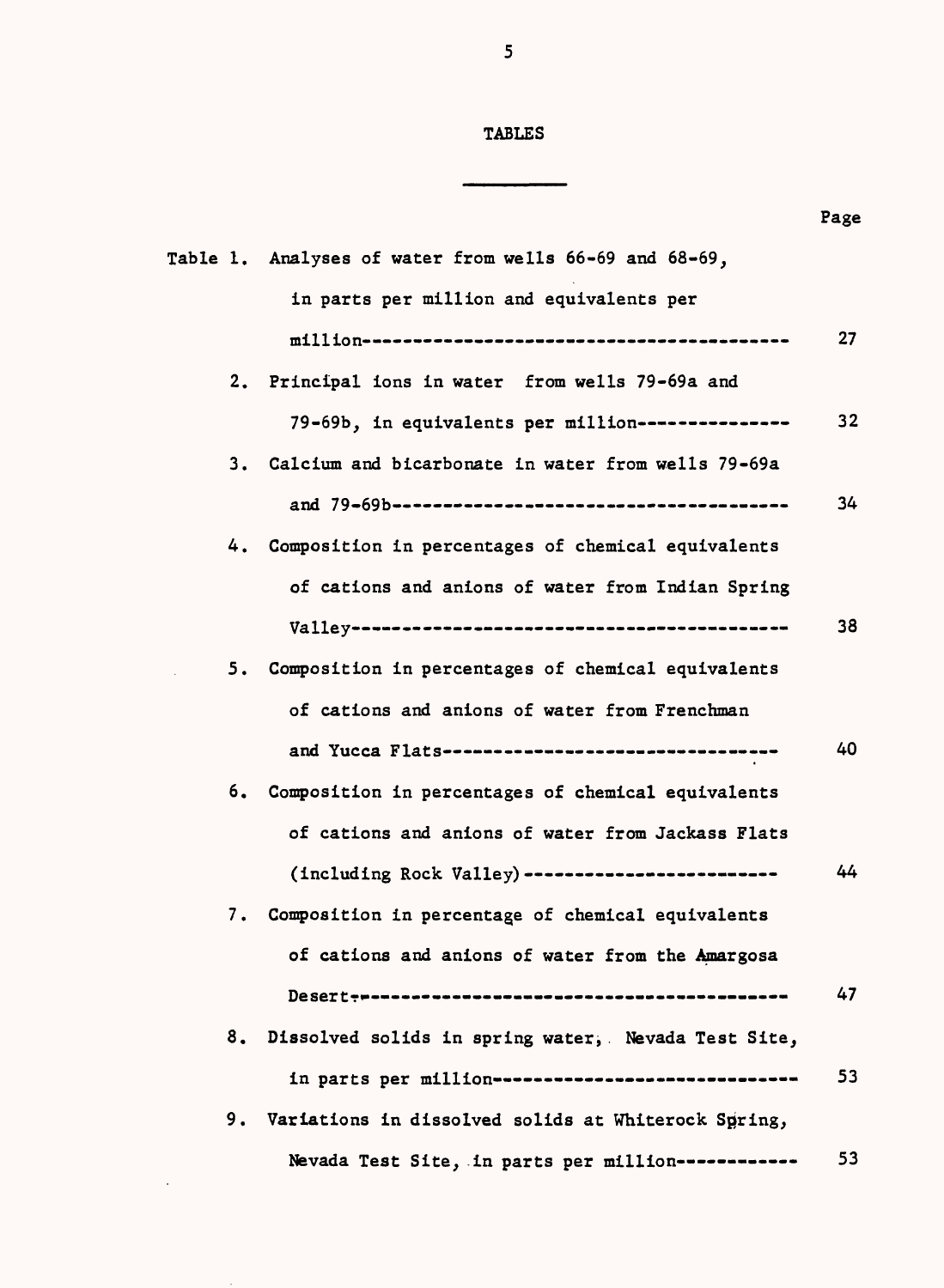## CHEMISTRY AND MOVEMENT OF GROUND WATER,

### NEVADA TEST SITE

by

Stuart L. Schoff and John E. Moore

#### ABSTRACT

Three chemical types of ground water are distinguished at the Nevada Test Site and vicinity. A sodium-potassium water is related to tuff (in part zeolitized) and to alluvium containing detrital tuff. A calciummagnesium- water is related to limestone and dolomite, or to alluvium containing detritus of these rock types. A mixed chemical type, containing about as much sodium and potassium as calcium and magnesium, may result from the addition of one of the first two types of water to the other; to passage of water first through tuff and then through carbonate rock, or vice versa; and to ion-exchange during water travel. Consideration of the distribution of these water types, together with the distribution of sodium in the water and progressive changes in the dissolved solids, suggests that the ground water in the Nevada Test Site probably moves toward the Amargosa Desert, not into Indian Spring Valley and thence southeastward toward Las Vegas. The low dissolved solids content of ground-water reservoirs in alluvium and tuff of the enclosed basins indicates that recharge is local in orgin.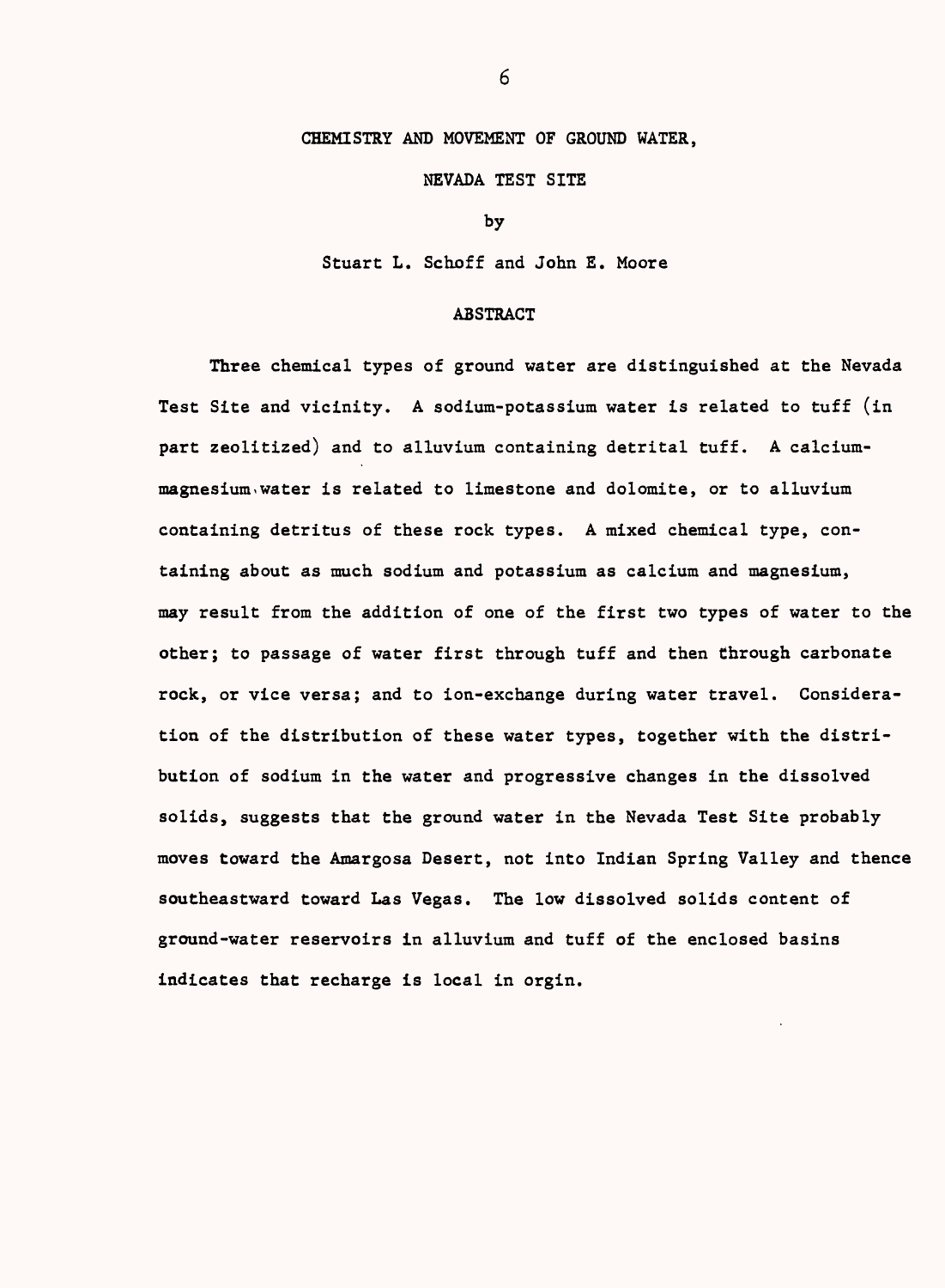### INTRODUCTION

The chemical character of ground water depends to a large degree upon the character of the rock formations through which the water moves, The composition of the water is the result of several solutional and decompositional processes. Certain reactions, such as the solution of carbonate, and the exchange of cations, are reversible. The chemical processes are affected by certain variables in the environment, among them the type of geologic environment, amount of vegetative cover, amount of water available, its rate of circulation, the activity of micro- and other organisms, temperature, and pressure.

The chemical constitution of a sample of ground water is a history of the underground experiences of the water. Yet, the deciphering of that history is often made impossible by sheer complexity. The longer the water is underground and the greater the number of geologic environments through which it passes, the more complicated and difficult to unravel is its history.

A large number of water samples from the Nevada Test Site and vicinity has been analyzed in the course of hydrologic investigations by the Geological Survey in behalf of the U.S. Atomic Energy Commission, Others have been analyzed in connection with investigations made in cooperation with the Nevada State Engineer. These analyses clarify some questions regarding the movement of ground water from the Test Site.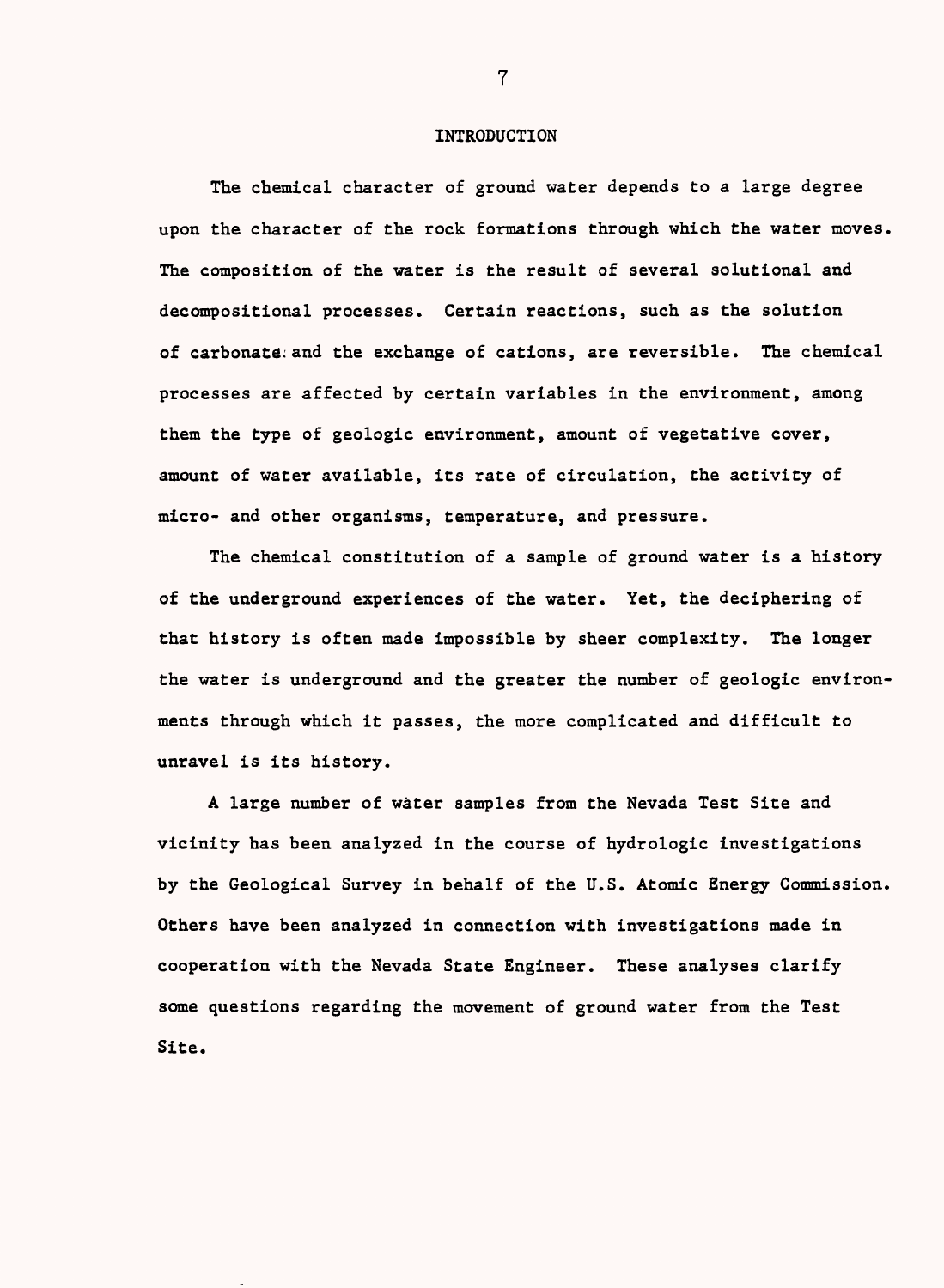#### Purpose and scope

The purpose of this report is to determine if the chemical character of the ground water can be used to predict the direction of groundwater movement from the Nevada Test Site. The report describes the chemical variation of ground water in different basins and relates these variations to aquifer lithology and ground-water movement.

### .Acknowledgment s

The writers wish to express their gratitude to their colleagues of the U.S. Geological Survey who have offered many helpful suggestions and criticisms. Special thanks are due J. D. Hem and R. C. Scott for constructive advice on geochemistry and for critical review of this report. None of these men, however, should be held responsible for the authors' interpretations and conclusions.

### Location and area

The Nevada Test Site is an approximately rectangular area of about 1,130 square miles in southern Nye County, Nev., and is about 70 miles northwest of Las Vegas, Nev. The geologic map illustrating this report (fig. l) extends beyond the boundaries of the Test Site on all sides and represents about 2,200 square miles. Places mentioned in this report but beyond the limits of figure 1 are shown in figure 2.

## Topography and drainage

The Nevada Test Site is in the Basin and Range physiographic province. It contains two enclosed basins, Yucca Flat and Frenchman Flat, one basin having exterior drainage, Jackass Flats, and several mountain ranges.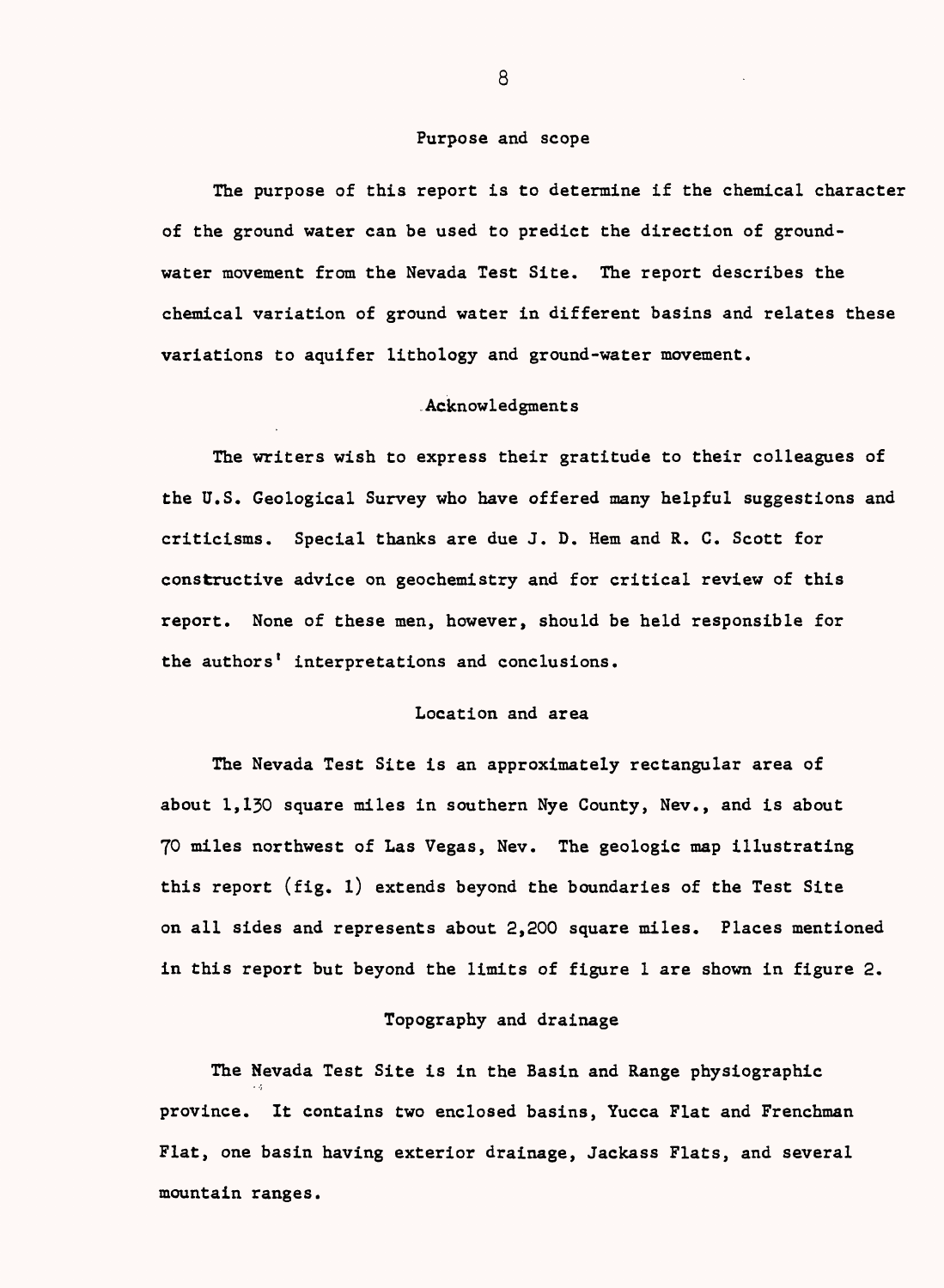

Figure 2.--Index map showing principal places discussed in this report. (Base from World Aeronautical Chart 363, Mt. Whitney.)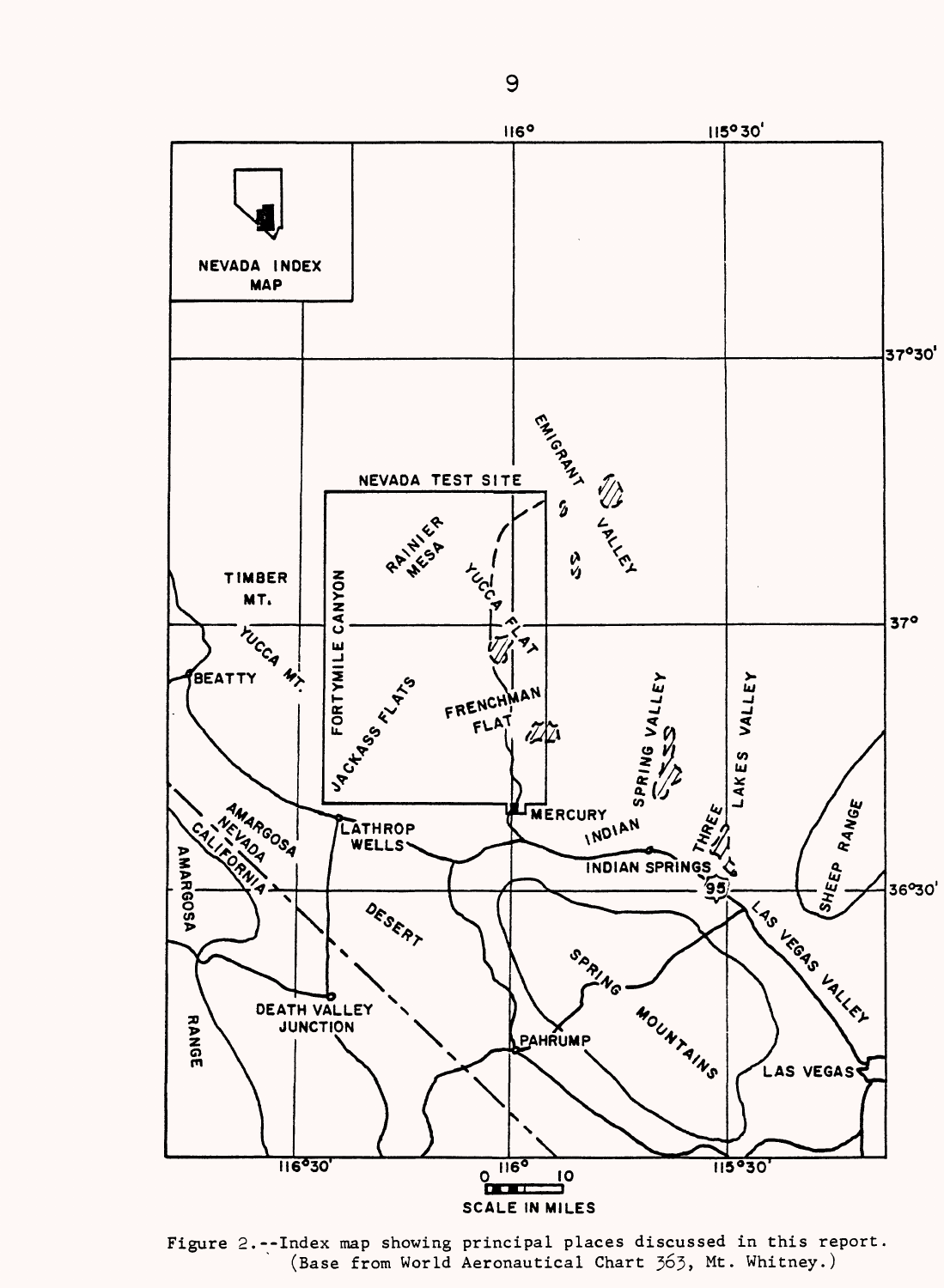The western part of the Test Site is drained by Fortymile Canyon into Jackass Flats, which in turn is drained southward into the Amargosa Desert.

The Las Vegas Valley, an intermontane trough, trends southeastward from the southern end of the Test Site to Las Vegas. It is flanked on the southwest side by the Spring Mountains and on the northeast side by the southern ends of several mountain ranges. Only the southeast half of it is drained toward Las Vegas. The rest is drained into playa lakes in the southern ends of Indian Spring and Three Lakes Valleys.

## General geology

The mountains are composed of sedimentary rocks of late Precambrian and Paleozoic age and of extrusive and minor sedimentary rocks of Tertiary or younger age. The rocks of Paleozoic age have been intruded by granitic rocks of Mesozoic age (Houser, F. N., written communication, 1963). Both the sedimentary rocks of Paleozoic age and the rocks of Tertiary or younger age have been intruded by mafic dikes of Miocene or younger age. The basins are partly filled with unconsolidated alluvial and lacustrine sediments. The upper parts of these sediments are of Quaternary age, but the lower parts at places may be of Tertiary age.

The total stratigraphic thickness of the late Precambrian and Paleozoic rocks is more than 35,000 feet, somewhat more than half of which is limestone and dolomite (Barnes, Harley, oral communication, 1963) The limestone and dolomite are especially important in both the circulation and the chemistry of the ground water. They will be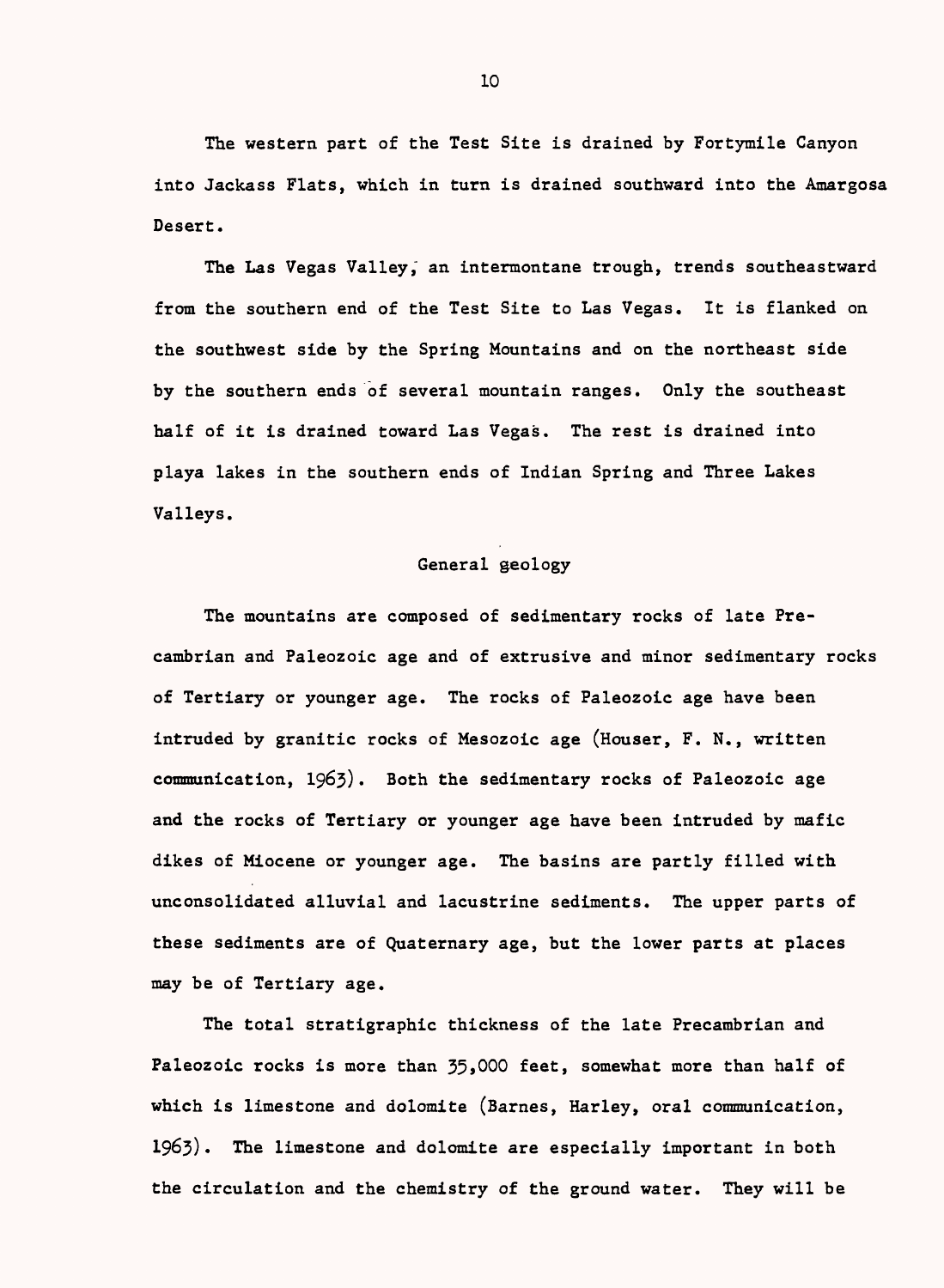referred to collectively hereafter as the carbonate rocks. The other principal rock types in the Paleozoic sequence are siltstone, argillite, and quartzite.

The rocks of Tertiary or younger age consist principally of tuff but include also flows of basaltic, andesitic, and rhyodacitic composition, together with minor amounts of sedimentary rocks. Their total aggregate thickness is not known, but it probably exceeds 10,000 feet (Healey and Miller, 1962, p. 9). The volcanic rocks have been penetrated in drill holes to a depth of more than 5,000 feet. Most of these rocks are rhyolitic (Houser, F. N., and Botinelly, T., oral communication, 1963) Despite considerable variation in physical appearance, they are a unit in their effect on the chemistry of the ground water. The zeolitized parts of the tuff are especially important because they influence the chemical character of the water through ion-exchange.

The valley fill (alluvium) is thick in some of the basins. The maximum known thickness of the fill is 1,870 feet, in south-central Yucca Flat, where it was penetrated in a test well. The well was not drilled to the bottom of the fill, however, and the complete thickness was not determined. The alluvium is composed of detritus from the adjacent mountains, and the character of the water in it depends on the kinds of rock materials in it.

The geologic structure is extremely complex. As stated by Healey and Miller, (1962, p. 10), "The Paleozoic rocks were extensively thrust faulted, probably during the Late Cretaceous (Johnson and Hibbard, 1957, p. 378). Many normal faults displace both the Paleozoic sedimentary rocks and the Tertiary volcanic rocks. Vertical displacements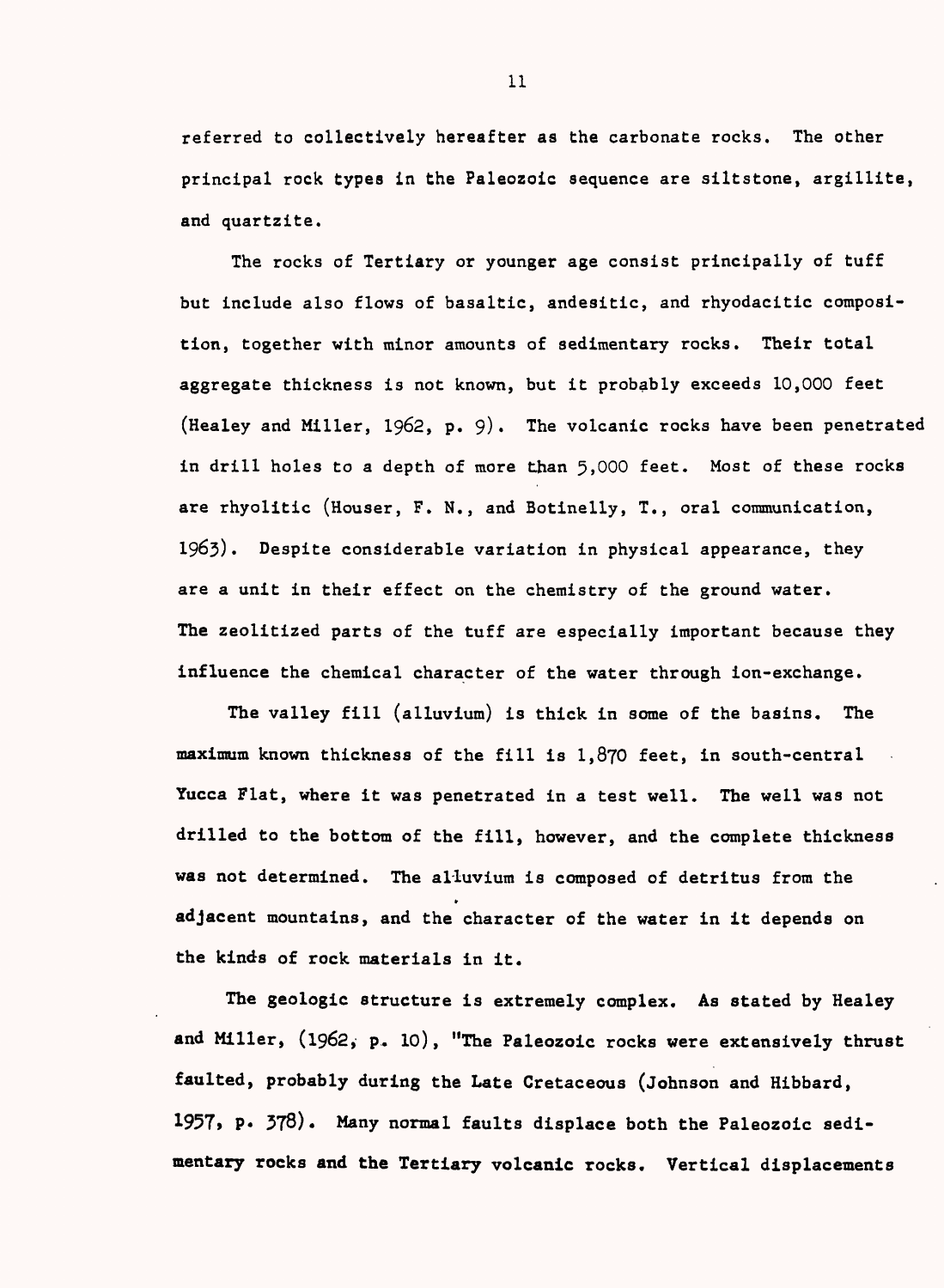on the normal faults range from a few feet to several thousands of feet. The Las Vegas Valley shear zone (Longwell, 1960) has had profound influence on the present structure of the southeast part of the region. This major shear zone may be traced 100 miles northwestward from Boulder City, Nev.  $* * *$ . Horizontal movement along the shear zone has been estimated at 25 miles by Longwell (1960) and 27 miles by B. C. Burchfiel (written communication, 1961)."

## General hydrology

The chemical character of ground water is the result of processes during the movement of the water from places of recharge to places of discharge. Ground water in the Basin and Range province is recharged from precipitation, principally on the flanks of the mountains. It then moves down into the valley fill, whence it discharges by evapotranspiration. The bedrock that makes up the mountains and underlies the fill was thought to be an impermeable barrier that prevents the movement of ground water from one basin to another. This seems not to apply to the basins of the Nevada Test Site and several other basins in southern Nevada. Winograd (l962a, p. 8; 1962b, p. Clio) has shown that water levels in wells in the Tertiary tuff decline as the wells are deepened into the zone of saturation. The head in the tuff is higher than that in the underlying Paleozoic carbonate rocks at the same place. He concludes, "The movement of ground water in the valley fill and the tuffs beneath the bolsons of the Nevada Test Site is vertically downward into the Paleozoic carbonate rocks. The ground water moves laterally in the carbonate rocks, though probably circuitously, beneath all three basins toward the discharge areas, presumably to the southwest."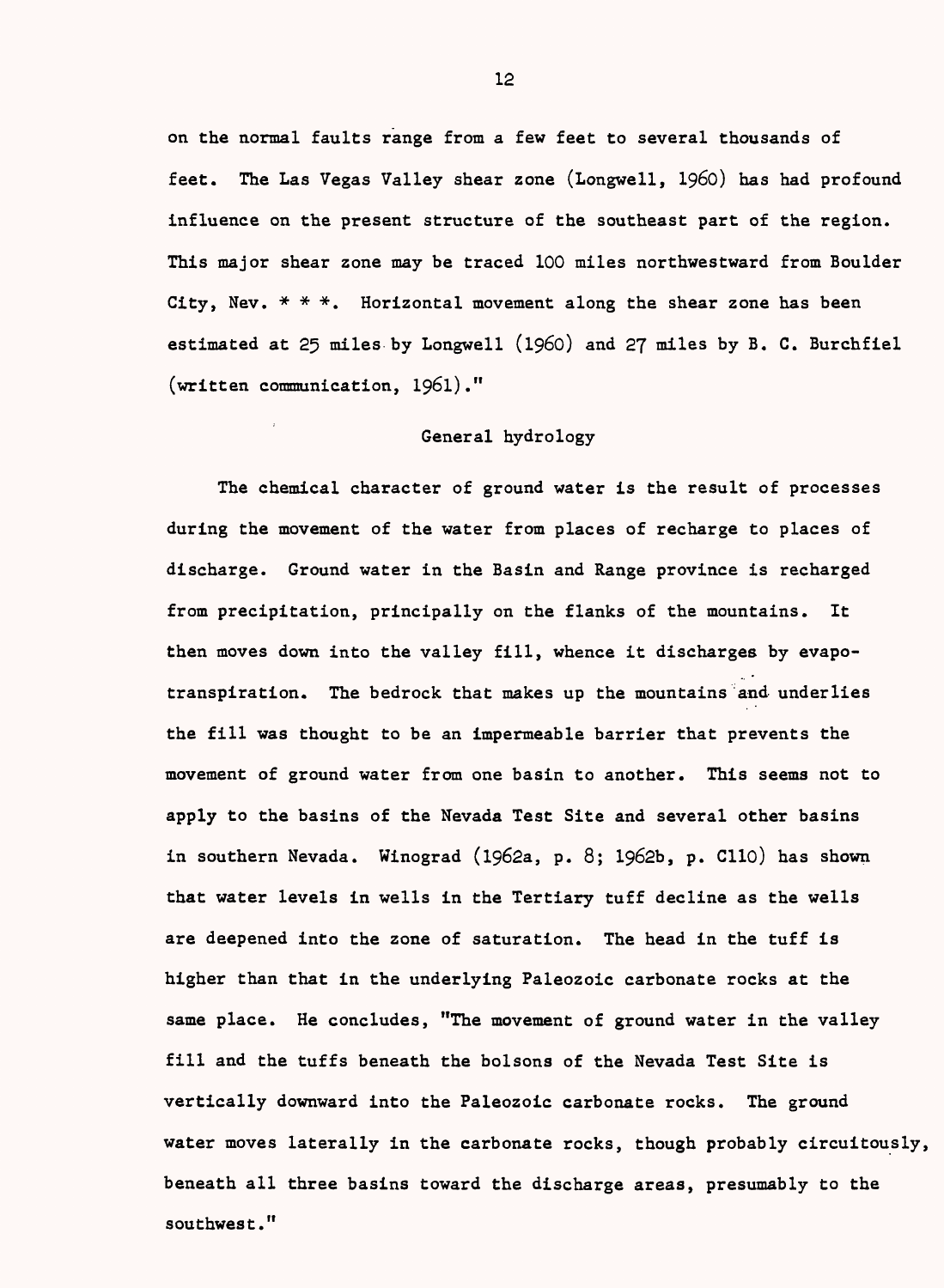Eakin and others (1963) have shown that, in a region extending from the California state line northward nearly 90 miles beyond the Nevada Test Site, the ground water may move from north to south. The hydraulic potential, as represented by the water-level altitudes in selected wells, and the relations of discharge to recharge suggest that southward movement is not only possible but probable. Confirmation of this movement is suggested by the chemical character of the waters. The ground water probably is discharged in the Amargosa Desert and, in part, in Death Valley.

#### Previous investigations

Reference has been made in the preceding section to significant reports that have been published on regional hydrology. Other sources of information, especially data on chemical character of water, are mentioned below.

Chemical analyses of water samples collected in tunnels driven into Rainier Mesa at the northwest border of Yucca Flat were reported by Clebsch and Barker (1960), and those for waters from wells, test holes, and springs in and near the Nevada Test Site to 1960 were reported by Moore (1961, tables  $3$  and  $5$ ). Five of the analyses for the Nevada Test Site and several for water from surrounding areas were reported also by Scott and Barker  $(1962, p. 72-73)$ . The analyses of water from the test wells drilled for the Geological Survey's hydrologic investigation of the Nevada Test Site have been reported in various Survey TEI reports summarizing the results from the individual wells, have been tabulated by Eakin and others  $(1963)$ , and are repeated in appendix A of this report. The tritium age of ground water as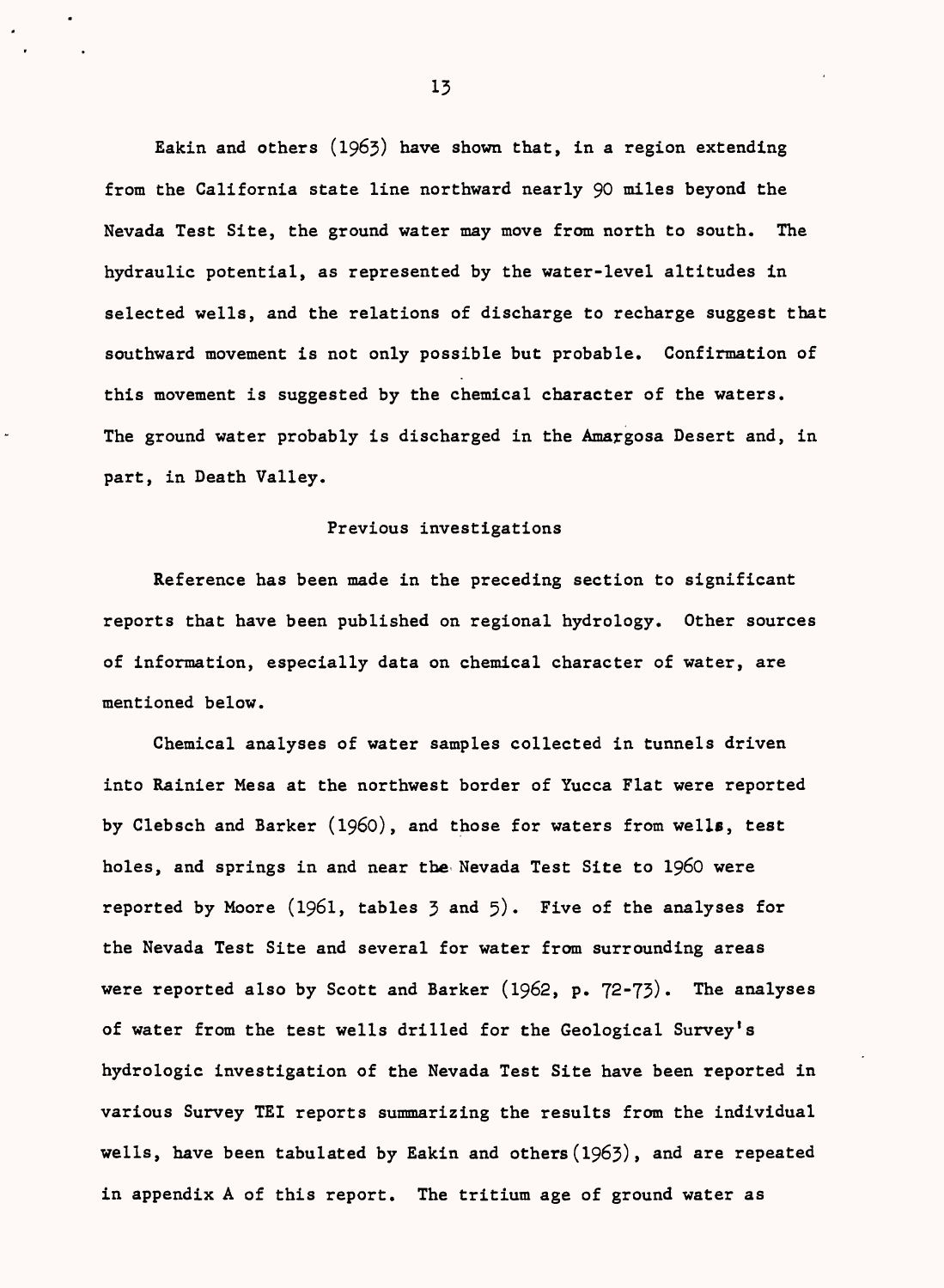related to the movement of the water in and near the Nevada Test Site was discussed by Clebsch (1961).

#### THIS INVESTIGATION

Most of the chemical analyses given in this report were made by the Quality of Water Branch, U.S. Geological Survey, Denver, Colo. A few analyses were made in other Survey laboratories, or in outside laboratories. The water samples were collected by many individuals, most of them Survey personnel.

The analyses were evaluated in relation to drilling methods and to conditions in the wells at the time of sampling, and eight that probably do not represent the formation water have been excluded from the maps and tables in this report. Among these are samples that have a pH of 9.9 to 11.5, which probably is due to cement that was used in the well. A few others represent samples that probably had been contaminated by, or consisted mainly of, drilling fluid.

The analyses were plotted for study as modified pie diagrams, which in the form adopted here facilitate the discrimination of borderline water types and represent fairly well the chemical concentration. These diagrams appear in several of the illustrations for this report. Nearly all those for well water appear on figure 1.

The water of springs and that from fractures intersected in the tunnels in Rainier Mesa are discussed in the text and tabulated in appendix B but are not illustrated by diagrams in figure 1. These water types are from perched zones of saturation and therefore do not represent regional ground-water trends. The spring water and some of the tunnel water is diagramed in figure  $4$ .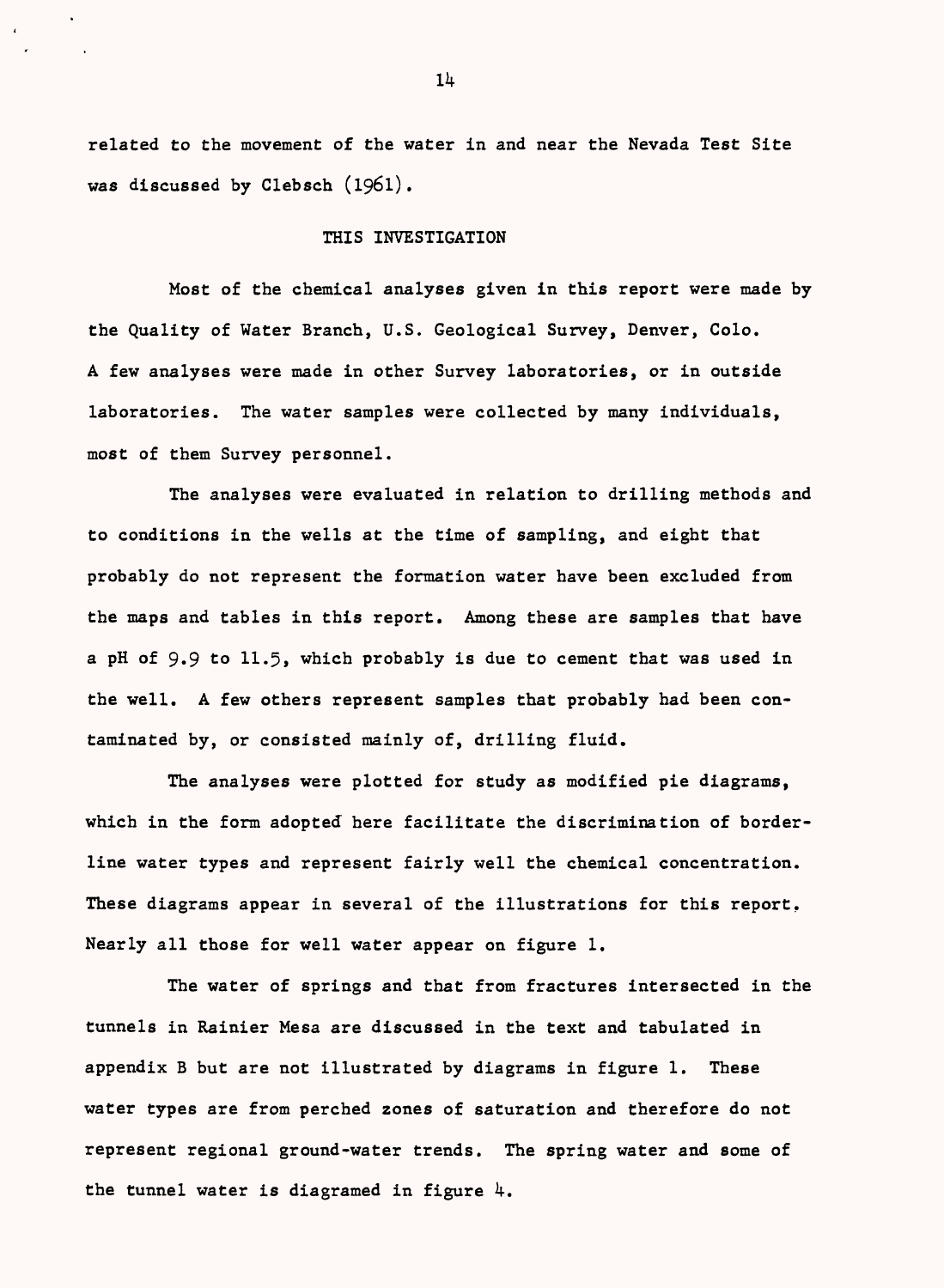Parallelogram diagrams also were used in the study of the chemical analyses, because these diagrams facilitate comparison of the water of one area with that of another  $(Piper, 1945)$ . They may show progressive change in chemical composition in one direction or another, and thereby may suggest the direction of movement of the water. On these diagrams the percentage of sulfate, chloride, fluoride, and nitrate are plotted against bicarbonate and carbonate on one axis, and calcium and magnesium are plotted against sodium and potassium on the other axis. Parallelogram diagrams for ground water from several areas in and adjacent to the Nevada Test Site are shown in figure 5.

The analyses tabulated in appendices A and B of this report are stated in both parts per million (ppm) and equivalents per million (epm). The figures for epm are used in plotting the pie diagrams and in calculating percentages for the parallelogram diagrams.

## Numbering system

Wells, test holes, and springs are identified in this report by location numbers based on the Nevada State coordinate system, central zone. Each number consists of at least two parts: the first two digits of the north coordinate, followed (after a hyphen) by the first two digits of the east coordinate. Where several wells are in the same 10,000-foot rectangle, a letter is added to the number for each well, beginning with "a." The well, test hole, or spring is always on or north of its north coordinate and on or east of its east coordinate.

The coordinates shown on the map (fig. 1) are  $64(0,000)$  at the south to  $94(0,000)$  at the north; and  $56(0,000)$  at the west to  $77(0,000)$ at the east. A location number that is low in both digits--73-58, for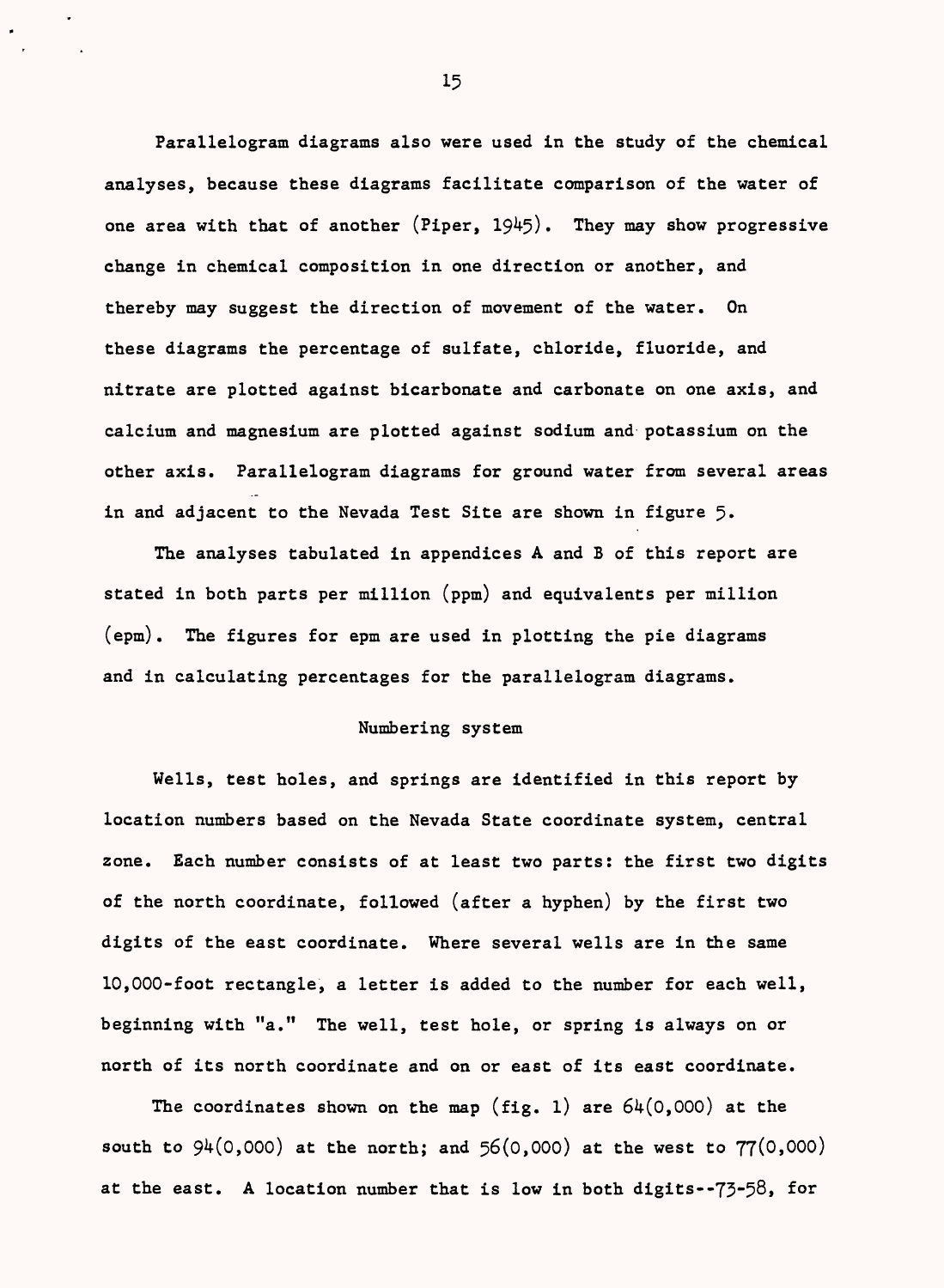example -- is in the southwestern part of the map. A location number that is high in both digits--91-74, for example--is in the northeastern part of the map.

Wells and springs in the Amargosa Desert have been numbered by the Ground-Water District Office, U.S. Geological Survey, Carson City, Nev., according to township, range, and section. This arrangement could not be extended into the Nevada Test Site because townships and sections have not been surveyed there. For uniformity in this report, therefore, the wells and springs of the Amargosa Desert have been assigned numbers based on the coordinate system, which for convenience has been extended arbitrarily into the California part of figure 6.

#### WATER TYPES

The ground water of the region is bicarbonate water with but few exceptions. Some of the water from the Test Site is sulfate water. One water has nearly as much sulfate as bicarbonate. The circumstances that seem to account for these and a few others are discussed in the section headed "Unusual water types."

Most of the water can be classified on the basis of cations alone  $\bullet$ as follows:

1. Sodium-potassium type--sodium predominates, potassium generally is minor to negligible and the two together are 60 percent or more of total cations.

2. Calcium-magnesium type either calcium or magnesium may predominate, and the two together are 60 percent or more of total cations.

3. Mixed chemical type--neither cation pair amounts to as much as  $60$  percent of total cations; both pairs amount to more than  $40$  percent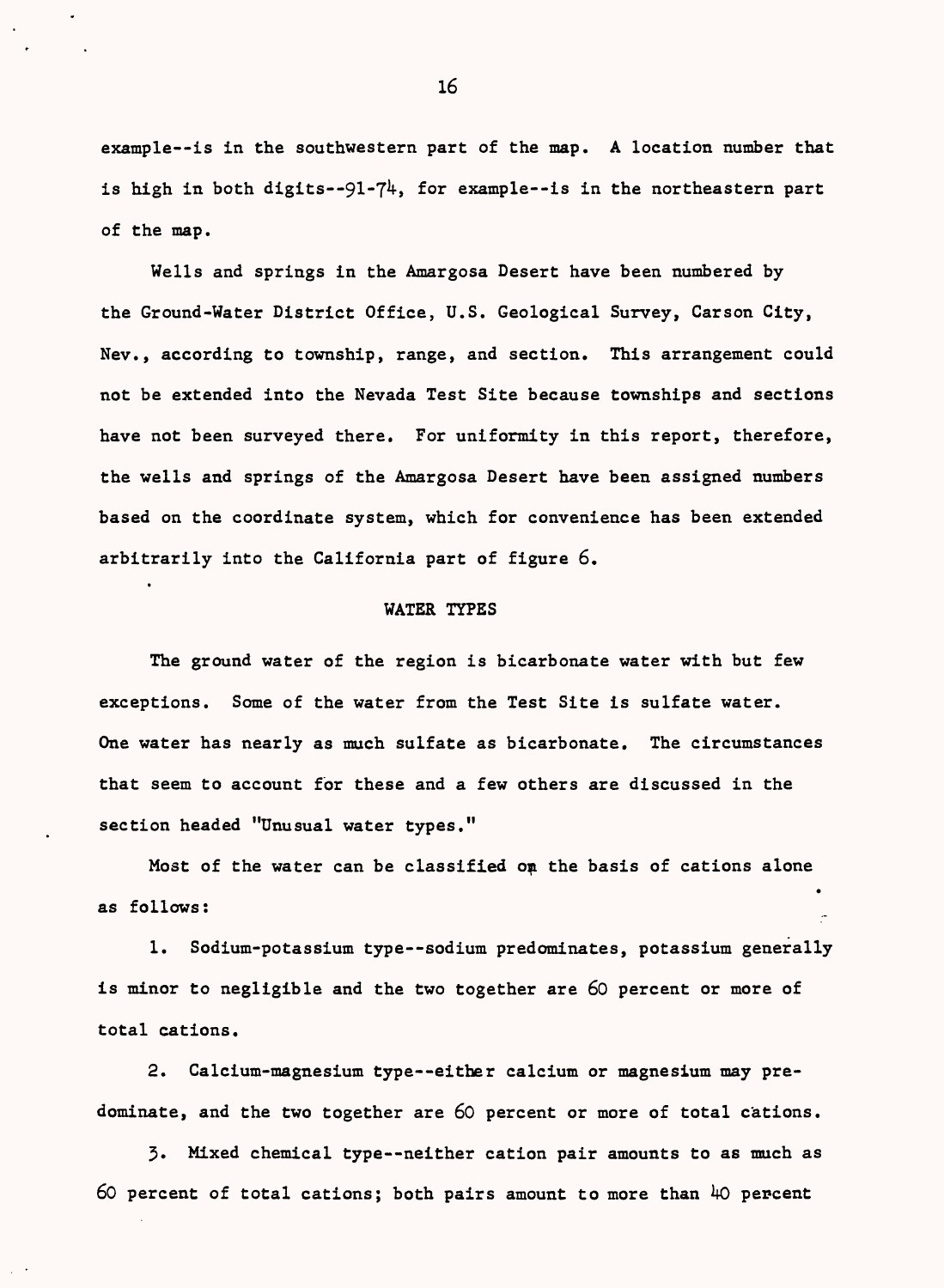each, and either pair may predominate.

When plotted as modified pie diagrams, these three water types are fairly distinctive. The sodium and potassium are plotted together in the southeast quadrant, and opposite--in the northwest quadrant--the calcium and magnesium are plotted together. The bicarbonate and carbonate are plotted together in the northeast quadrant and the sulfate and chloride are .plotted together in the southwest quadrant  $(fig. 3).$ 

A sodium-potassium water approximates a semicircle in the east half of the diagram, but a calcium-magnesium water approximates a semicircle in the north half (fig. 3, wells  $84-68$  and  $65-73$ , respectively). A water of mixed chemical type generally has a relatively large wedge in the northeast quadrant, and smaller, more or less equal, wedges in the northwest and southeast (fig. 3, well  $75-73$ ). If the mixture also includes sulfate and chloride in substantial proportions, there will be a wedge in the southwest, and the diagram will approach a circle.

The term, "mixed chemical type," is not intended to mean that turbulent mixing of waters has taken place. Turbulent mixing seems unlikely to occur underground except in special geologic situations, such as large solution openings. A water of mixed chemical type may be attributed to passage of the water through one kind of rock and then another, with opportunity for ion exchange or solution of different minerals.

As suggested above, most of the water of the region is low in sulfate and chloride. Many of the pie diagrams show almost nothing in the quadrant assigned to these anions.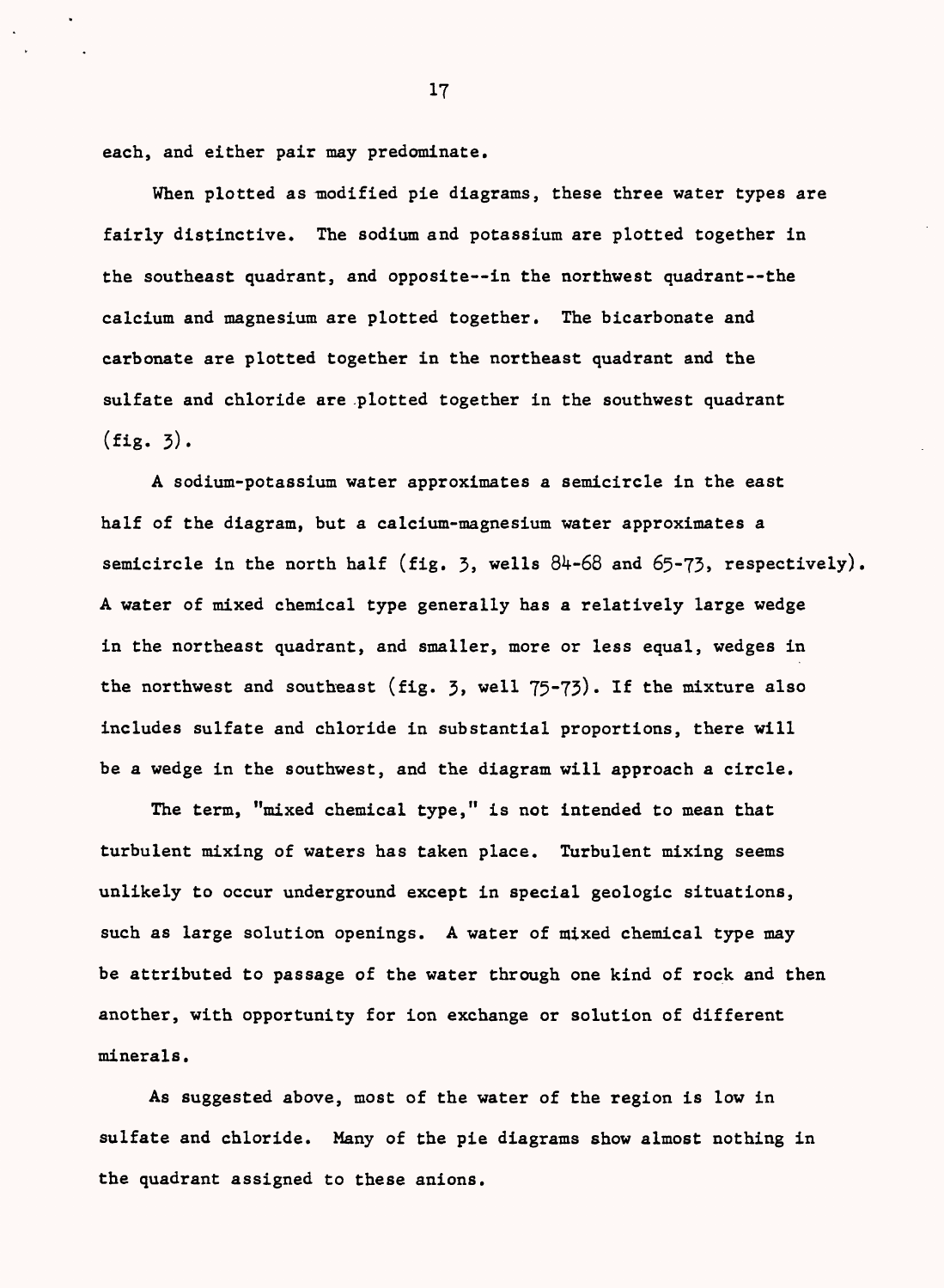

Figure 3.--Chemical diagrams illustrating three types of water, Nevada Test Site and vicinity.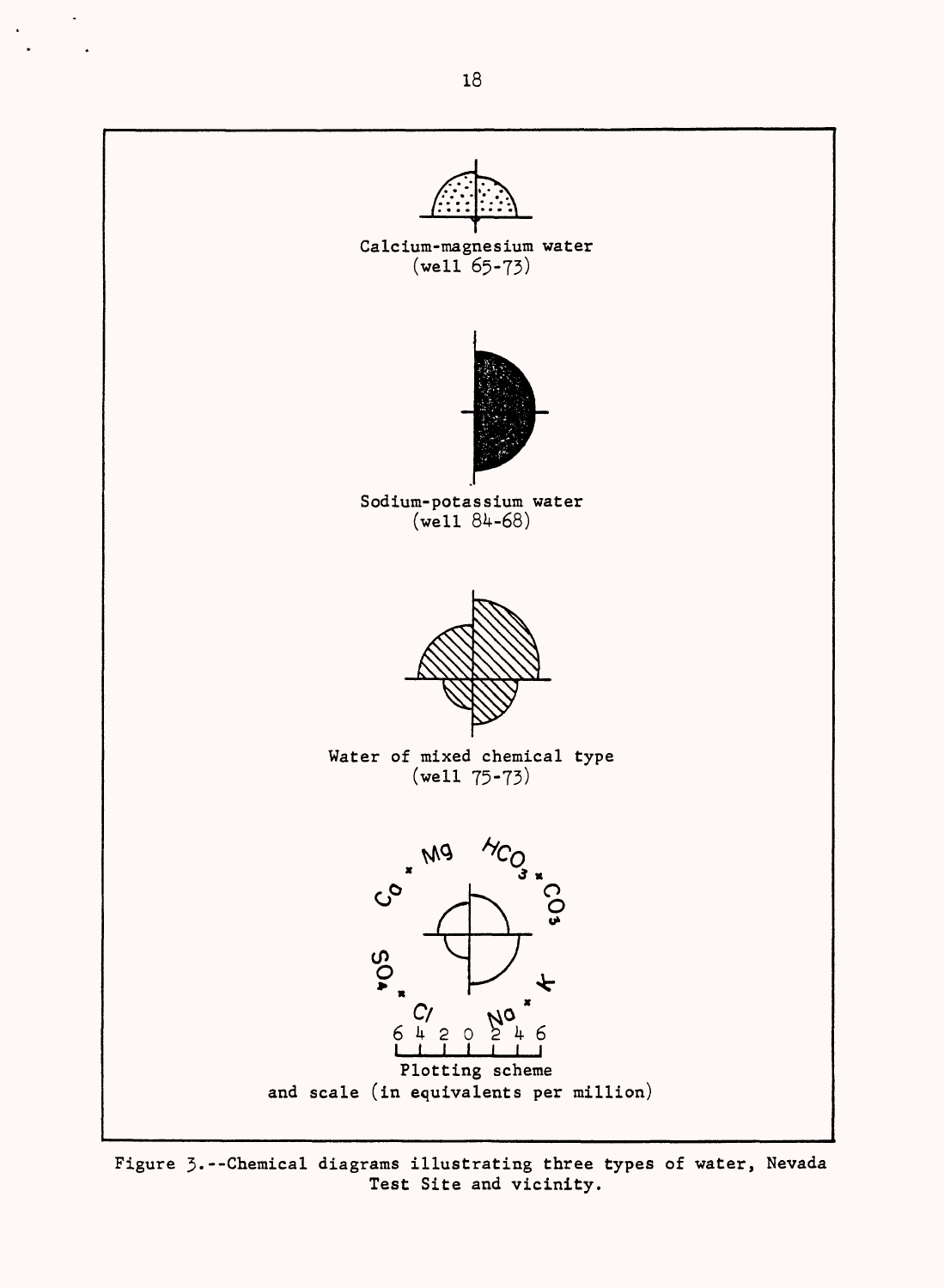## RELATION OF WATER CHEMISTRY TO ROCK TYPES

The relation of the chemical composition of the ground water to rock types is shown by figure 1, on which the chemical diagrams are placed adjacent to the symbols representing the source of the water, and the geology is represented by rock types rather than by geologic formations. Some wells tap strata other than and different from the rock at the surface, thus obscuring the relation of water to aquifer. Well 88-66 begins in alluvium but draws water from carbonate rock. Wells  $73-66$  and  $87-62$  tap both tuff and carbonate rock, and analyses for both water sources are shown. A letter adjacent to the chemical diagram indicates the lithology of the aquifer.

## Water from tuff

f Water from volcanic rocks--mainly tuff--is typically a sodiumpotassium water that contains but little calcium, magnesium, sulfate, or chloride. The water collected from seeps in the tunnels in Rainier Mesa and the water from springs probably have traveled only or mainly through tuff and are considered to be typical of water from tuff (fig.  $\mu$ ). Some of this water contains small amounts of calcium, magnesium, sulfate and chloride, indicating that these constituents are not entirely lacking in the tuff. The water of some springs contain enough of these constituents so that they may be classed as of mixed type, but the total concentration of this water is so low that the relative proportions may not be meaningful. The same water after additional residence time in the rocks might dissolve relatively much more sodium than other constituents, thereby acquiring the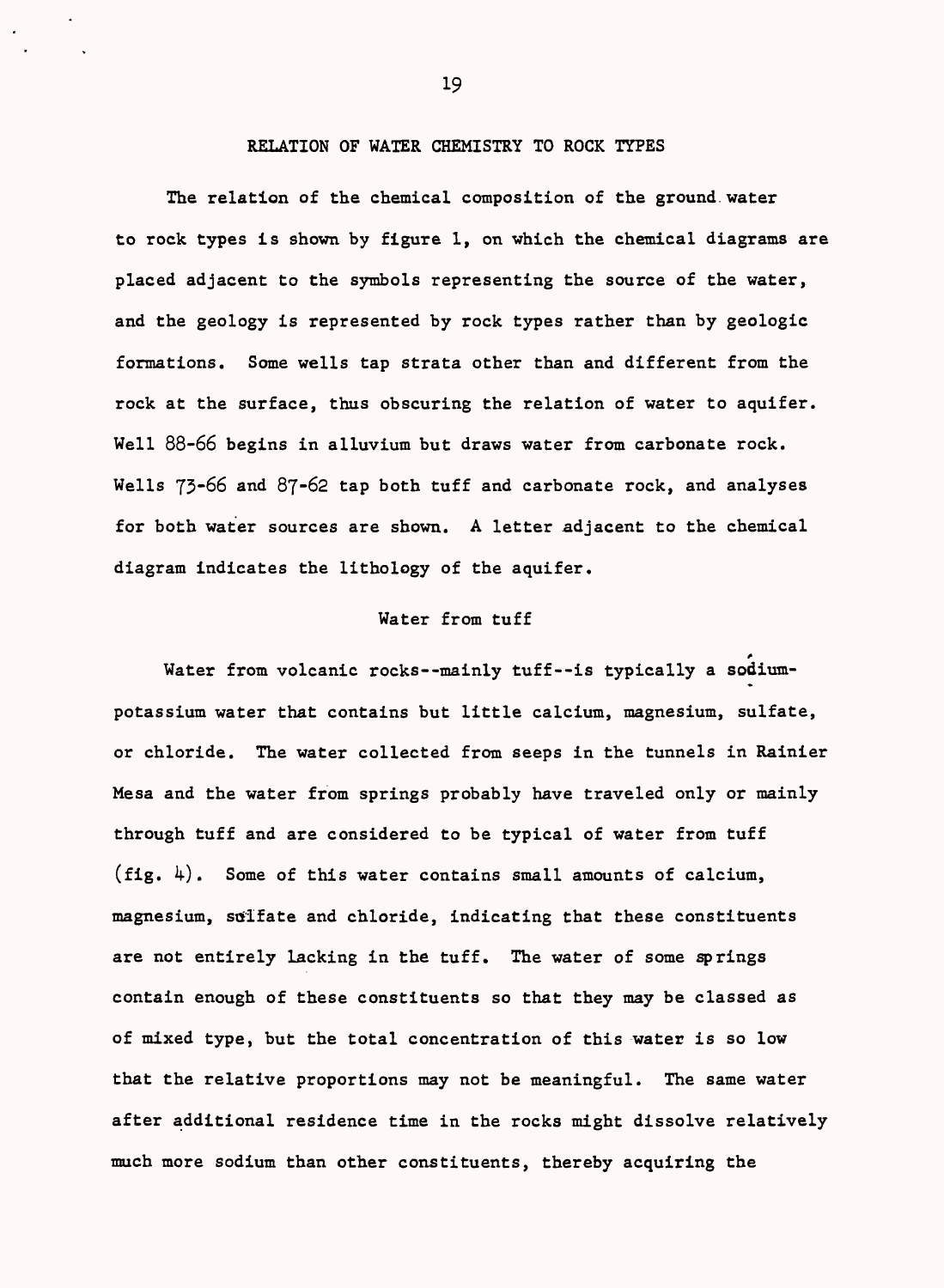

Figure  $4$ .--Chemical diagrams representing water from springs and tunnels in tuff, and water from granodiorite.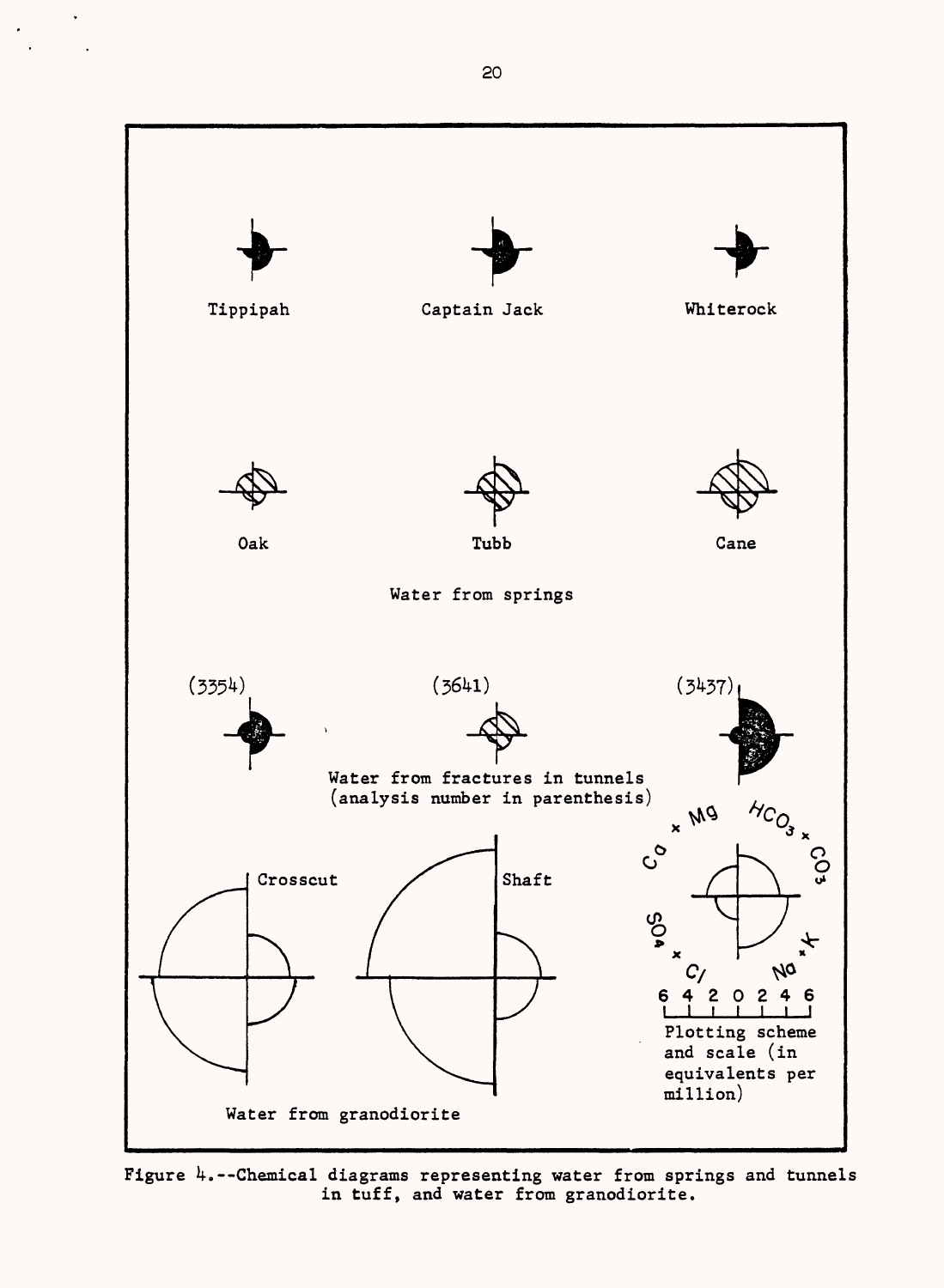character of a typical "tuff" water. The spring water is described further in the section entitled, "Water from springs and tunnels."

Water from carbonate rocks.

Some of the water from the carbonate rocks is of the calciummagnesium type, which' makes a semicircle in the north half of the pie diagram, with almost nothing in the south half. The amount of magnesium in the water from test hole 90-67b is about three times the amount of calcium, and indicates that the water-bearing rock is dolomite, or at least is dolomitic. This inference is confirmed by Houser and Poole  $(1959, p. 11)$ , who state that the composition of the rock penetrated in the hole is "dolomite from the surface to about  $540$  feet and limy dolomite from  $540$  to  $951$  feet." The magnesium in some other water is but slightly greater than, or is approximately equal to, the calcium; for example, well 88-66. The calcium predominates in other water; for example, well 67-68.

Not all the water from carbonate rocks is of calcium-magnesium type. Several are of mixed chemical type, among them the water from wells 87-62, 79-69a, and 75-73. The sodium in such water probably is due to contact of the water with tuffaceous materials; that is, passage of the water through tuff or through alluvium containing detrital tuff. The water may have entered carbonate rock and then have passed through tuffaceous materials and back into carbonate rock; or it may have entered tuffaceous materials first and then have moved into carbonate rock.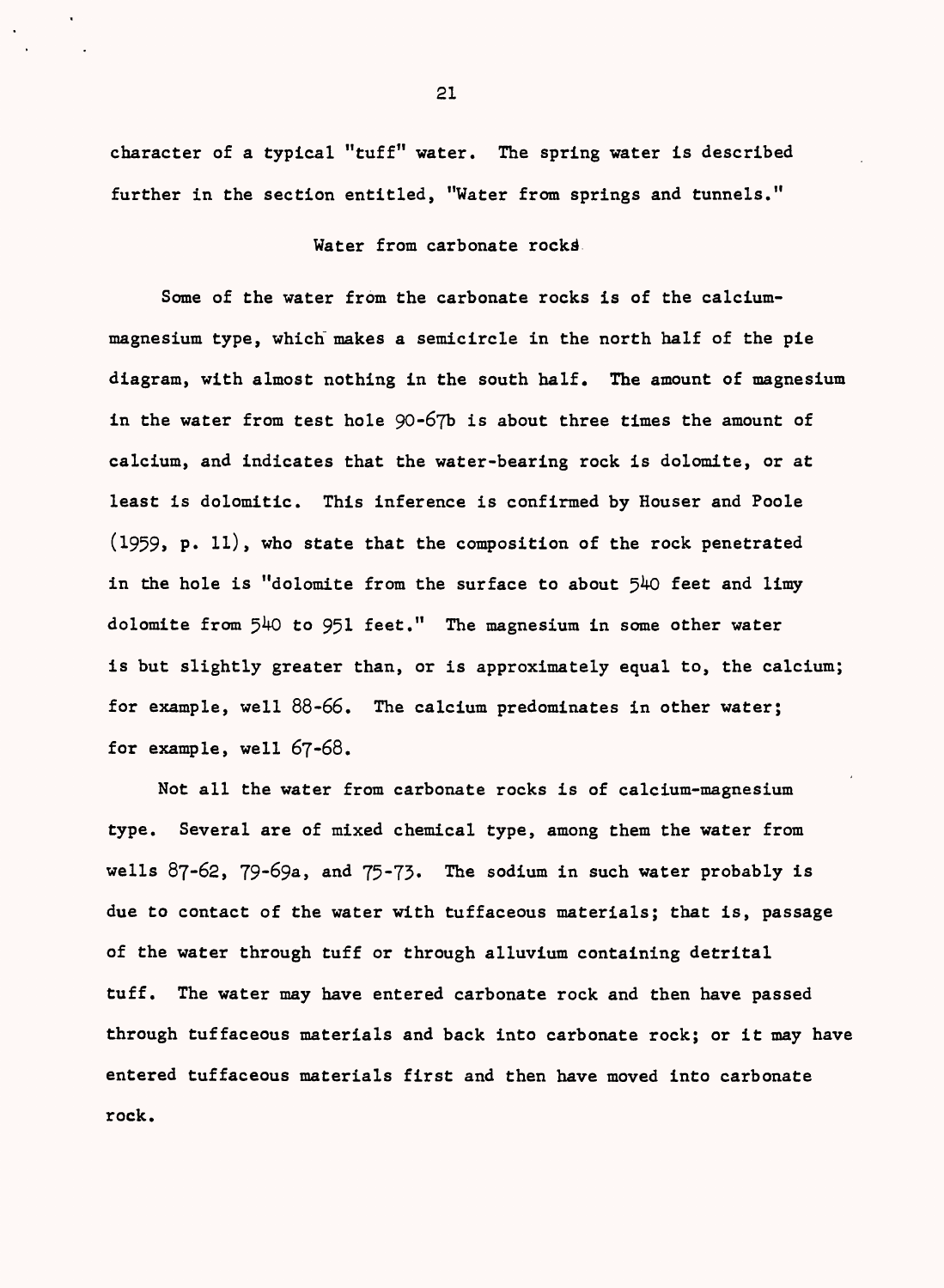#### Water from alluvium

The chemical character of water in alluvium depends to a considerable degree on the kind of rock materials that make up the alluvium. It differs from place to place in accord with the character of the source rocks from which the alluvial detritus is derived. It also may depend on the relation of alluvium to the bedrock aquifer. Several situations affecting the chemical character of ground water at and near the Nevada Test Site are described below.

Water from alluvium containing detrital tuff is likely to resemble water from tuff but may contain relatively more calcium and magnesium than a typical "tuff" water. The alluvium in Frenchman Flat, as represented by well  $74-70b$  (Hood, 1961, p.  $44-48$ ), contains detrital limestone, dolomite, quartzite, rhyolite, tuff, and argillite. The water from wells  $74-70a$  and  $74-70b$  is a sodium-potassium type much like some of the spring water that issues from tuff. Both water types contain a little calcium and magnesium, although the maximum is only 12 percent of total cations. In fact, the amount of calcium and magnesium in this water is surprisingly low in view of the prominence of limestone and dolomite in the descriptions of the well log.

By contrast, the water of well 83-68 seems to have more calcium and magnesium than would be expected from the description of the strata at the well. The well penetrates only alluvium, which contains relatively large percentages of various kinds of detrital tuff, together with somewhat smaller amounts of quartzite, chert, and argillite (Price and Thordarson, 1961, p. 18-29). Carbonate-rock detritus is insignificant, although carbonate rocks are exposed both east and west of the well.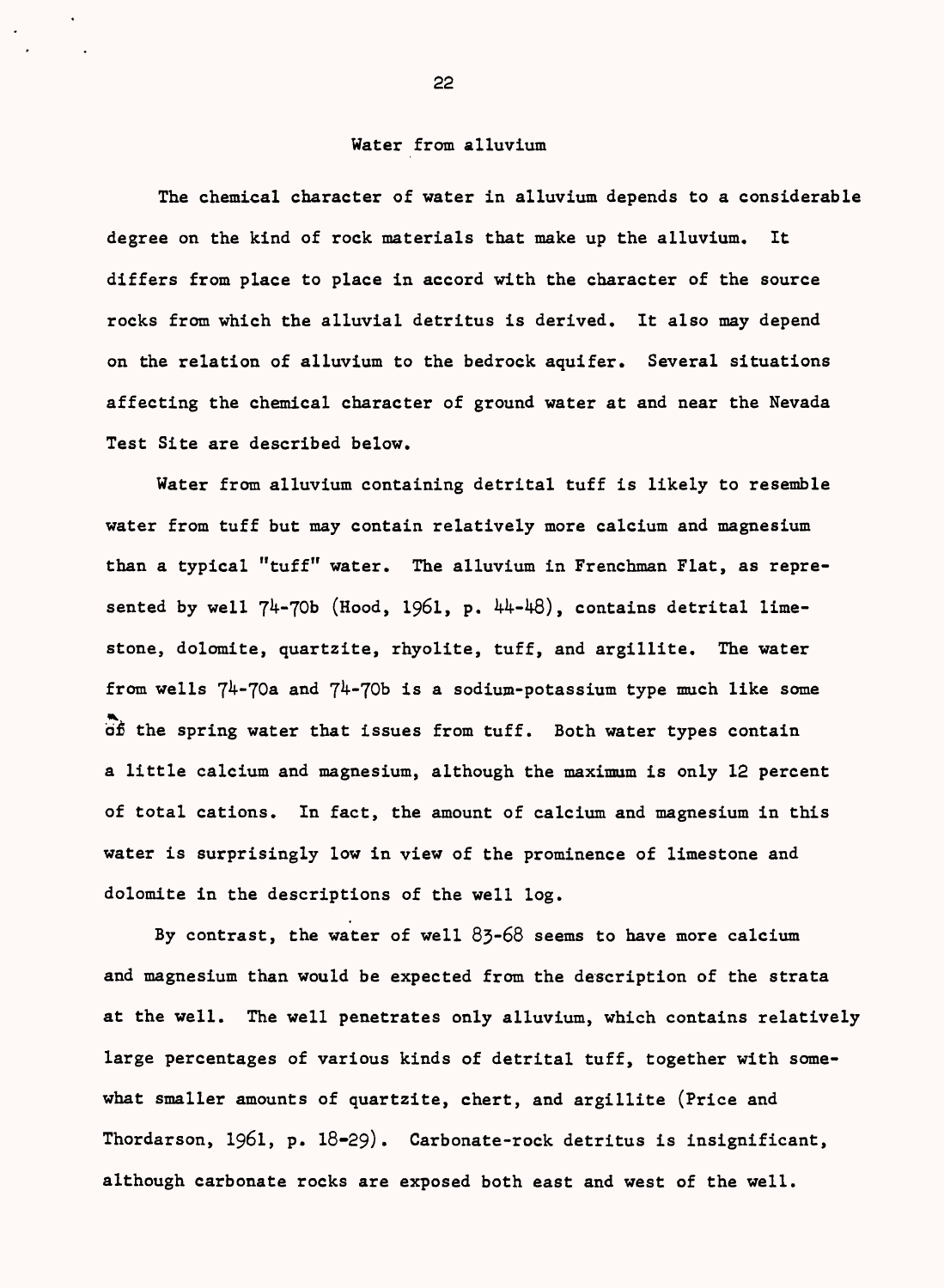Yet, the calcium and magnesium in the water are enough to put the water on the boundary between the sodium-potassium and mixed types.

Water from alluvium is usually chemically similar to the water from the carbonate rocks if carbonate-rock detritus is abundant, as in the case of well 65-73. This well penetrates alluvium "consisting principally of fine- to medium-grained dolomite and quartzite fragments in a calcareous-silt matrix" (Moore,  $1962$ , p. 10). The dolomite fragments could have been derived from rock outcrops either north of the well in the Spotted Range or south of it in the Spring Mountains. The water from the well is a calcium-magnesium water, with magnesium slightly exceeding calcium; sodium, sulfate, and chloride are negligible.

The ground water in alluvium may not have any obvious relation to the lithology of the alluvium in some special geologic situations. Where water from bedrock aquifer is discharged into alluvium, the chemical character of a water sample collected near the place of discharge may be dominated by the influence of the bedrock aquifer; only with extended residence in the alluvium will the water acquire a chemical character compatible with its host. Such a situation could easily lead to uncertainty in interpretation of a chemical analysis, especially where subsurface conditions are but partly understood, or the subsurface discharge is not believed to occur. For example, water from a well ending in alluvium that taps water discharged into the alluvium from a carbonate-rock aquifer, in a locality where the nearest exposed rock is tuff, would seem anomalous.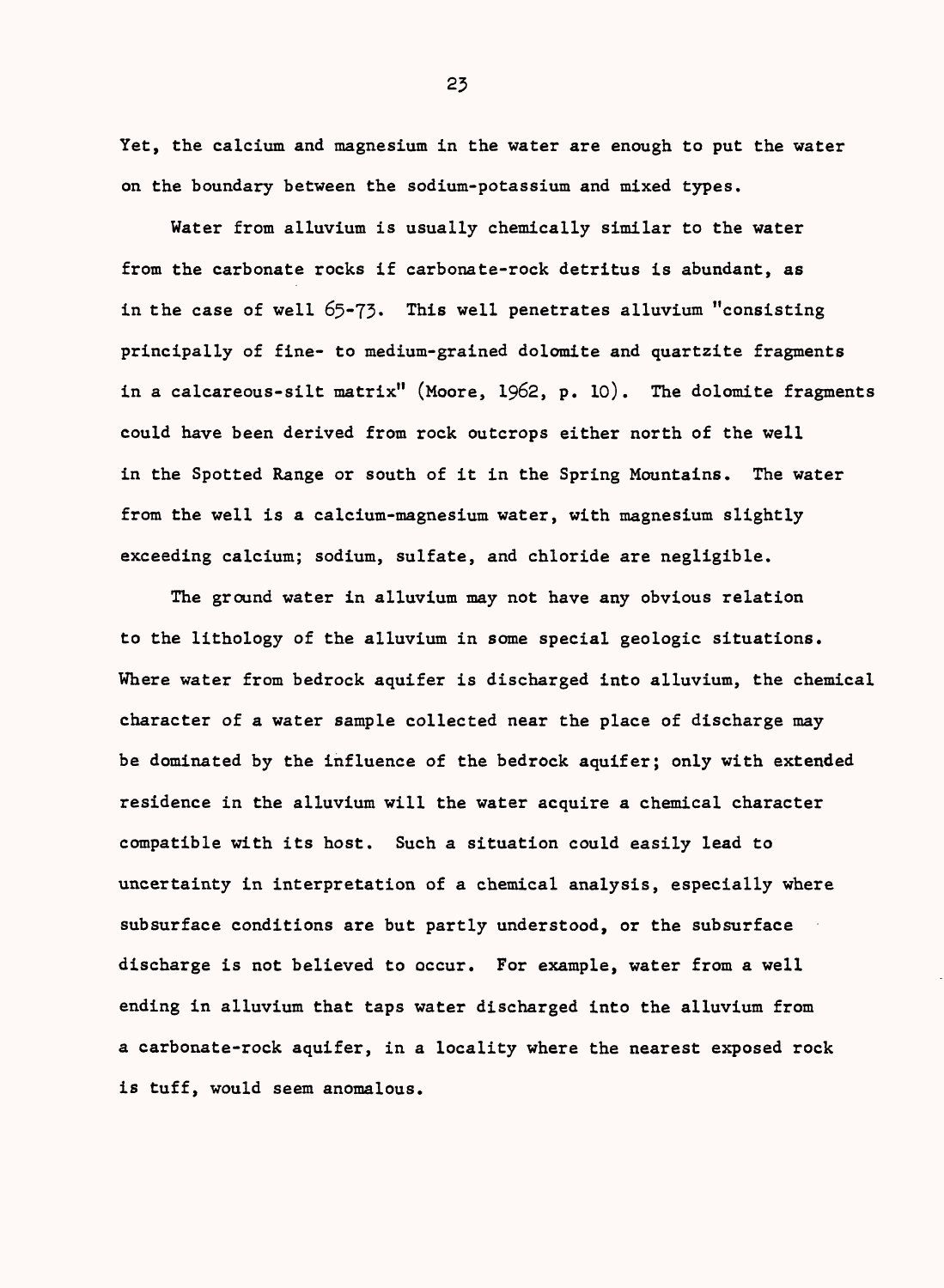#### Water from granodiorite

The Climax stock, which is at the north end of Yucca Flat, consists of granodiorite and quartz monzonite and probably contains water only locally. The water seems to occur where the rock is most fractured, in more or less isolated bodies. The water probably is replenished from precipitation on the immediate area. The fractures containing the water are poorly connected, and its movement is restricted so severely that each water body seems to have its own independent level (Walker, 1962, p. 36). It is doubtful that the water in the granite moves away in significant quantities into the surrounding Paleozoic rocks.

Samples from two closely spaced sites in the granodiorite stock, taken from different depths below the land surface, proved to be calciummagnesium sulfate water (fig.  $4$ ). The sulfate content is notably high, especially in comparison with the amount of sulfate in water from other types of rock. The water in adjacent rocks contains much less sulfate indicating that not much water can be moving out of the stock. This inference is confirmed by the dissolved solids, which in both samples is much greater than in most samples from other sources in the vicinity. The nearest approach in terms of dissolved solids is the water from well 89-68. This well is about 2 miles southeast of the stock. It penetrates more than  $\frac{1}{4}$ , 200 feet of quartzite, argillite, quartzitic siltstone, and dolomite, of Paleozoic age, and the water from it is of mixed chemical type. The dissolved-solids content of the water is only  $430$  ppm, and the sulfate content is about 60 ppm--probably too low for any significant contributions of water to have come from the granodiorite.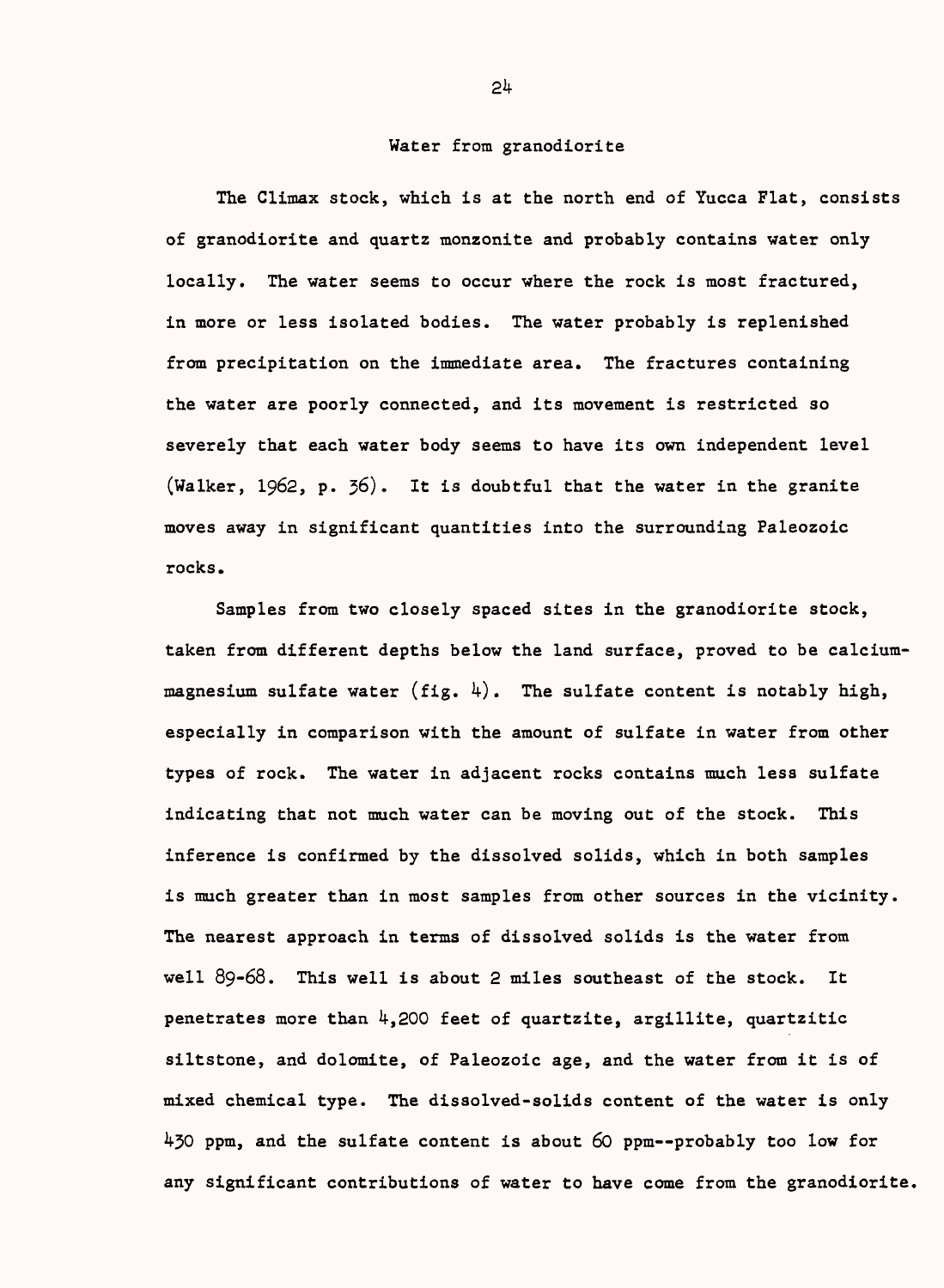## UNUSUAL WATER TYPES

Some waters from the Nevada Test Site and vicinity seem to be anomalous..Possible explanations for some of them are suggested in the following paragraphs.

### Water of mixed type from tuff

The water from well 81-67 (Yucca Flat) is of mixed type, not at all the sodium-potassium water to be expected from a well ending in tuff. Calcium and magnesium are nearly equal, and together they exceed slightly the sum of sodium plus potassium. The calcium and magnesium may be traceable to a buried north-south ridge of Paleozoic rock situated a few miles west of the well. This rock in a test hole about 3 miles northwest of well 81-67 is limestone and shale or siltstone (Moore, 1962, p. 38-39), and it begins only 72 feet below the land surface. Water coming to the well from the west, therefore, may have had a longer history in the carbonate rock than it had in tuff. The mixed chemical character may be due to mixing in or near the well of calcium-magnesium water from the west with sodium-potassium water coming from other directions.

## Water high in sulfate

The water from well 73-61 is exceptional because in it the sulfate is five times the bicarbonate, whereas in most water of the Test Site the sulfate is monor or negligible. The aquifer tapped by the well is tuff. The nearest well showing a substantial amount of sulfate is number 73-66, which is about 8 miles to the east. There the sulfate was in water from carbonate rock and was somewhat less than the bicarbonate. The water at both wells may have been influenced by the same factors, although not equally.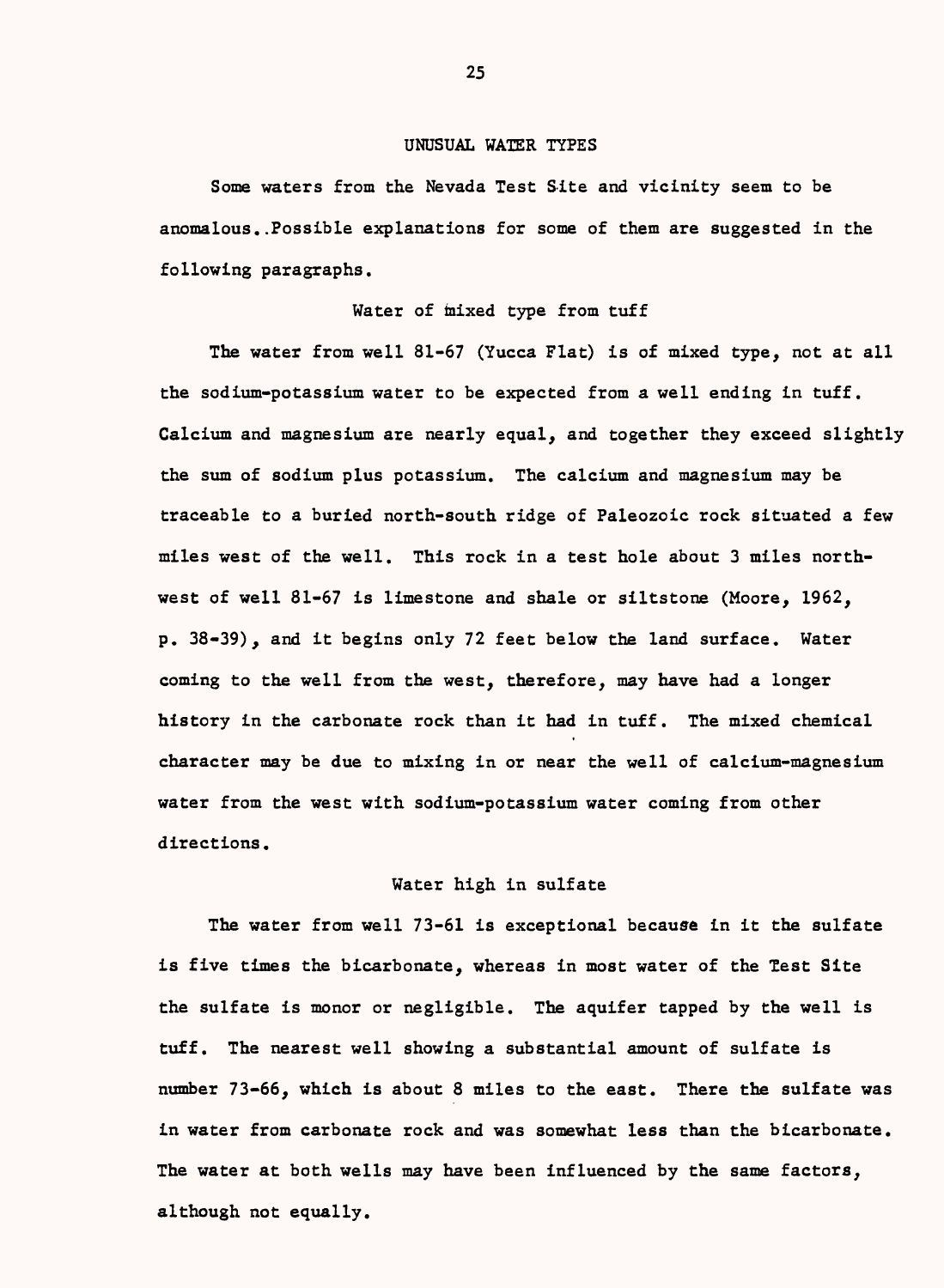The dominance of sulfate in the water at well 73-61 and the relative abundance of it in the water at well 73-66 may be traceable to the geologic process that caused extensive hydrothermal alteration of the volcanic rocks, and less extensively the Paleozoic carbonate rocks, in the hills bordering Jackass Flats on the north, 5 miles from well 73-61. Silicification, alunitization, and kaolinitization were intense enough to destroy much of the original texture of the volcanic rocks (E.J. McKay, written communication, 1962) . Alunite is the basic hydrous sulfate of aluminum and potassium. Therefore, the ground water in this area may be expected to contain substantial amounts of sulfate. The sulfate in the water from the carbonate rocks at well 73-66 may be due to water that has come from the hydrothermally altered area.

Water high in sulfate and in dissolved solids

The water from well 68-69, which was drilled in Mercury Valley in search of water for Camp Desert Rock, contains more than 5,000 ppm of dissolved solids (table 1). This is nearly twice as much as in the next most mineralized water considered in this report, which is from a well in the southern part of the Amargosa Desert (Well 61-53), and six times as much as in the most mineralized water within the Test Site (Well 73-61) . A chemical diagram for this water is not shown on figure 1 because if drawn to the same scale as the other diagrams it would obscure too many significant features of the map. The water is a sodium sulfate type-1,291 ppm of sodium (72 percent of total cations) and 3,599 ppm of sulfate (94 percent of total anions). The water-bearing strata at the well, as indicated by a broadly generalized driller's log (Moore, 1962, p. 26), may be interpreted either as alluvium or rhyolite, or both. The log offers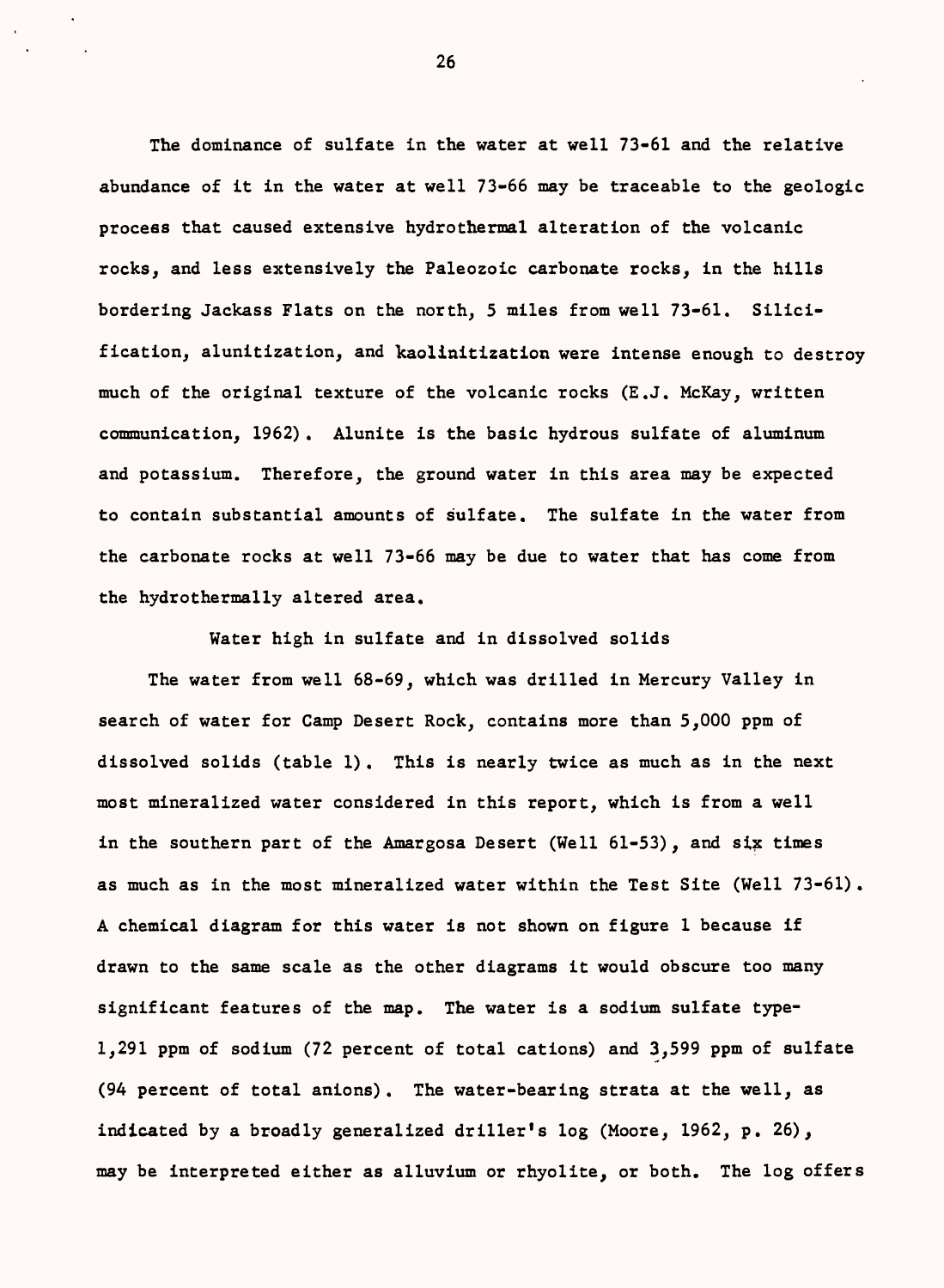|                                                        | (Army 6A)            | $4$ Well 66-69             | $b$ Well 68-69       | (Camp Desert Rock)         |
|--------------------------------------------------------|----------------------|----------------------------|----------------------|----------------------------|
|                                                        | Parts per<br>million | Equivalents<br>per million | Parts per<br>million | Equivalents<br>per million |
| Silica $(Si02)$                                        | 9.3                  |                            | 22.6                 |                            |
| Calcium (Ca)                                           | 24                   | 1,20                       | 281                  | 14.02                      |
| Magnesium (Mg)                                         | 16                   | 1.32                       | 90                   | 7.40                       |
| Sodium (Na)                                            | 222                  | 9.66                       | 1,291                | 56.16                      |
| Potassium (K)                                          | 11                   | .28                        |                      |                            |
| Bicarbonate (HCO <sub>2</sub> )                        | 486                  | 7.97                       | 98                   | 1.61                       |
| Carbonate $(CO3)$                                      | 0                    | .00                        | tr                   |                            |
| Sulfate $(SO_4)$                                       | 169                  | 3.52                       | 3,599                | 74.93                      |
| Chloride (C1)                                          | 23                   | .65                        | 98                   | 2.76                       |
| Fluoride (F)                                           | $\boldsymbol{8}$     | .04                        |                      |                            |
| Nitrate $(NO3)$                                        | 4.1                  | .07                        |                      |                            |
| Phosphate $(PO4)$                                      | 2.7                  |                            |                      |                            |
| Dissolved solids<br>Residue at 180°C.                  | 703                  |                            |                      |                            |
| Sum                                                    | 718                  |                            | 5,416                |                            |
| Hardness as CaCO <sub>3</sub><br>Total                 | 126                  |                            | 1,073                |                            |
| Non-carbonate                                          | 0                    | ------                     |                      |                            |
| Specific conductance<br>(Micromhos at $25^{\circ}$ C.) | 1,130                |                            |                      |                            |
| pH                                                     | 8,0                  |                            | 8.1                  |                            |

Table 1.--Analyses of water from wells 66-69 per million and equivalents per and 68-69, in parts million

Analysis by U.S. Geological Survey, Denver, Colo.

Analysis by Smith Emery Co., Los Angeles, Calif.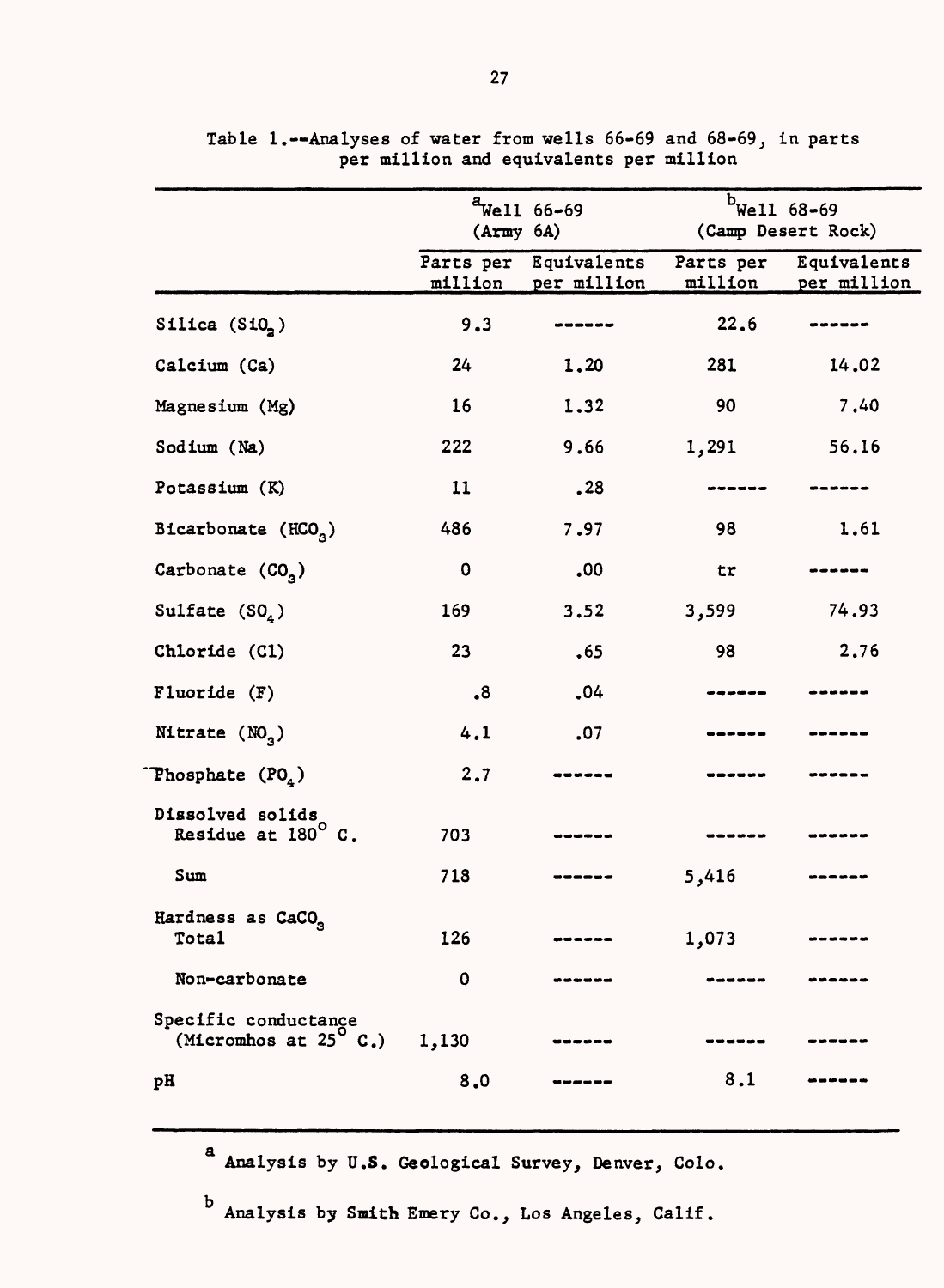no helpful explanation for the mineralization of the water. The water is so different from other waters of the region that unknown local factors must be the cause. Possibly the water in the alluvium at Camp Desert Rock is stagnant and has become highly mineralized as a result of long contact with rocks that include a source of sulfate material not recognized at the surface. Evaporite deposits included in the alluvium might be such a source. Concentration of the water by evaporation might have occurred under topographic and climatic conditions of the geologic past, but is unlikely under present conditions. The static water level at Camp Desert Rock, about 975 feet below the land surface, is too deep for evaporation. If the water entering the Mercury basin was a bicarbonate type, as is most of the water of the region, a mechanism for minimizing the bicarbonate and increasing the sulfate must have operated.

Another inference based on the unusual character of the water from well 68-69 is that the confining layer under the zone of saturation provides a relatively tight seal. The mineralized water seems not to appear in wells tapping other aquifers. The well is less than 3 miles "upstream" from well 67-68, which taps carbonate rock and has water containing only 330 ppm dissolved solids and 38 ppm sodium (28 percent of total cations) . No more than a trickle of the mineralized water can be reaching the carbonate-rock aquifer at well 67-68.

High sodium in calcium-magnesium area

Well 66-69, known also as Army well 6A and as the Riess well (from the name of the Army's consultant), yielded a sodium-potassium water

- 7 28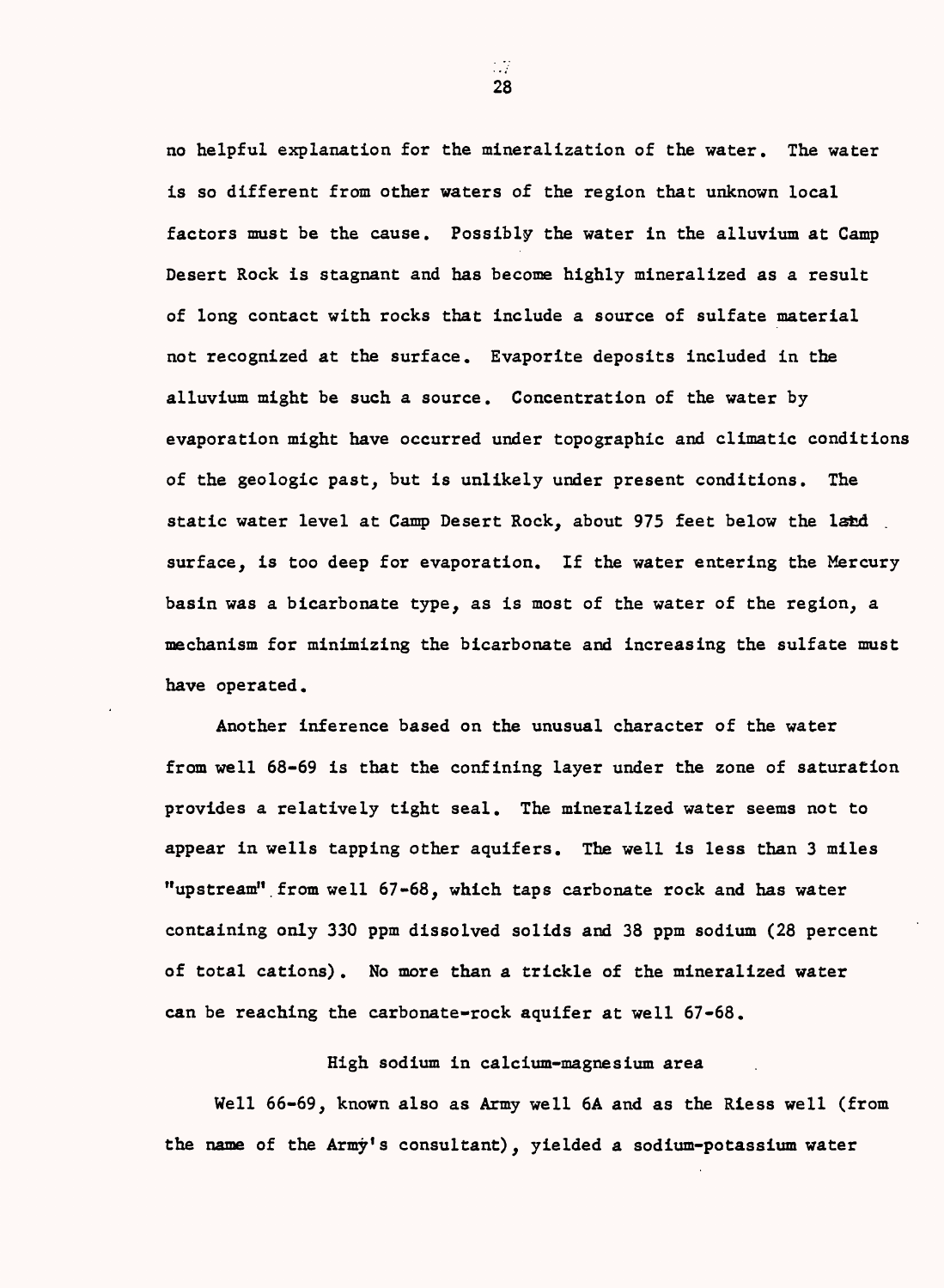from a part of the area where other water, so far as they are represented by analyses, is of the calcium-magnesium type. The dissolved-solids content of the water was relatively (but not excessively) high, about 700 ppm; sodium was 222 ppm (78 percent of total cations), bicarbonate was 486 ppm (66 percent of total anions), and sulfate was 169 ppm (table 1) . The log of the well (Moore, 1962,  $p. 17-19$ ) shows the water-bearing strata to be quartzite, in which soluable sodium is improbable. The water sampled does not represent the formation water, perhaps because it was contaminated by the cement used in the well during drilling. J. D. Hem (written communication, 1963) pointed out that the bicarbonate content is high relative to the pH, making a system in which calcium probably would be precipitated as calcium carbonate. If a water having the characteristics shown by the analysis were to be mixed with a calcium carbonate type (possibly formation water), the final solution would contain relatively small amounts of calcium. Owing to doubt as to the validity of the sample, the analysis is not plotted on figure 1 nor considered further. It is mentioned chiefly because the history of the well and the results obtained from it are well known in southern Nevada.

## Unlike water from adjacent wells

Wells 79-69a and 79-69b are only about 100 feet apart at the land surface, but the analyses of the water samples from them were not alike. Both wells (hereafter for convenience in these paragraphs simply wells "a" and "b") draw water in substantial quantities solely from fractured carbonate rocks, (Garber and Thordarson, 1962, p. 19 and 27), but the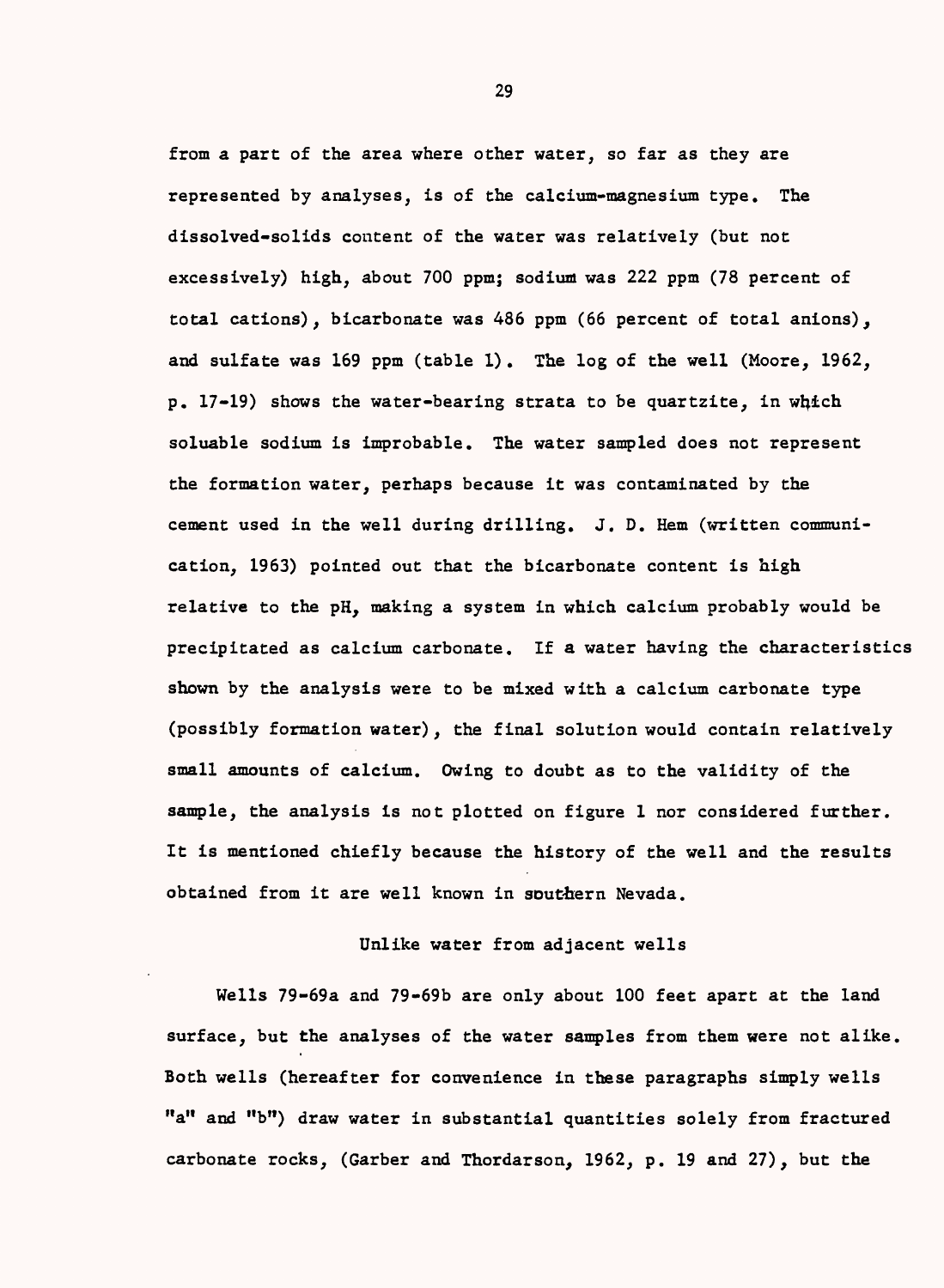specific capacity  $\frac{1}{2}$  of well "a" is much greater than that of well "b." Both wells were drilled to a depth of about 1,700 feet, but well "b" after reaming and casing is effectively only 1,650 feet deep. The water samples seem to represent fairly the formation water from each well, for the following reasons.

Three water samples from well "a" were collected over an 8-month period during which the well was pumped regularly at 200 gallons per minute, or more. The analyses show only relatively small variations in the amounts of the principal anions and cations (appendix A). The relative constancy in chemical composition therefore suggests that water was being drawn from a large reservoir.

Only one sample was collected from well "b'," but it was taken after about 6,000,000 gallons of water had been pumped out (R. A. Young, oral communication, 1963).

Averages of the principal ions for the three samples from well "a" may be compared in table 2 with the corresponding ions in one sample from well "b." The principal dissimilarities in the waters follow:

1. The water from well "b" was a sodium-potassium type having only a moderate proportion of calcium and magnesium, but the water from well "a" was of mixed chemical type, in which the calcium and magnesium is nearly equal to the sodium and potassium.

2. The water from "b" had only 0.75 as much dissolved solids as that from "a."

 $\frac{1}{s}$  Specific capacity is the discharge, in gallons per minute, divided by the drawdown, in feet.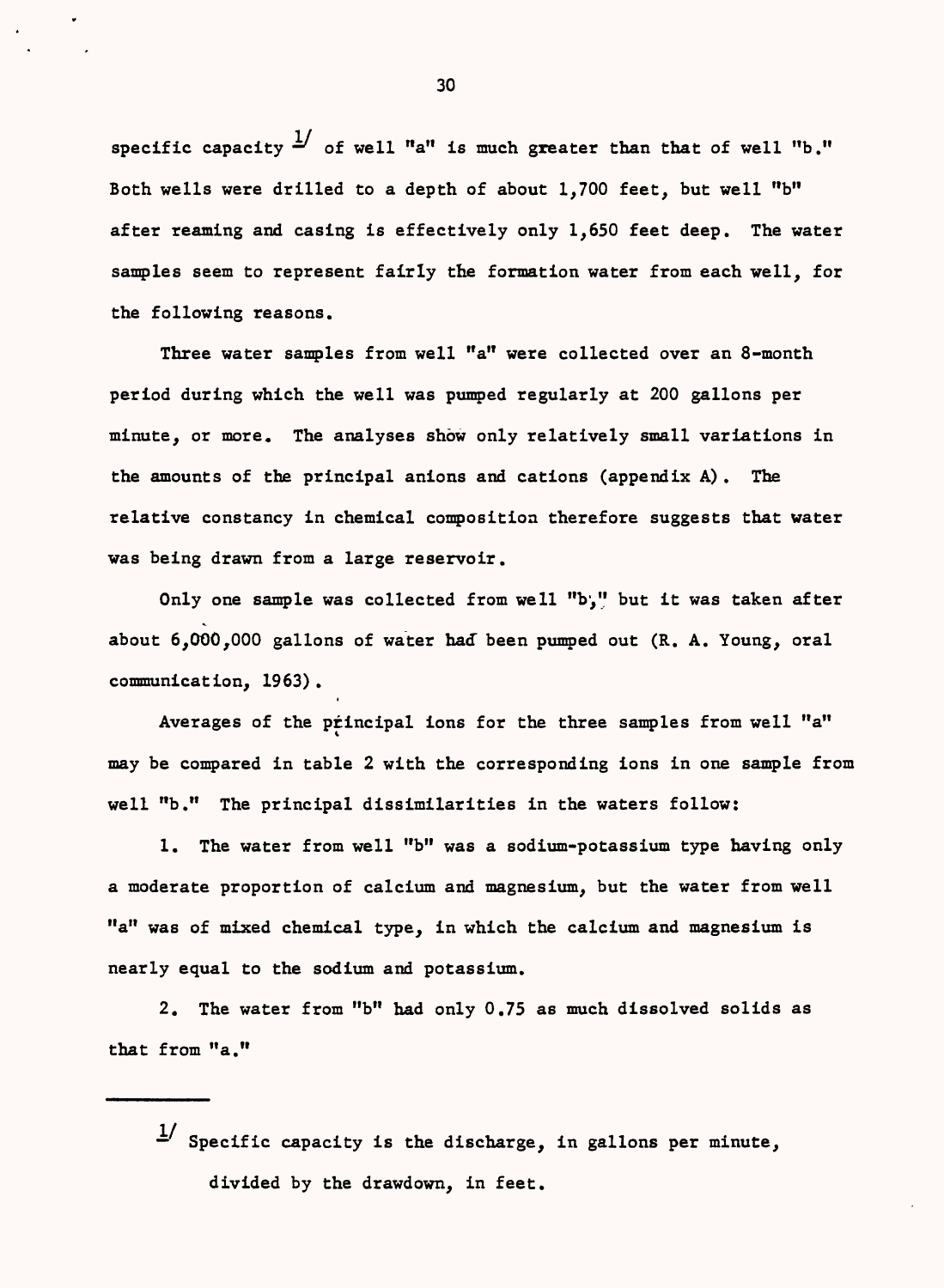3. The calcium in the water of well "a" was 1.84 times as much as the magnesium, but in the water of well "b" the relation was reversed. In "b" the magnesium was 2.77 times as much as the calcium; only at well 90-67b, among wells at the Test Site, does the magnesium exceed the calcium by a greater amount, and there it is 3.1 times the calcium.

4. The calcium was only about one-fifth as much in the water from "b" as in the water from "a."

The greatest single difference between the two is in the calcium. The other ions in table 2 differ only by 5 to 15 percent, but the calcium in water from "a" is 4.5 times that in water from "b." Water similar to that from "b" could be made by removing about 3 epm of calcium carbonate from the water of well "a." This simple relation, together with the fact that the pH of the water from "a" was about 7, whereas that for "b" was over  $8$ , led J. D. Hem (written communication, 1963) to suggest that calcium carbonate was being precipitated near well "b," probably in the rock openings adjacent to the well, and that the precipitates are in part responsible for the relatively low specific capacity of the well. The magnesium would not necessarily be precipitated along with the calcium.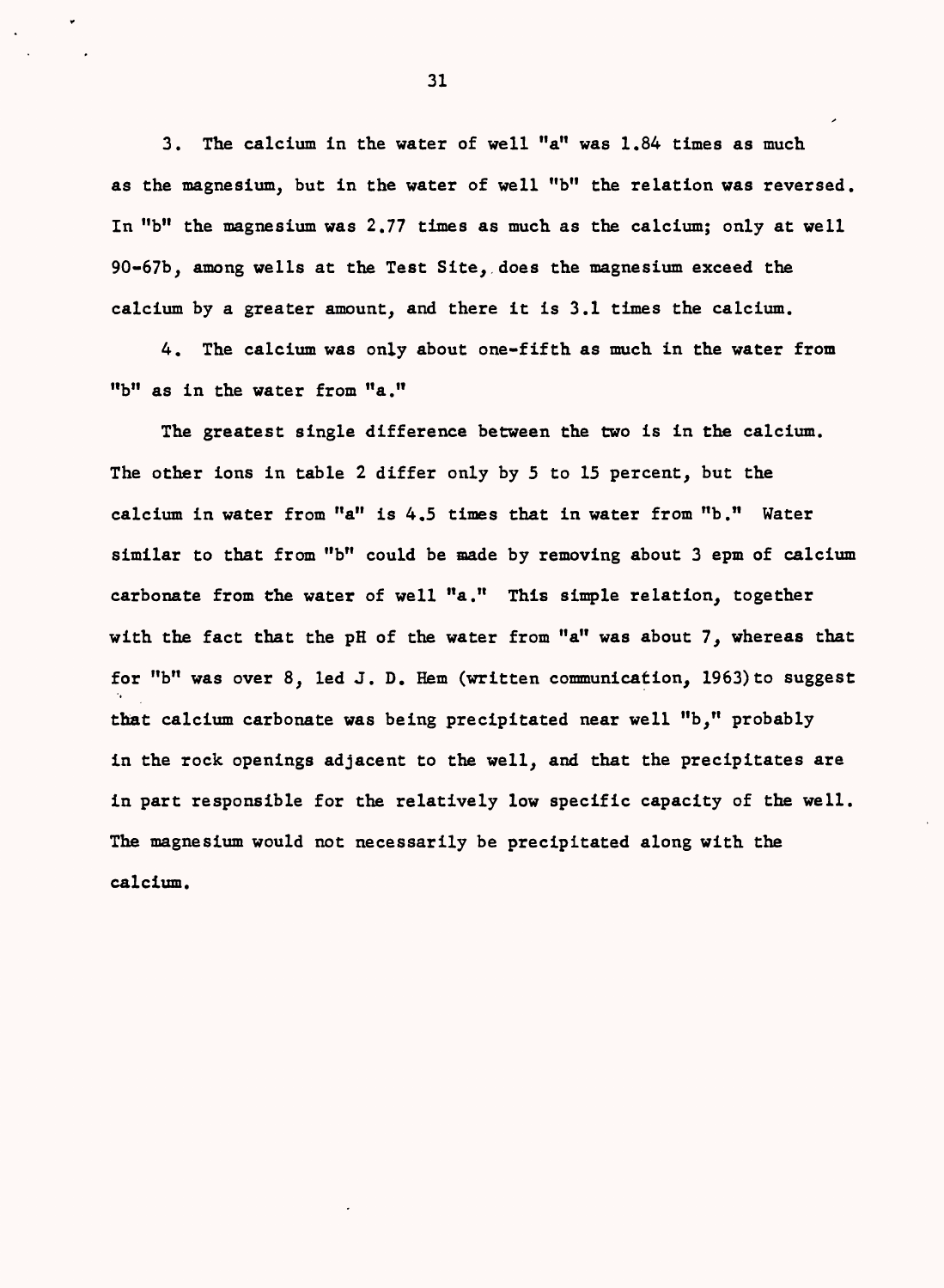|                                        | Well 79-69a                    | Well 79-69b    |
|----------------------------------------|--------------------------------|----------------|
|                                        | (average of three<br>analyses) | (one analysis) |
| Calcium (Ca)                           | 3.72                           | 0.83           |
| Magnesium (Mg)                         | 2,02                           | 2.30           |
| Sodium (Na)                            | 5.80                           | 5.48           |
| Potassium (K)                          | .34                            | ,38            |
| Bicarbonate (HCO <sub>3</sub> )        | 9.36                           | 6.33           |
| Carbonate (CO <sub>3</sub> )           | .00                            | $\cdot$ 20     |
| Sulfate $(SO_4)$                       | 1.45                           | 1.27           |
| Chloride (Cl)                          | .86                            | .99            |
| Dissolved solids (residue on           |                                |                |
| evaporation at $180^\circ$ C., in ppm) | 644                            | 482            |

Table 2. Principal ions in water from wells 79-69a and 79-69b, in equivalents per million

Hem's suggestion led to the collection of new-water samples from both wells, and to a series of field measurements of the conductivity of the water for an hour preceding the sampling, after an initial conductivity of 880 micromhos at well "b," the conductivities at the two wells were similar within the narrow range of 980 to 1,000 micromhomos.  $\mathbf{v}$ The calcium and bicarbonate were similar to the original water samples from well  $"a"$  (table 3). Thus, the difference between the waters from the two wells seemed to have disappeared. This result led R.C. Scott (oral communication, 1963) to suggest that the water of both wells is and was the same chemically, and that the low calcium content of the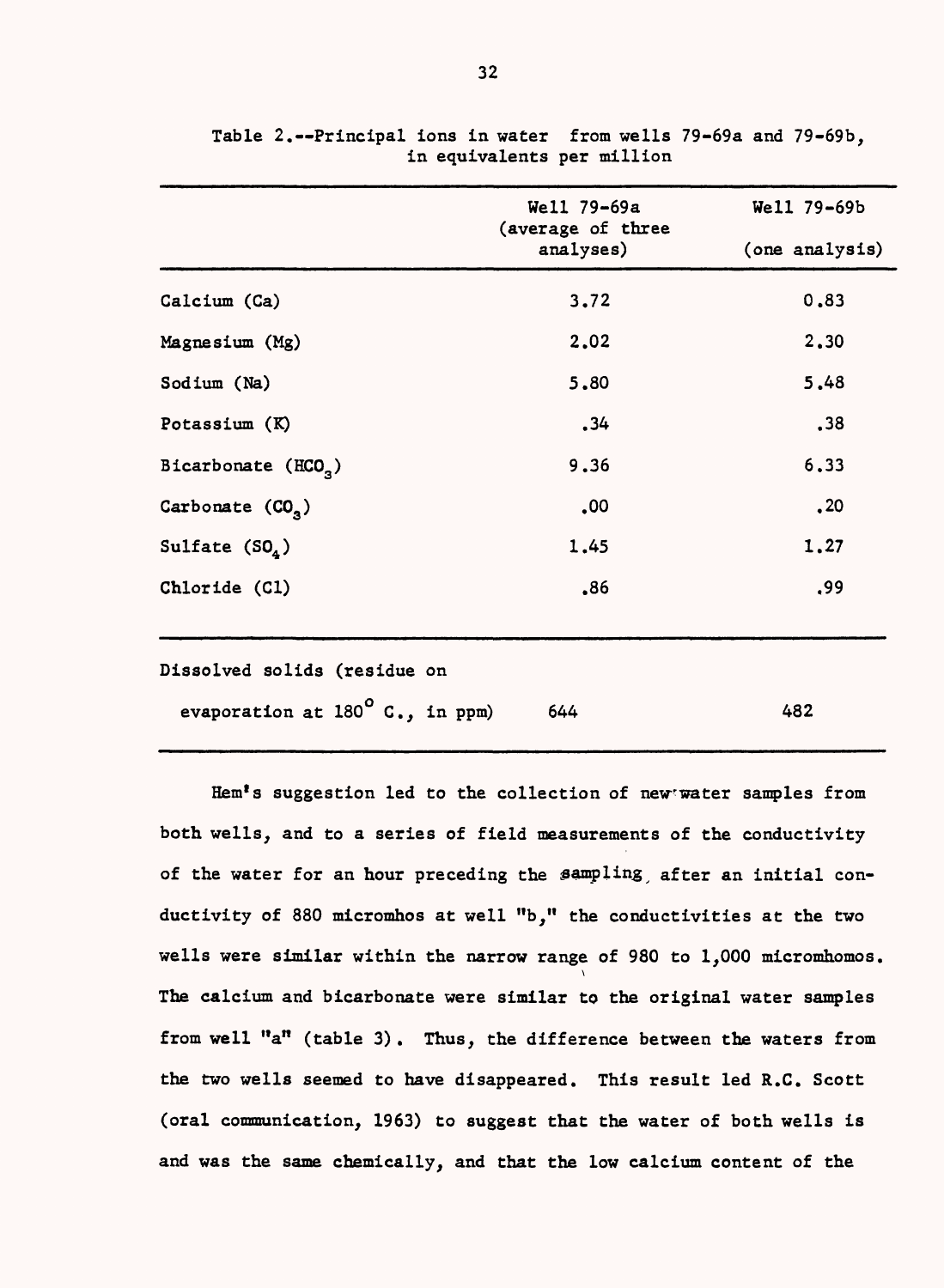first water sample from well "b" was due to precipitation of calcium bicarbonate while the sample was in transit or in storage.

Whether: the foregoing chemical anomalies are due to precipitation in fractures of the aquifer or in the sample bottle, or to some other cause, remains a matter for speculation. It is worth mention that the first sample from well "b" was collected nearly 6 months after the collection of the last sample from well "a" that was completely analyzed and that the last two, partially analyzed samples were collected after both pumps had been shut down for an unreported period of time. Obviously the conditions in the aquifer were not the same on any two sampling dates, Just as obviously, the conditions that prevailed at collection of the first samples cannot be duplicated, if only because a large quantity of water then in the aquifer has since been pumped out. The nearest approach to a solution to this problem might consist of sampling for chemical analysis the discharge of both wells when both have been pumped continuously for a protracted time.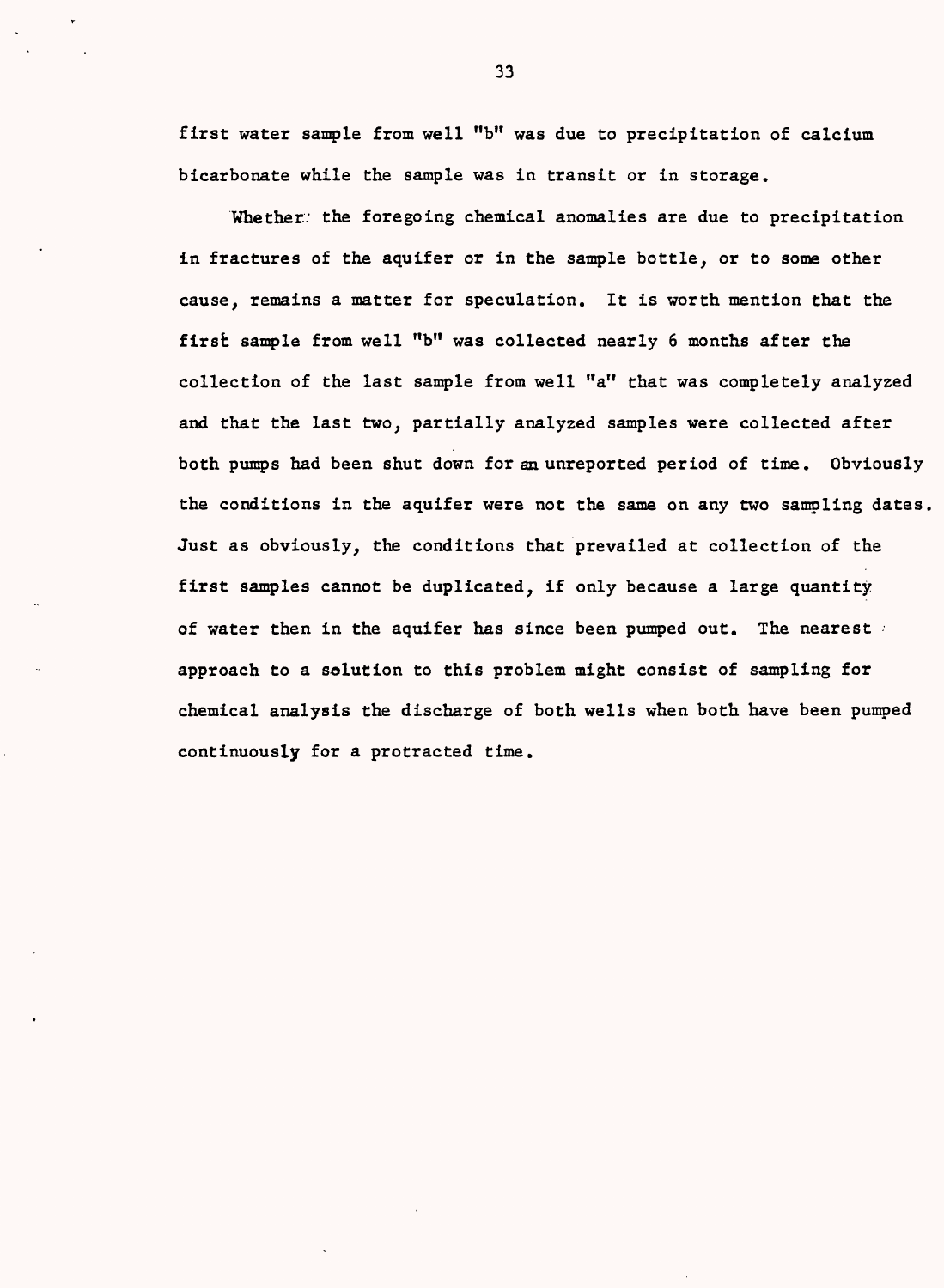|               | Calcium (Ca)<br>(epm) | Bicarbonate (HCO <sub>2</sub> )<br>$(\texttt{epm})$ |
|---------------|-----------------------|-----------------------------------------------------|
| $Well1$ a     |                       |                                                     |
| Sept. 1, 1961 | 3.69                  | 9.46                                                |
| Jan. 19, 1962 | 3,49                  | 9.18                                                |
| Apr. 25, 1962 | 3,99                  | 9.44                                                |
| Averages      | 3,72                  | 9.36                                                |
| Mar. 19, 1963 | 3.99                  | 9.31                                                |
| Well b        |                       |                                                     |
| Oct. 10, 1962 | .83                   | 6.33                                                |
| Mar. 19, 1963 | 3.94                  | 9.34                                                |
|               |                       |                                                     |

Table 3.--Calcium and bicarbonate in water from wells 79-69a and 79-69b

#### WATER FROM SPRINGS AND FROM TUNNELS

Selected chemical analyses of waters from springs and tunnels are tabulated in appendix B and are illustrated by chemical diagrams in figure 4. The most recent analysis is given for each spring. Additional chemical analyses of water from springs and tunnels are given in reports by Moore (1961, table 5A) and Clebsch and Barker (1960, table 2A) .

Eight springs are present within the boundaries of the Nevada Test Site, and all discharge water from perched zones of saturation in tuff and rhyolite. Their discharge ranges from less than 1 to 3 gallons per minute (Moore, 1961, p. 17). The water-bearing bed of six of them is zeolitized tuff in the lower member of the Indian Trail Formation. The water-bearing rocks of Cane and Topopah Springs are calcareous tuff and rhyolite, respectively. Topopah, Tippipah, Rainier, Captain Jack, and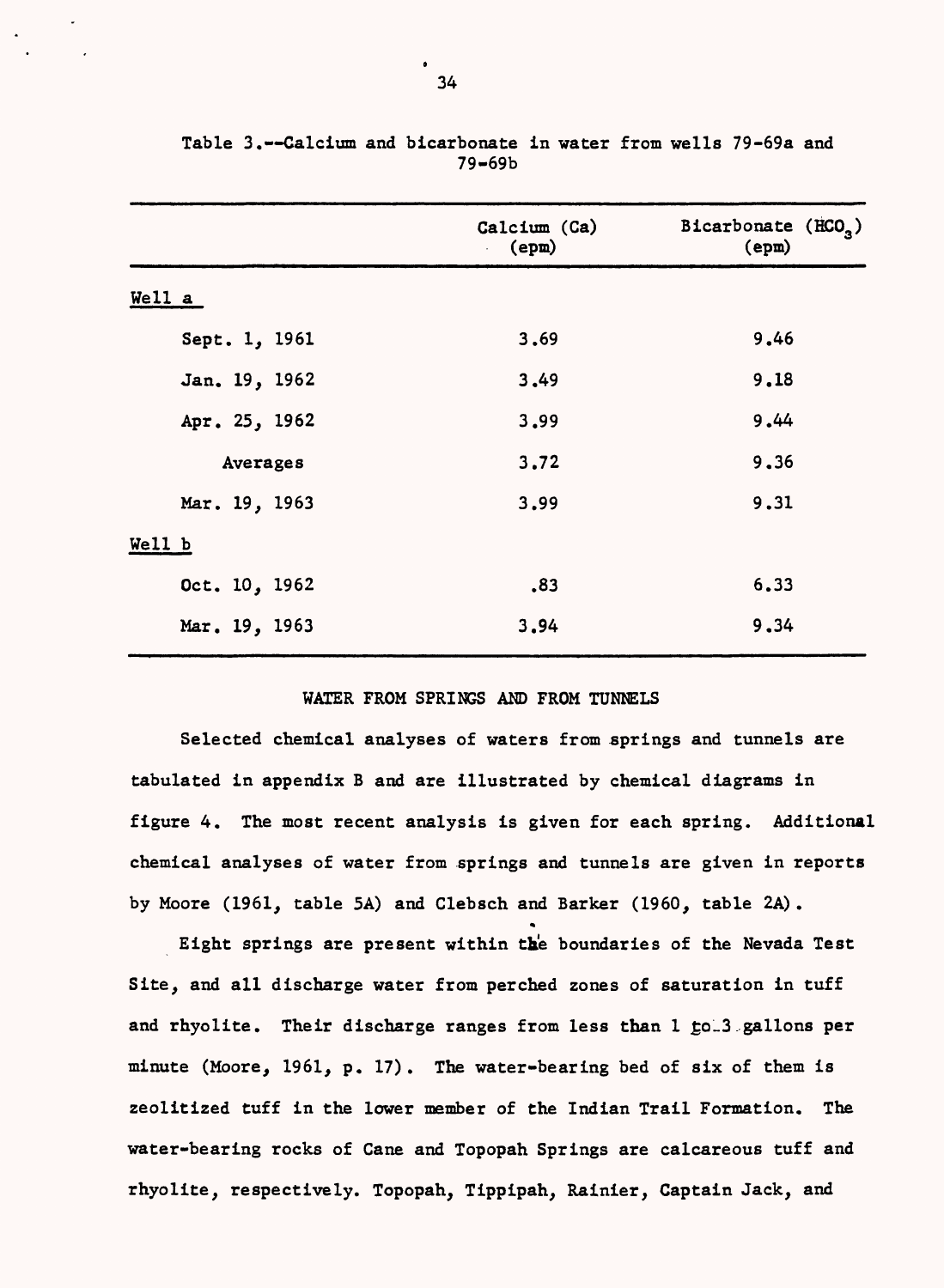Whiterock Springs yield water of the sodium-potassium type, closely resembling the water from wells in tuff in Frenchman and Yucca Flats. The sodium and potassium content of these waters ranges from 64 to 93 percent of total cations, and bicarbonate ranges from 64 to 79 percent of total anions.

Gane, Oak, and Tubb Springs yield water of the mixed chemical type. The sodium and potassium content (44 to 57 percent of total cations) is about equal to the calcium and magnesium content (43 to 56 percent of total cations). The source of the calcium and magnesium at Oak and Tuff Springs is not apparent. The calcium content (38 percent of total cations) of the water of Cane Spring apparently is due to the contact of the water with dacitic tuff, which has a higher calcium content than the rhyolitic tuff.

The dissolved-solids content of the spring water of the Test Site is relatively low, ranging from 123 to 362 ppm (appendix B), and the average (220 ppm) is about 65 ppm lower than the water in wells that tap tuff or tuffaceous alluvium in Emigrant Valley, and Yucca Flat, and 165 ppm lower than in Frenchman Flat. In contrast the dissolved-solids content of two springs in the Amargosa Desert, which are fed from the main zone of saturation, is substantially higher--468 and 500 ppm.

The tunnel samples were collected from seeps discharging from fractures in the tunnels in Rainier Mesa. They represent water from perched zones of saturation in zeolitized tuff, which are replenished by precipitation on the mesa. Almost all waters from the tunnels are of the sodium-potassium type. The sodium and potassium ions (65 to 98 \* percent of total cations) predominate in 23 to 26 samples. In the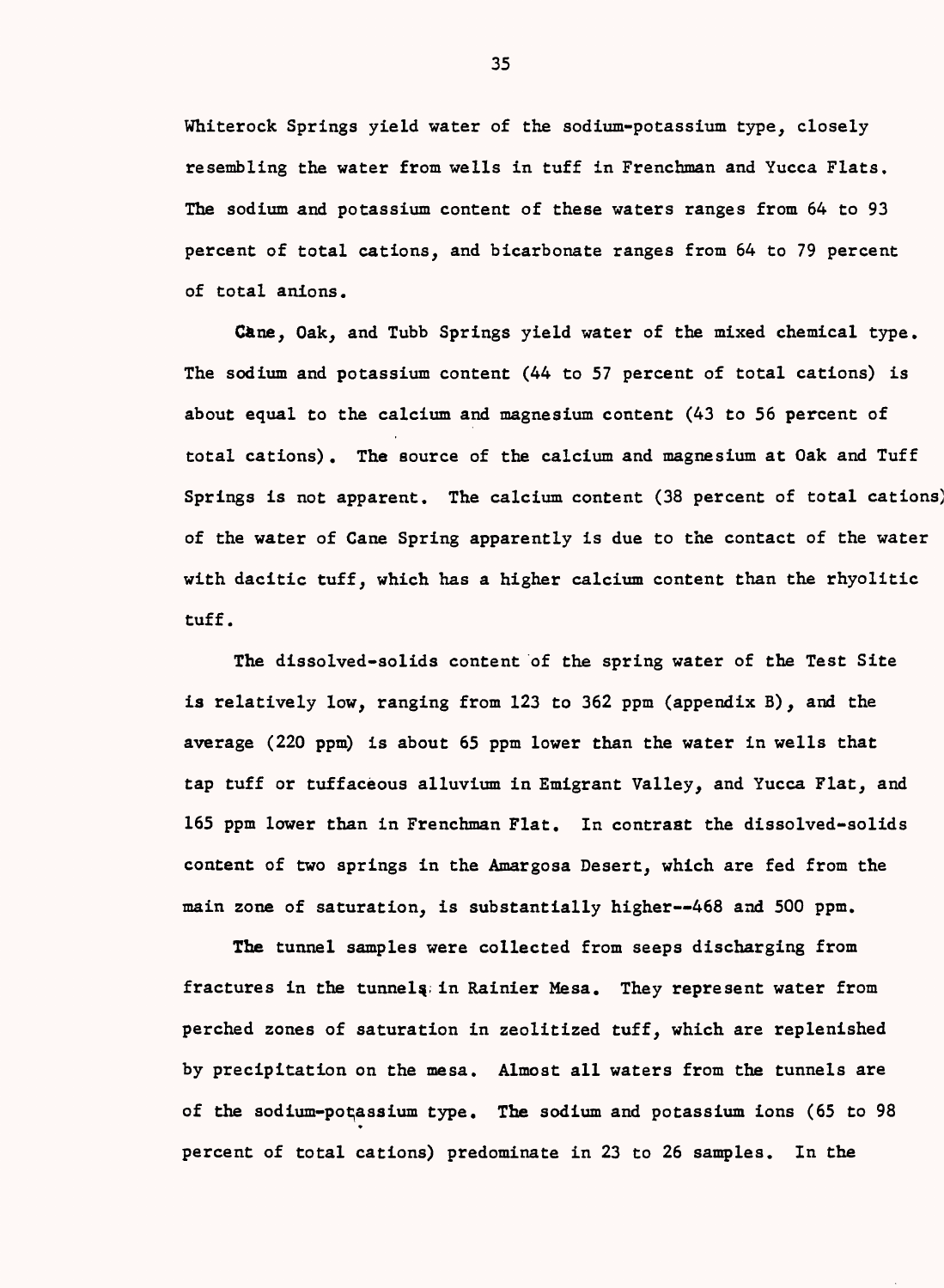remaining samples the calcium and magnesium content is about equal to that of sodium and potassium. The high calcium content of these three water samples may have resulted from contact with calcareous tuff. No source of the magnesium is apparent. The chemical composition and the dissolved-solids content (91 to 334 ppm) of the tunnel waters is similar to that of the springs, if the calculated dissolved solids is accepted instead of residue on evaporation in analyses where the residue is much greater than the calculated solids (Appendix B; Clebsch and Barker, 1960, p. 15-18). In these analyses the residue may have contained suspended matter.

## CHEMICAL CHARACTER OF GROUND WATER BY AREAS

The chemical character of ground water in Indian Spring Valley, Yucca and Frenchman Flats, Jackass Flats, and the Amargosa Desert is shown by parallelogram diagrams (fig. 5) and on maps by pie diagrams (figs. 1 and 6). The chemical composition of the water of these areas, in percentage of chemical equivalents of cations and anions, is summarized in tables 4 to 7.

## Indian Spring Valley

The ground water from Indian Spring Valley is of the calciummagnesium type. The calcium and magnesium range from 84 to 94 percent of total cations, and the bicarbonate ranges from 84 to 89 percent of total anions (table 4). The calcium and magnesium are nearly equal. Sodium and potassium are negligible and by their near absence suggest that the water has had little or no contact with tuffaceous rock.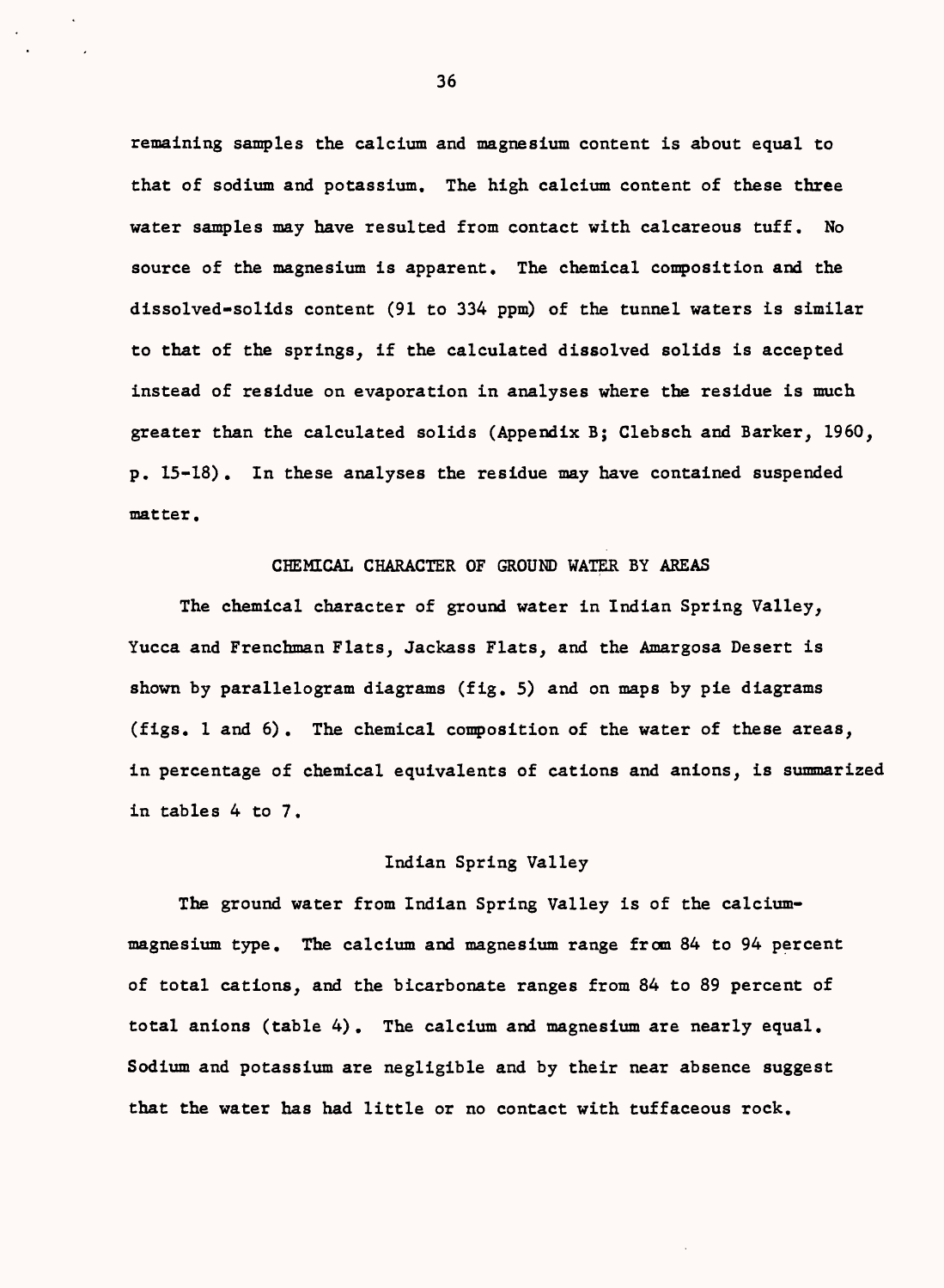|                             |                  |                   |                  |                        | from Indian Spring Valley |                                | Table 4.--Composition in percentages of chemical equivalents of cations and anions of water |                               |                                                   |
|-----------------------------|------------------|-------------------|------------------|------------------------|---------------------------|--------------------------------|---------------------------------------------------------------------------------------------|-------------------------------|---------------------------------------------------|
|                             |                  |                   |                  |                        | Percent of total cations  |                                |                                                                                             | Percent of total anions       |                                                   |
| spring<br>Well or<br>number | Name             | Aquifer           | Calcium<br>(Ca)  | Magne-<br>sium<br>(Mg) | Sodium<br>(Ma)            | Potas-<br>sium<br>$\mathbf{E}$ | $(HC0 + CO3)$<br>Bicarbonate<br>+ carbonate                                                 | Sulfate<br>(50 <sub>4</sub> ) | Chloride +<br>fluoride +<br>$(CL+FW3)$<br>nitrate |
| $65 - 73$                   | Army 2           | Alluvium          | 45               | $\frac{8}{4}$          | v٥                        |                                | 87                                                                                          | ထ                             |                                                   |
| $65 - 76$                   | Army 3           | Alluvium          | $\overline{6}$   | 50                     | ๛                         |                                | 88                                                                                          |                               |                                                   |
| $66 - 75$                   | well $4$<br>Test | Carbonate<br>rock | $\frac{6}{5}$    | 38                     | $\mathbf{a}$              |                                | $\frac{4}{3}$                                                                               | ດ                             |                                                   |
| $66 - 77$                   | Spring<br>Cactus | Alluvium          | $\boldsymbol{5}$ | 45                     | ص                         |                                | 89                                                                                          | ৩                             |                                                   |
| $66 - 79$                   | Spring<br>Indian | Carbonate<br>rock | SO               | 44                     | ؈                         | 0                              | 88                                                                                          | ∞                             | ◅                                                 |

 $\ddot{\phantom{0}}$ 

l.

 $\ddot{\phantom{a}}$  $\ddot{\phantom{1}}$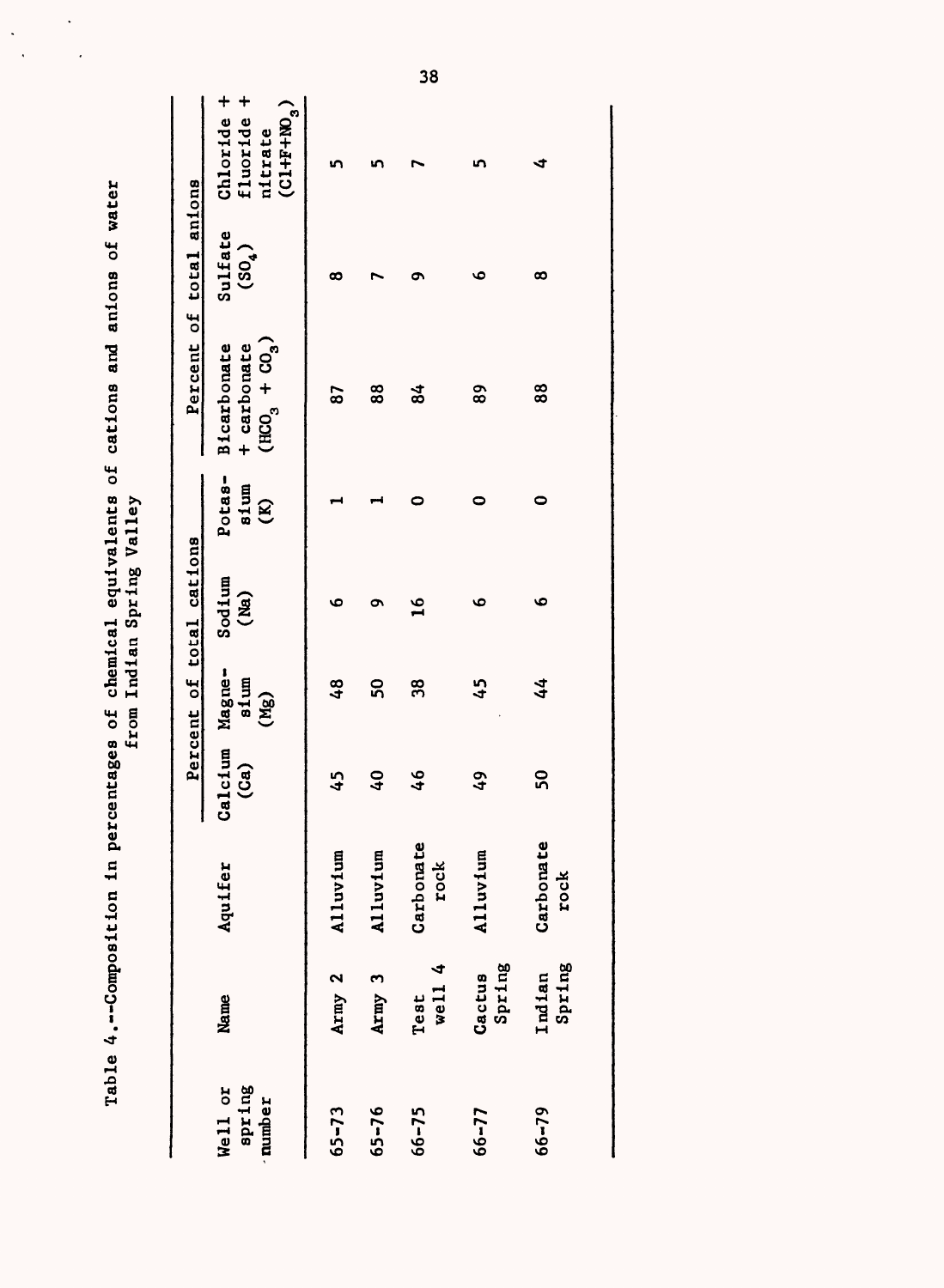This seems to be true notwithstanding the fact that 450 feet of tuff / was penetrated below the alluvium in well 65-76 (Moore, 1962, p. 14-16). The tuff has a calcareous matrix but has little or no zeolitic material; it is more likely to yield calcium than sodium, and probably would yield water much less freely than the alluvium. The principal  $\cdot$ aquifer is probably the alluvium, in which detrital carbonate rock is abundant, and the water sample consisted principally, if not entirely, of water from the alluvium.

The principal aquifers in Indian Spring Valley are dolomite and alluvium containing detrital dolomite. The chemical composition of the aquifers explains the predominance of calcium and magnesium in the water.

#### Frenchman and Yucca Flats

Ground water in Frenchman and Yucca Flats falls into all three of the principal chemical types discussed in this report.

The sodium-potassium water is from wells in tuff or wells in alluvium containing detrital tuff. The sodium-potassium content of six wells is high, ranging from 87 to 98 percent (table 5); at one well (83-68) it is 60 percent, barely enough so that the water may be classed as of the sodium-potassium type. The high sodium content of these waters is due in part to the solution of sodium minerals in the volcanic tuff and in part to ion exchange. The alluvium and tuff in Yucca and Frenchman Flats contain a large amount of zeolite and montmorillonite clay, both of which are ion-exchange minerals. As ground water containing calcium and magnesium moves through these materials, calcium and magnesium are replaced by sodium.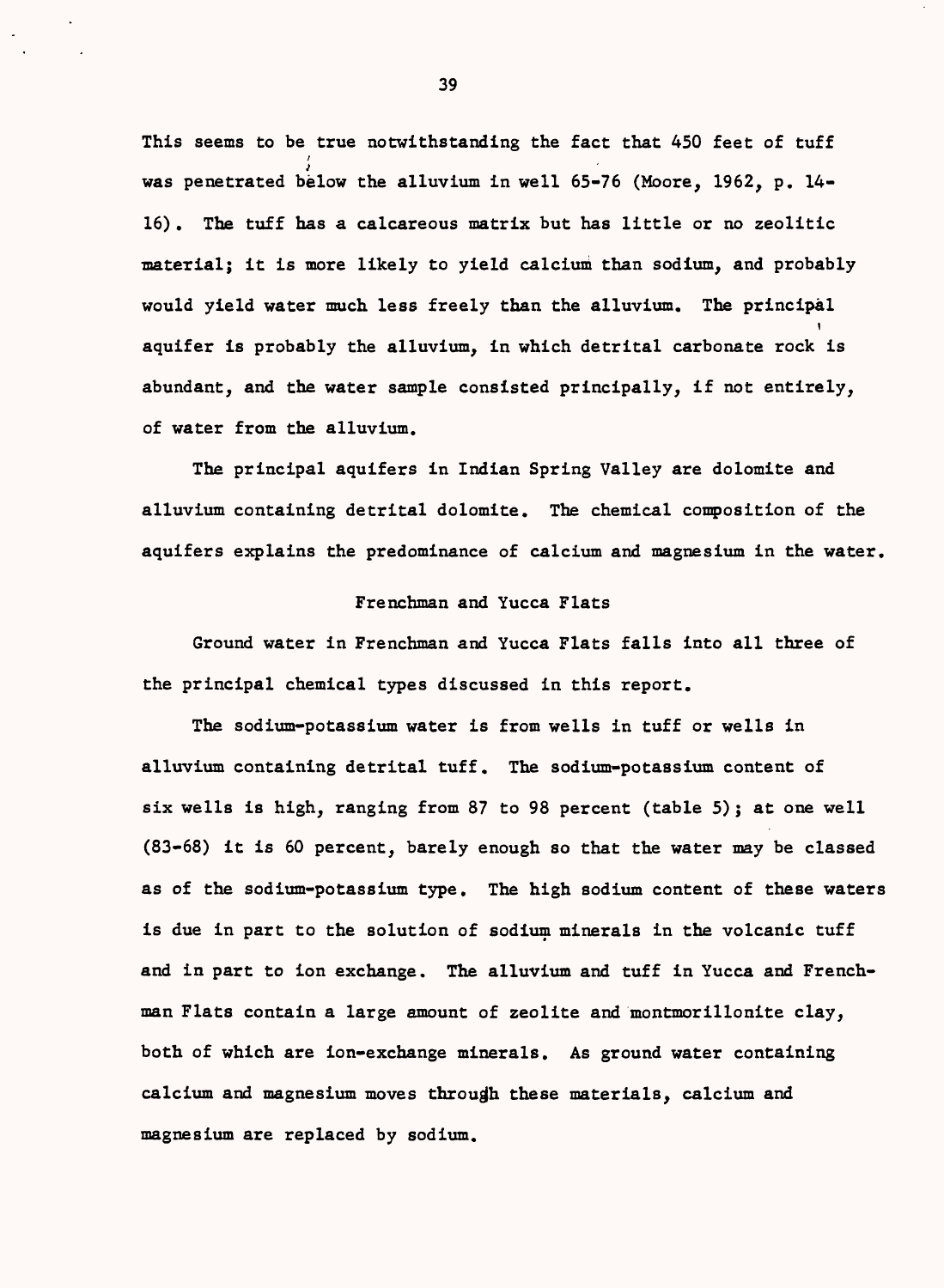|                | ・丶・】 ・ 1 1 1 1 1 1                   | Anternet is the chines |                       | i<br>0<br>1<br>1        | from Frenchman and Yucca Flats<br>;<br>;<br>; | j<br>į                                    | <br> <br> }                                      | <br> <br> <br> <br>           |                                                          |
|----------------|--------------------------------------|------------------------|-----------------------|-------------------------|-----------------------------------------------|-------------------------------------------|--------------------------------------------------|-------------------------------|----------------------------------------------------------|
|                |                                      |                        | ł                     |                         | Percent of total cations                      |                                           |                                                  | Percent of total anions       |                                                          |
| number<br>Well | Name                                 | Aquifer                | Calcium Magne-<br>(a) | sium<br>(Mg)            | Sodium<br>(Ma)                                | Potas-<br>sium<br>$\widehat{\mathcal{E}}$ | <b>Bicarbonate</b><br>+ carbonate<br>$(HC9+CO3)$ | Sulfate<br>(50 <sub>4</sub> ) | $\ddag$<br>$(CL+FW3)$<br>fluoride<br>Chloride<br>nitrate |
| $73 - 70$      | 5A                                   | Tuff                   |                       |                         | $\frac{6}{\sqrt{2}}$                          | $\sim$                                    | 85                                               | ∞                             | ∼                                                        |
| $74 - 70a$     | 58                                   | Alluvium               | ຶ                     | ₹                       | 82                                            | n                                         | 59                                               | $\frac{24}{3}$                | $\mathbf{r}$                                             |
| $74 - 70b$     | ပ္ပ                                  | Alluvium               | ო                     |                         | 94                                            | ∾                                         | $\frac{4}{3}$                                    | ە                             |                                                          |
| $75 - 73$      | $\mathbf{\tilde{z}}$<br>well<br>Test | Carbonate<br>rock      | 32                    | $\overline{\mathbf{2}}$ | 45                                            | ى                                         | 69                                               | 22                            | ᡡ                                                        |
| $79 - 69$      | $\bullet$<br>well<br>Test            | Carbonate<br>rock      | 32                    | $\overline{14}$         | ភ                                             | ຕ                                         | $\bf{8}$                                         | 그                             | ۰                                                        |
| $81 - 67$      | Well 3                               | Tuff                   | 25                    | 27                      | $\mathbf{C}$                                  | n                                         | $\bf{80}$                                        | $\mathbf{u}$                  | ໑                                                        |
| $83 - 68$      | ⋖<br>vel1<br>Test                    | Alluvium               | 27                    | $\mathbf{13}$           | 55                                            | n                                         | 82                                               | 급                             |                                                          |
| $84 - 68$      | L<br>hole<br>Test                    | Tuff                   |                       | ᆋ                       | $\frac{6}{ }$                                 | ฺี                                        | 92                                               |                               |                                                          |
| 84-69          | þ.<br>we <sub>11</sub><br>Test       | Tuff                   | 2                     | 0                       | $\frac{6}{3}$                                 | $\sim$                                    | $\overline{84}$                                  | ໑                             |                                                          |

Table 5.--Composition in percentages of chemical equivalents of cations and anions of water Table 5.--Composition in percentages of chemical equivalents of cations and anions of water 40

 $\ddot{\phantom{0}}$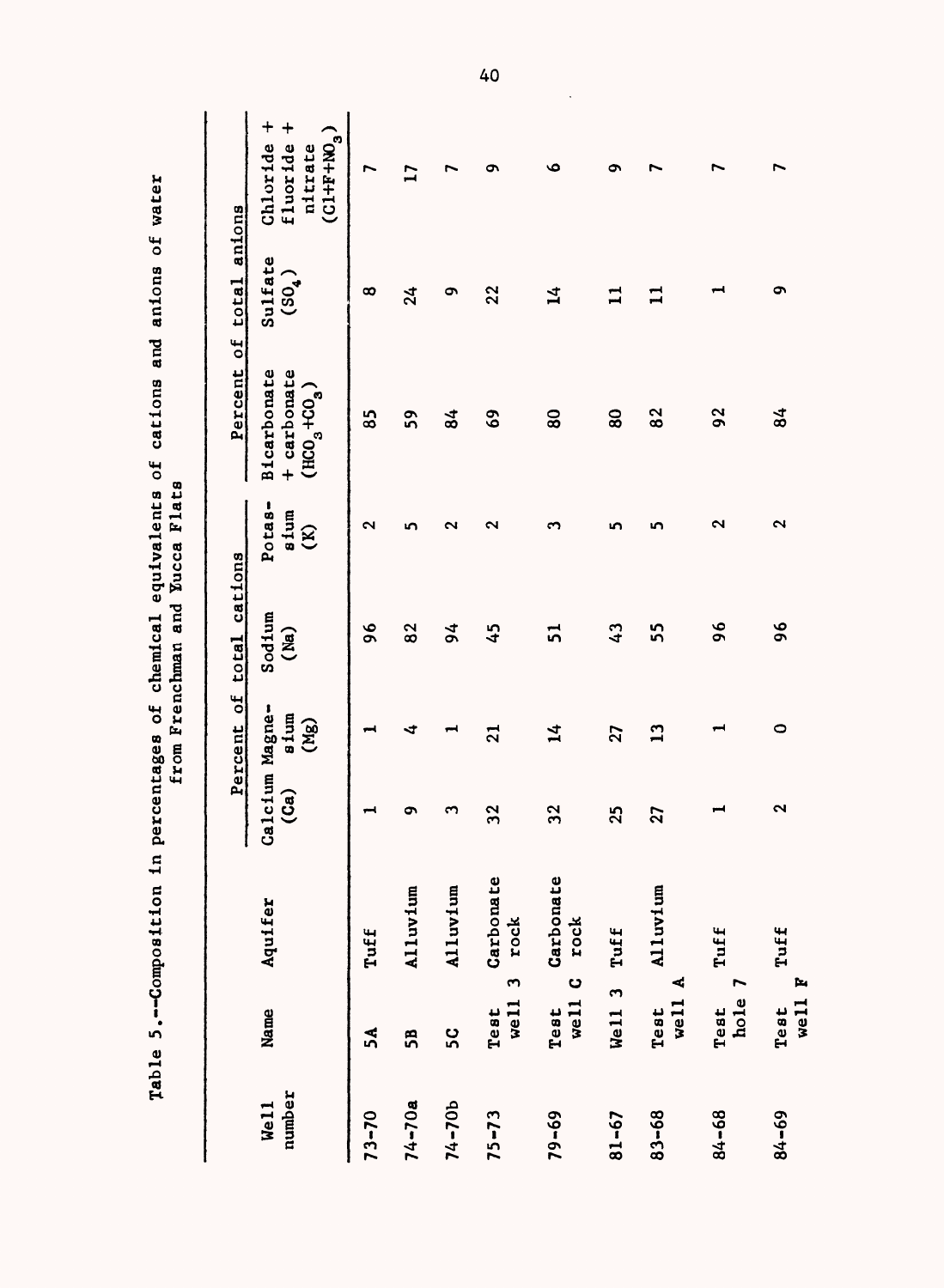| Table 5.--Composition in percentages of chemical equivalents of cations and anions of water<br>from Frenchman and Yucca Flats--Continued | Chloride +<br>fluoride +<br>$(CL+F+NO3)$<br>nitrate<br>Percent of total anions<br>Sulfate<br>$(SO_4)$<br><b>Bicarbonate</b><br>+ carbonate<br>$(HCO3 + CO3)$<br>Potas-<br>sium<br>$\mathbf{B}$<br>Percent of total cations<br>Sod 1um<br>(Ma)<br>Calcium Magne-<br>sium<br>(Mg)<br>(a)<br>Aquifer<br>Name | $\vec{r}$<br>$\mathbf{r}$<br>73<br>93<br>0<br>O<br>Tuff<br>well 1<br>Test | ూ<br>$\overline{2}$<br>$\mathbf{r}$<br>ى<br>43<br>26<br>$\mathbf{g}$<br>Carbonate<br>rock<br>$- -d$ o $- -$ | ထ<br>$\mathbf{r}$<br>80<br>∢<br>27<br>$\mathbf{Q}$<br>29<br>Carbonate<br>rock<br>well $2$<br>Test | n<br>$\mathbf{1}$<br>$\overline{\mathbf{5}}$<br>n<br>54<br>$\mathbf{1}^{\mathbf{4}}$<br>27<br>Carbonate<br>rock<br><b>UE15d</b> | ෑ<br>ᡡ<br>87<br>2<br>$\mathbf{I}$<br>$\boldsymbol{6}$<br>$\overline{21}$<br>Carbonate<br>rock<br>ME-3 |
|------------------------------------------------------------------------------------------------------------------------------------------|-----------------------------------------------------------------------------------------------------------------------------------------------------------------------------------------------------------------------------------------------------------------------------------------------------------|---------------------------------------------------------------------------|-------------------------------------------------------------------------------------------------------------|---------------------------------------------------------------------------------------------------|---------------------------------------------------------------------------------------------------------------------------------|-------------------------------------------------------------------------------------------------------|
|                                                                                                                                          |                                                                                                                                                                                                                                                                                                           |                                                                           |                                                                                                             |                                                                                                   |                                                                                                                                 |                                                                                                       |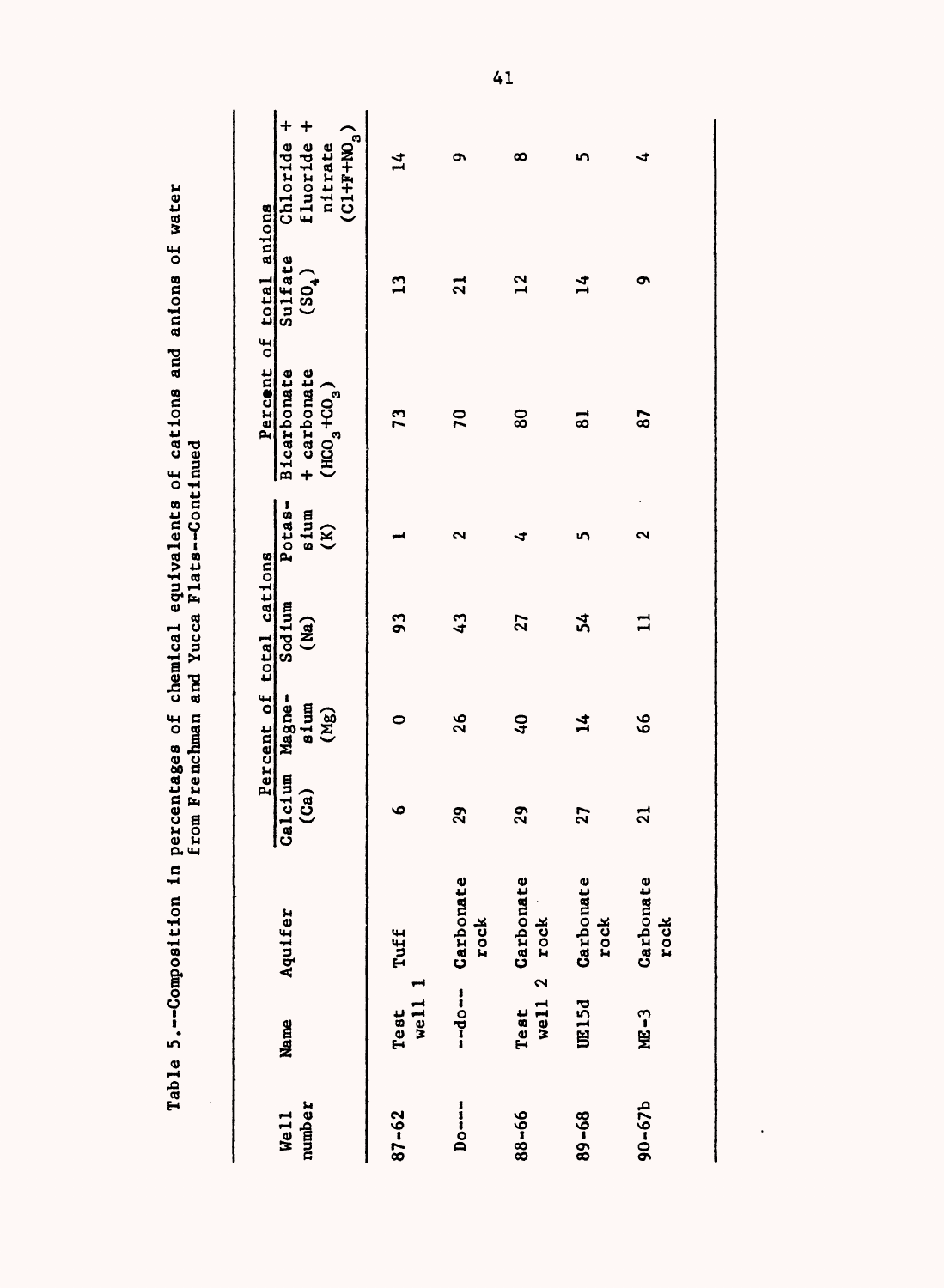The calcium-magnesium water is present in wells 88-66 and 90-67b, both of which are in dolomite in the northern part of Yucca Flat. Calcium and magnesium total 69 and 87 percent of the total cations and bicarbonate is 80 and 87 percent of total anions, respectively. The water in these wells differs from others in Frenchman and Yucca Flats, apparently because it has been in contact mainly with carbonate rock and little or no mixing with tuff water has taken place. Their chemical composition closely resembles the water of Indian Spring Valley.

The mixed chemical type of water is principally from wells in carbonate rock, but one well in tuff (Well 81-67) also has water of mixed chemical character. (See section on unusual water types). Two water samples from carbonate aquifers have sodium and potassium exceeding f calcium and magnesium. None of these water samples show a significant predominance of either sodium plus potassium or calcium plus magnesium. The content of sodium and potassium does not exceed 59 percent of total anions, and the content of calcium and magnesium does not exceed 55 percent.

### Jackass Flats (including Rock Valley)

Ground water in Jackass Flats and Rock Valley falls into three chemical types, one of which is a sodium-calcium sulfate type unusual in the region. The others are the sodium-potassium and calcium-magnesium types that seem to be normal to the area.

The sodium-potassium water is from wells 73-58, 73-66, and 74-58, all of which tap tuff. Well 73-66 taps carbonate rock, also; and therefore is discussed in some detail in the following paragraph. Although sodium is the predominant cation (62 to 83 percent) in the sodiumpotassium water of the Jackass Flats-Rock Valley area, the proportion of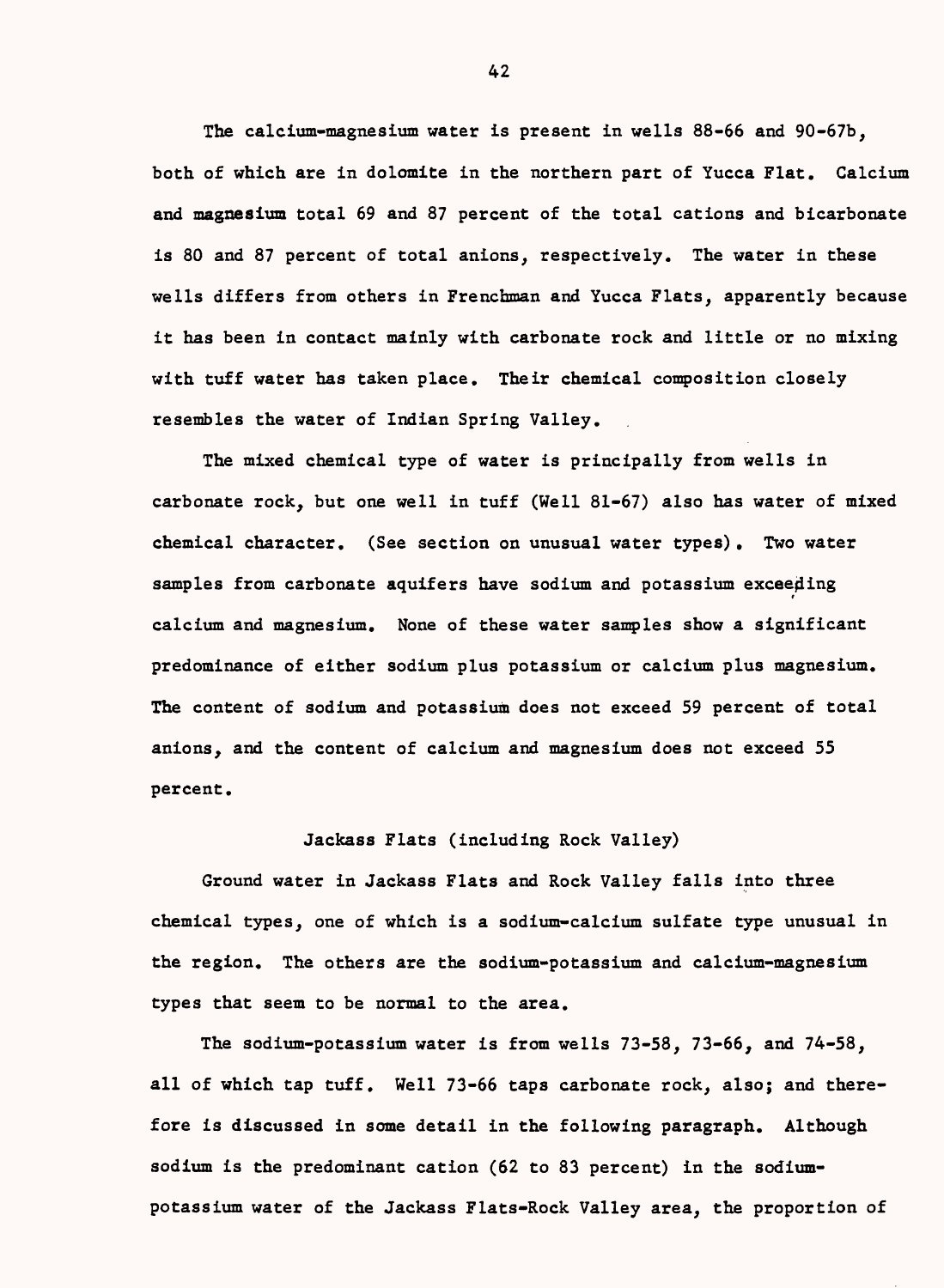calcium also is substantial, ranging from 13 to 25 percent (table 6). Except for this higher calcium content, these waters are similar to the waters from wells in tuffaceous materials in Frenchman and Yucca Flats.

The calcium-magnesium water is from the carbonate aquifer in well 73-66, Rock Valley. This well penetrated 3,137 feet of tuff and 263 feet of underlying dolomite, and water samples from both the tuff and the dolomite were analyzed. The water from the tuff is perched and, as noted above is a sodium-potassium type; it contains only 15 percent calcium and magnesium. The water from the dolomite is of the calciummagnesium type, with calcium and magnesium making up 66 percent of total cations--four times as much as in the water from the tuff. The sulfate content of the water from the dolomite (43 percent of total anions) is markedly higher than in the water of the tuff (14 percent), and is, in fact, abnormally high for the region.

The sodium-calcium sulfate water is from the tuff aquifer in well 73-61. The sodium is 53 percent and the calcium is 35 percent of total cations. The sulfate is 80 percent of total anions and is unusually high. By contrast the sulfate content in waters from two wells only 6 miles to the west is less than 17 percent. The only other water samples from the Nevada Test Site that had sulfate as the predominant anion are two from the granodiorite at the north end of Yucca Flat. Substantial proportions of sulfate are present in some of the water from localities outside the Test Site, notably the Amargosa Desert and Mercury Valley, but these probably are not related to those of the Jackass Flats-Rock Valley area. Tbe significance of the sulfate in wells 73-61 and 73- 66 is discussed further in the section on "Water high in sulfate.11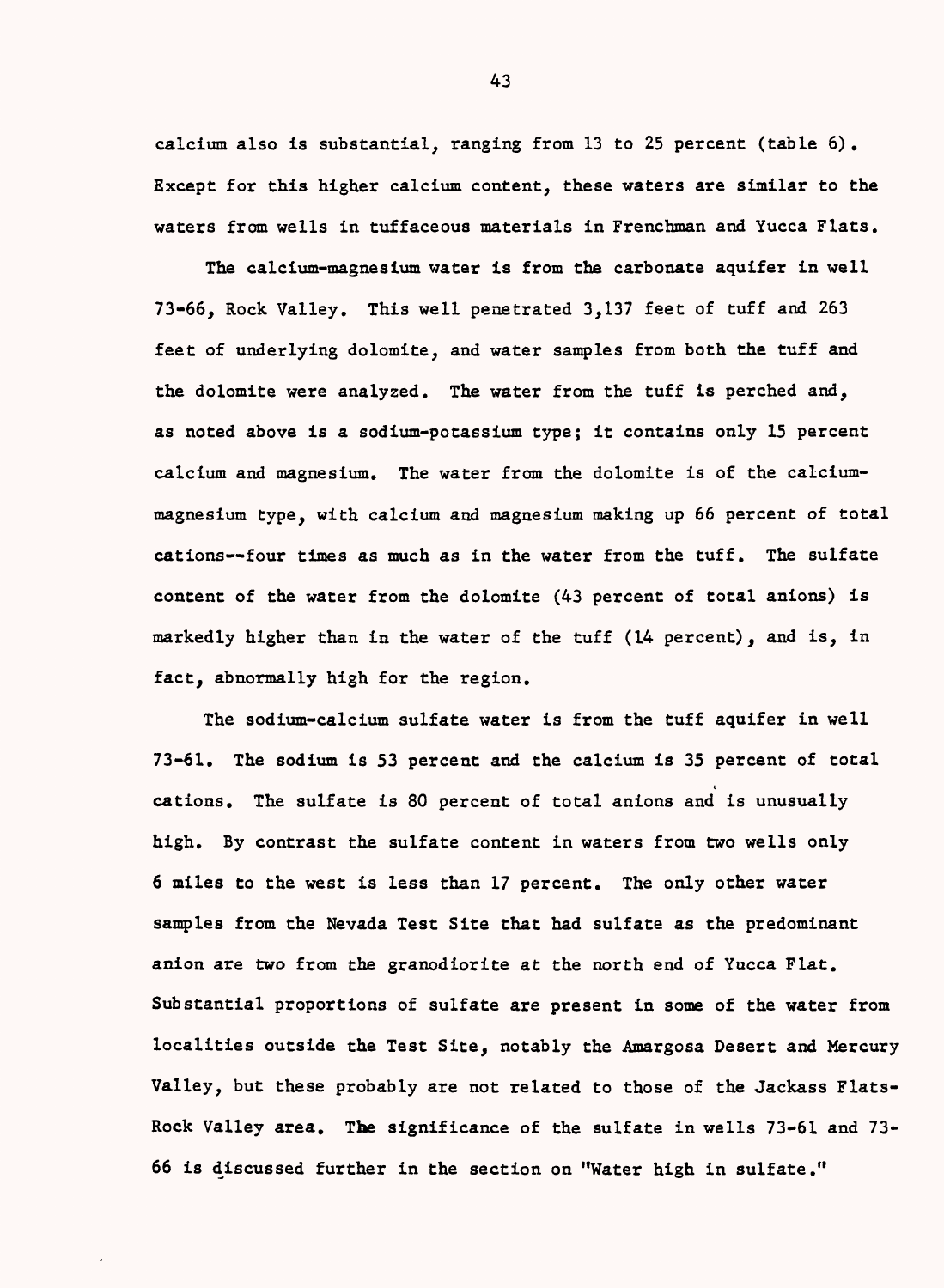|                            |                   | Table 6.--Composition in |                       |              |                             |                                | percentages of chemical equivalents of cations and anions of water<br>from Jackass Flats (including Rock Valley) |                               |                                                          |
|----------------------------|-------------------|--------------------------|-----------------------|--------------|-----------------------------|--------------------------------|------------------------------------------------------------------------------------------------------------------|-------------------------------|----------------------------------------------------------|
|                            |                   |                          |                       |              | Percent of total cations    |                                |                                                                                                                  | Percent of total anions       |                                                          |
| number<br>We <sub>11</sub> | Name              | Aquifer                  | Calcium Magne-<br>(a) | sium<br>(Mg) | Sod <sub>1</sub> um<br>(Ma) | Potas-<br>sium<br>$\mathbf{E}$ | <b>Bicarbonate</b><br>+ carbonate<br>$(HCO3+CO3)$                                                                | Sulfate<br>(50 <sub>4</sub> ) | fluoride +<br>Chloride +<br>$(0.1 + F + W_3)$<br>nitrate |
| $73 - 58$                  | $J-12$            | Tuff                     | 25                    | ∞            | 62                          | n                              | 70                                                                                                               | 15                            | 15                                                       |
| $73 - 61$                  | $J-11$            | Tuff                     | 35                    | ຶ            | 53                          | ო                              | $\overline{\mathbf{1}}$                                                                                          | $\overline{8}$                | ڡ                                                        |
| $73 - 66$                  | well F<br>Test    | Tuff                     | $\mathbf{r}$          | ິ            | 83                          | ى                              | \$                                                                                                               | $\frac{4}{1}$                 | 22                                                       |
| $Do-$                      | $-10 - 1$         | Carbonate<br>rock        | 38                    | 28           | $\vec{3}$                   | ო                              | 52                                                                                                               | $\boldsymbol{43}$             | ŋ                                                        |
| $74 - 58$                  | ڡ<br>well<br>Test | Tuff                     | 22                    |              | 65                          | م                              | 68                                                                                                               | $\mathbf{L}$                  | $\overline{1}$                                           |

| aposition in percentages of chemical equivalents of cations and anions of w |  |
|-----------------------------------------------------------------------------|--|
|                                                                             |  |
|                                                                             |  |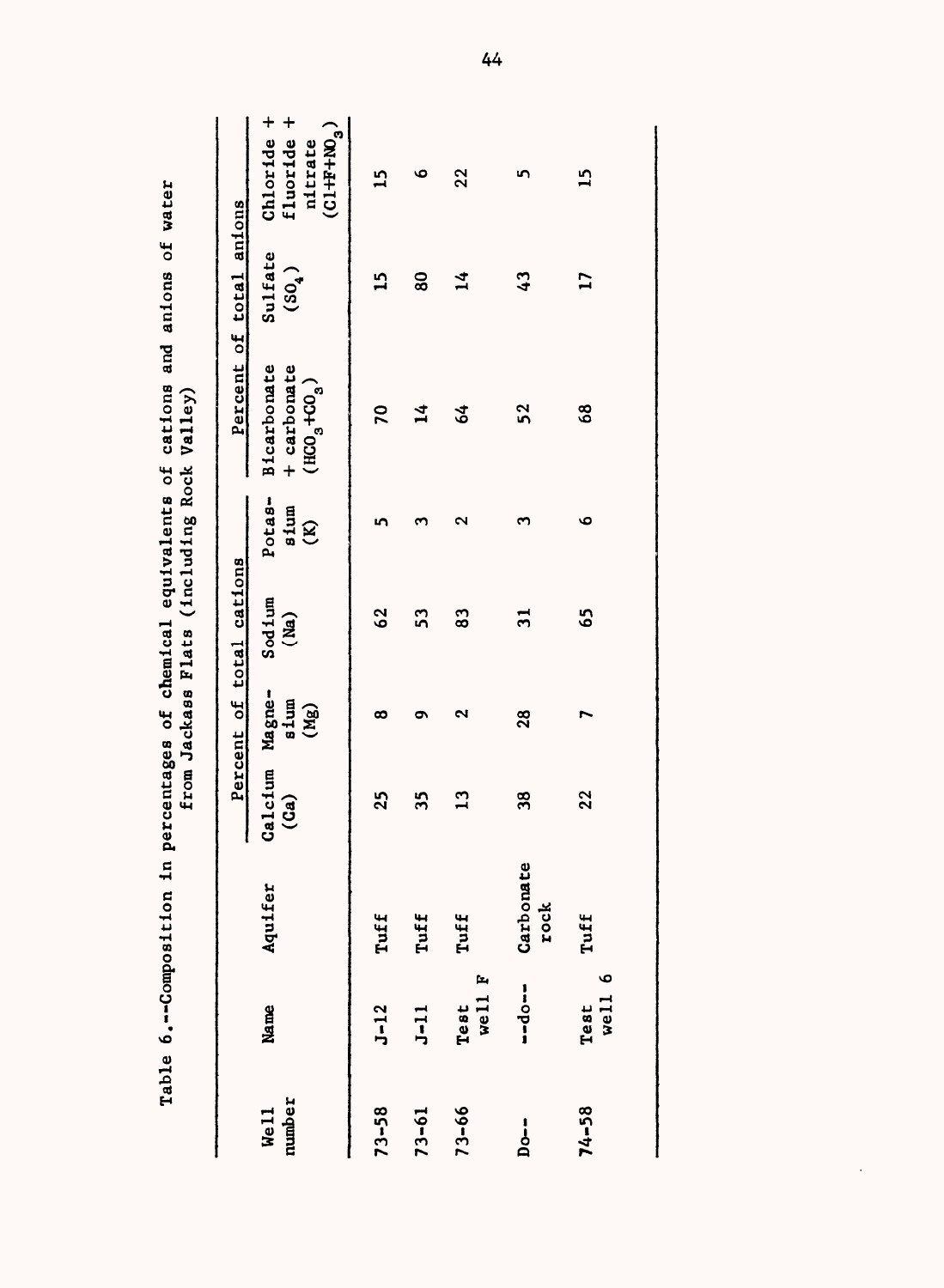#### Amargosa Desert

The Amargosa Desert has been shown by Eakin and others (1963, p. 20- 24) to be the most probable place for discharge of ground water moving out of the Nevada Test Site. Their conclusions are based on the hydraulic potential across the region, the relation of discharge to recharge in different basins, and the chemical character of the water. They have shown further that probably no more than  $7\frac{1}{2}$  percent of the discharge known to take place in the Amargosa Desert can be derived from recharge within the Nevada Test Site. Their inferences that are based on the chemical character of the ground water are amplified in the following paragraphs, which relate to the southwestern part of the desert beginning near Lathrop Wells (fig. 6) .

Most of the water that has been sampled in the Amargosa Desert is. from alluvial aquifers, but may not be native to them. Some water may have been discharged into them from underlying carbonate-rock or other aquifers. More than one hydraulic system seems to be represented, but distinctions cannot be made on the basis of data now available; therefore, only the gross features of the ground-water chemistry can be presented here.

Figure 6 and table 7 show that most of the water is the mixed chemical type. Those of the eastern side of the figure have somewhat more calcium and magnesium than sodium and potassium. The sodium and potassium increase westward, and they predominate in five water samples along the western margin of the desert.

As sodium and potassium increase, the calcium and magnesium decrease, and this (fig.  $7<sub>2</sub>$ ) suggests that the eastern waters are in part derived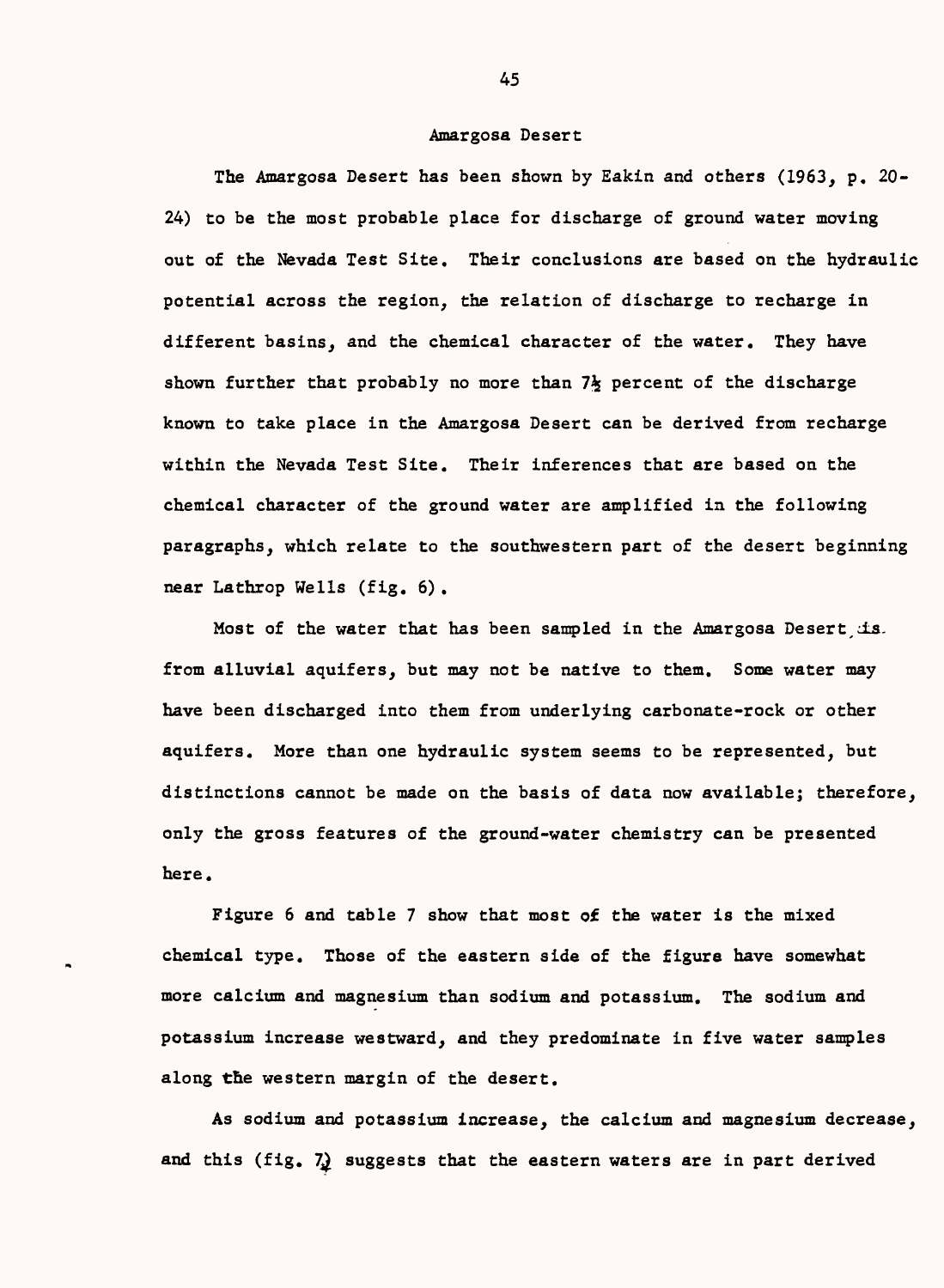



 $\frac{1}{4}$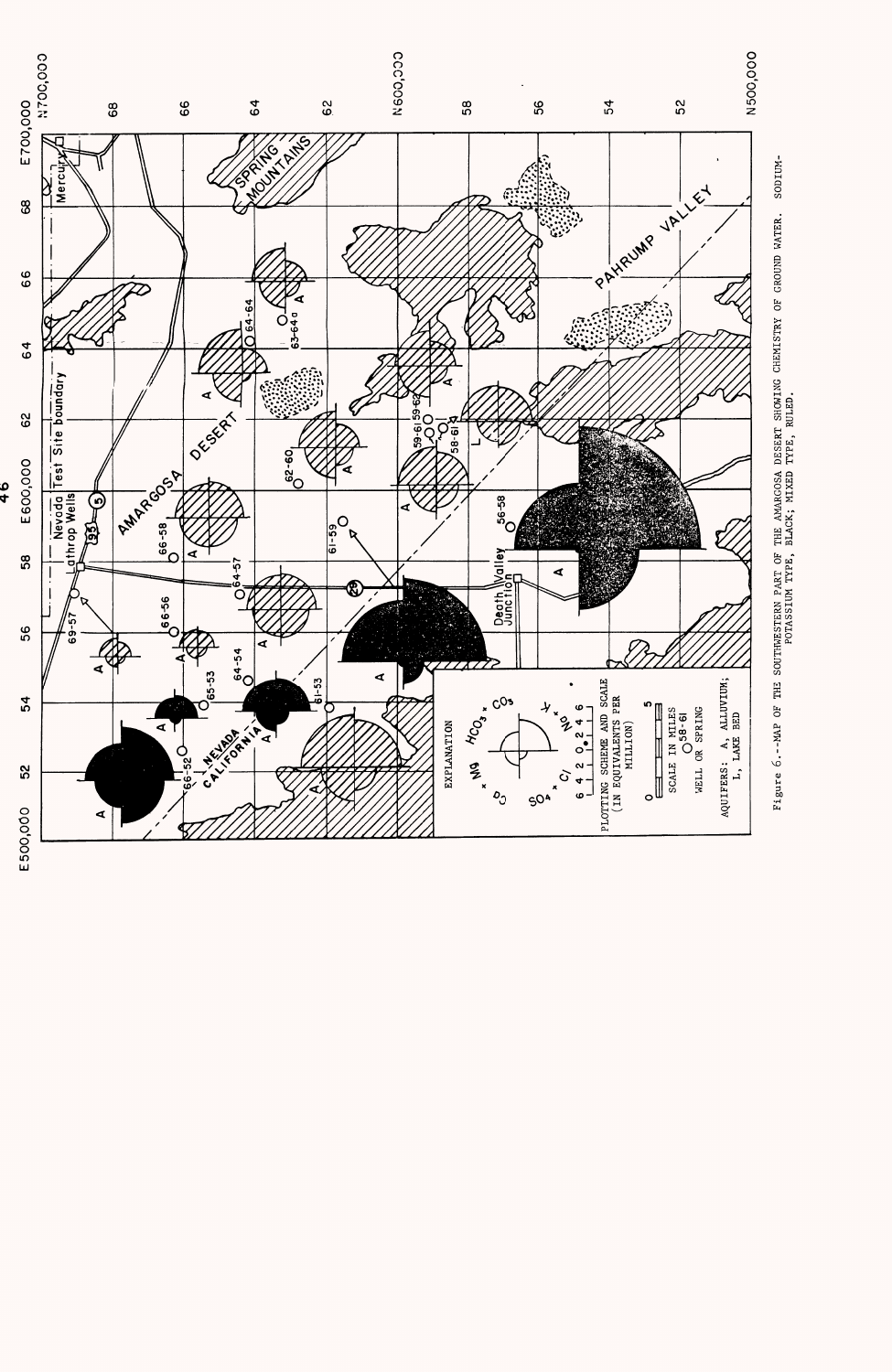|                             | Table 7.--Composition in pe                                      |                  | from<br>rcentage of          |                        | chemical equivalents<br>the Amargosa Desert | ð                                    | and<br>cations                                                             | $\mathbf{c}$<br>anions        | water                                                                  |
|-----------------------------|------------------------------------------------------------------|------------------|------------------------------|------------------------|---------------------------------------------|--------------------------------------|----------------------------------------------------------------------------|-------------------------------|------------------------------------------------------------------------|
|                             |                                                                  |                  |                              | Percent of             | total cations                               |                                      | Percent                                                                    | of total                      | anions                                                                 |
| or spring<br>number<br>We11 | Name                                                             | Aquifer          | Calcium<br>$\binom{Ca}{}$    | Magne-<br>sium<br>(Mg) | Sodium<br>(Ma)                              | 1<br>sium<br>Potas<br>$\mathfrak{S}$ | <b>Bicarbonate</b><br>+ carbonate<br>$($ HCO <sub>3</sub> +CO <sub>3</sub> | Sulfate<br>(50 <sub>4</sub> ) | +<br>$\ddag$<br>⌒<br>ø<br>fluoride<br>Chloride<br>(C1+F+NO)<br>nitrate |
| $56 - 58$                   | <b>B</b><br><b>B</b><br><b>B</b><br><b>B</b><br><b>B</b>         | Alluvium         | −                            | $\mathbf{\Omega}$      | 56                                          | N                                    | ភ                                                                          | $\vec{a}$                     | $\overline{18}$                                                        |
| $58 - 61$                   | $\begin{array}{c} \n 1 \\  \n 1 \\  \n 1 \\  \n 1\n \end{array}$ | deposits<br>Lake | 23<br>$\ddot{\phantom{0}}$ : | $\mathbf{a}$           | 56                                          | ົ                                    | 5                                                                          | 29                            | $\mathbf{a}$                                                           |
| $59 - 61$                   | Spring<br><b>B1g</b>                                             | Alluvium         | 27                           | 18                     | 52                                          | ຕ                                    | $\mathbf{c}_3$                                                             | 28                            | ຶ                                                                      |
| $59 - 62$                   |                                                                  | Alluvium         | 35                           | 22                     | $\mathbf{c}$                                | ∾                                    | 67                                                                         | 23                            | $\mathbf{a}$                                                           |
| $61 - 53$                   | ------                                                           | Alluvium         | 27                           | $\vec{r}$              | 54                                          | ທ                                    | $\frac{8}{6}$                                                              | $\overline{2}$                | 듸                                                                      |
| $61 - 59$                   | ------                                                           | Alluvium         | ↤                            | N                      | $\frac{4}{5}$                               | ∾                                    | 72                                                                         | 20                            | ∞                                                                      |
| $62 - 60$                   | <b><i><u><u><b>listin</b></u></u></i></b>                        | Alluvium         | $\frac{1}{2}$                | 23                     | $\mathbf{G}$                                |                                      | 3                                                                          | 22                            | $\mathbf{a}$                                                           |
| $63 - 64a$                  | Horn well<br>Ray Van                                             | Alluvium         | 27                           | 29                     | $\overline{4}$                              | m                                    | 70                                                                         | $\Omega$                      | $\mathbf{a}$                                                           |
| $64 - 54$                   | =<br>=<br>=<br>=                                                 | Alluvium         | 28                           | $\mathbf{a}$           | 58                                          | ⊀                                    | G9                                                                         | $\mathbf{1}$                  | $\mathbf{L}$                                                           |
| $64 - 57$                   | <br> <br> <br> <br>                                              | Alluvium         | 28                           | $\frac{6}{1}$          | 52                                          | ∢                                    | ິລ                                                                         | 34                            | $\mathbf{r}$                                                           |
| 64-64                       | White<br>well                                                    | Alluvium         | 29                           | 23                     | 44                                          | ∢                                    | 8 <sup>2</sup>                                                             | $\mathbf{15}$                 | ొ                                                                      |

Table 7.--Composition in percentage of chemical equivalents of cations and anions of water  $\overline{\phantom{a}}$  $\frac{1}{2}$  $\overline{\mathbf{r}}$ Ì  $\ddot{\phantom{0}}$ ្មដ  $\frac{1}{2}$  $\blacksquare$ Ñ é  $\ddot{ }$ ្ត្រី ÷  $\frac{1}{4}$ ပ္ပိ  $\overline{r}$  $\mathsf{Tab}_1$ 

 $\ddot{\phantom{0}}$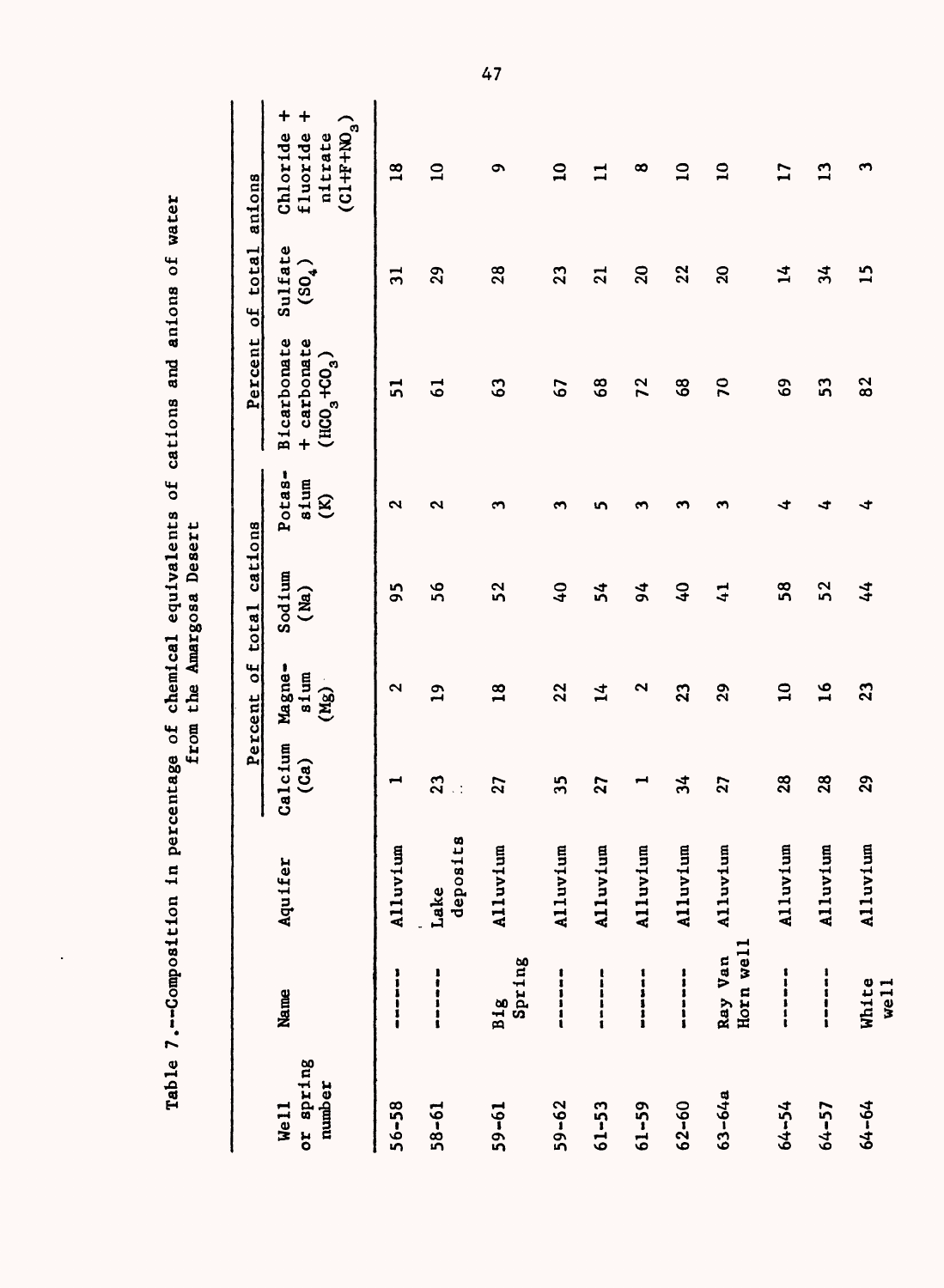|                             |                                                    |          |                       |              | from the Amargosa Desert--Continued. |                                |                                                                               |                         |                                                          |
|-----------------------------|----------------------------------------------------|----------|-----------------------|--------------|--------------------------------------|--------------------------------|-------------------------------------------------------------------------------|-------------------------|----------------------------------------------------------|
|                             |                                                    |          |                       |              | Percent of total cations             |                                |                                                                               | Percent of total anions |                                                          |
| or spring<br>number<br>Well | Name                                               | Aquifer  | Calcium Magne-<br>(a) | sium<br>(Mg) | Sodium<br>(Ma)                       | Potas-<br>sium<br>$\mathbf{g}$ | Bicarbonate Sulfate<br>+ carbonate<br>$($ HCO <sub>3</sub> +CO <sub>3</sub> ) | $(S_{0_4})$             | Chloride +<br>fluoride +<br>$(0.1 + F + W_3)$<br>nitrate |
| $65 - 53$                   | <b>B</b> 1<br><b>B</b> 1<br><b>B</b> 1<br><b>B</b> | Alluvium | $\mathbf{u}$          | ભ            | 80                                   | ທ                              | 73                                                                            | $\mathbf{a}$            |                                                          |
| 66-52                       | <b>Heese</b>                                       | Alluvium | 28                    | ۰            | 3                                    |                                | 46                                                                            | 35                      | $\mathbf{a}$                                             |
| 66-56                       | =<br>=<br>=<br>=                                   | Alluvium | 36                    |              | <u>ูว</u>                            |                                | 62                                                                            | 29                      | ຸດ                                                       |
| 66-58                       | <b>Manushi</b>                                     | Alluvium | $\boldsymbol{3}$      | $\mathbf{r}$ | ភ                                    | ∢                              | วั                                                                            | ≭                       | $\mathbf{u}$                                             |
| 69-57                       | <b>USUNU</b>                                       | Alluvium | 57                    | ڡ            | 53                                   | 寸                              | $\mathbf{r}$                                                                  | $\mathbf{S}$            | $\mathbf{a}$                                             |
|                             |                                                    |          |                       |              |                                      |                                |                                                                               |                         |                                                          |

Table 7.--Composition in percentage of chemical equivalents of cations and anions of water Table 7.--Composition in percentage of chemical equivalents of cations and anions of water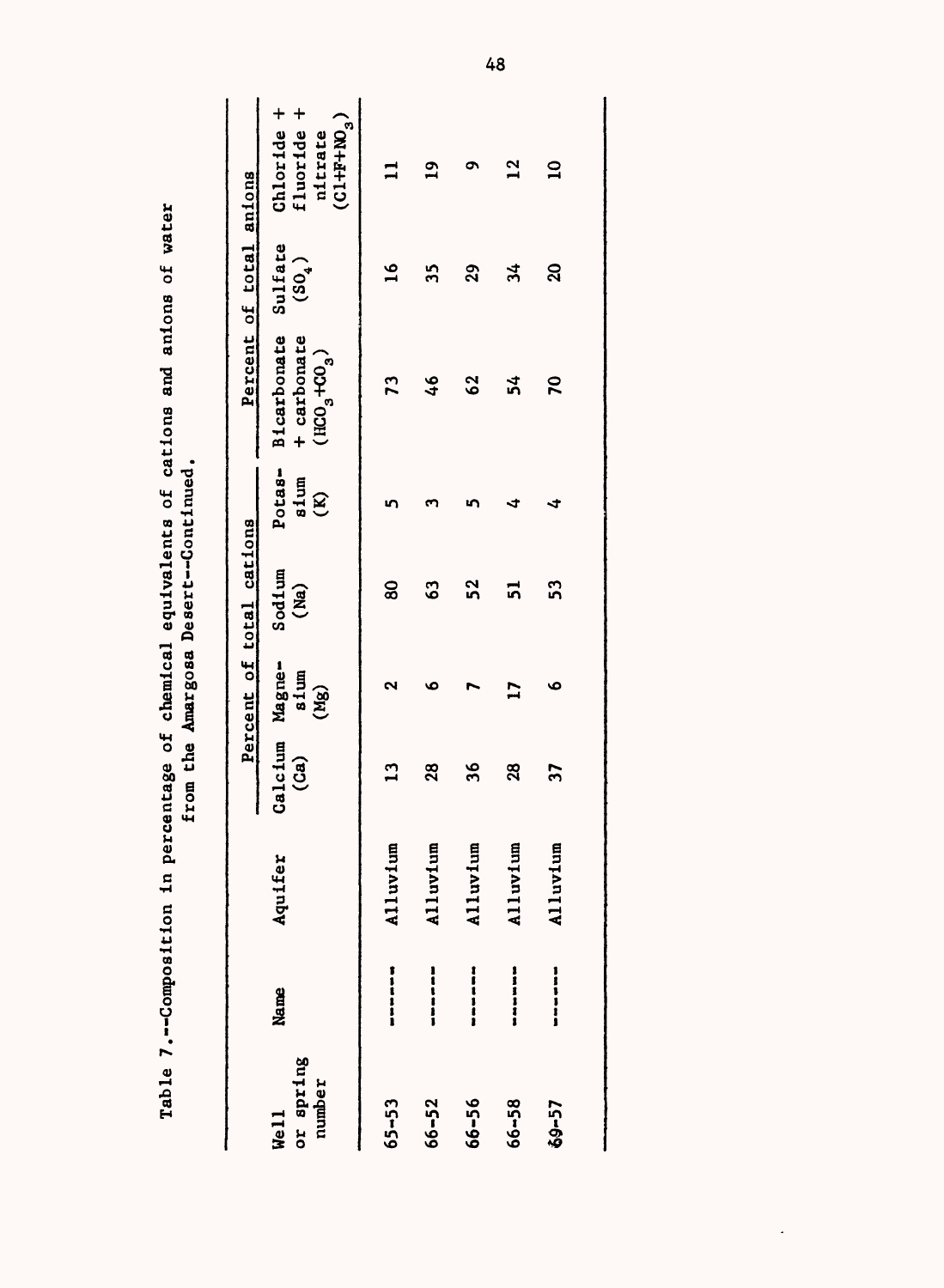from recharge in the Spring Mountains, which lie to the east and contain carbonate-rock formations. The water received as precipitation on the west slope of the mountains moves westward into the valley as a calciummagnesium type. In this valley it mixes with sodium-potassium type arriving from another direction, or it picks up sodium in the alluvium by solution or ion exchange. The farther west it moves, the larger the proportion of sodium and potassium becomes.

The relation of recharge to water chemistry that is suggested in the preceding paragraph is seen also in Pahrump Valley, which is flanked on the east by the Spring Mountains. Pahrump Valley is, in fact, closer to the Spring Mountains recharge area than is the Amargosa Desert, and the ground water there is of the calcium-magnesium type and nearly free of sodium and potassium (Eakin and others, fig. 3) .

The mixed character of the waters in the eastern and central part of the area shown on figures 6 and 7 may be due in part, also, to influx of water from the carbonate rocks of the Nevada Test Site, which has been shown elsewhere in this report to be of mixed character. Water from the western part of Indian Spring Valley also might move into the Amargosa Desert, acquiring a mixed character en route.

The five high-sodium water samples are aligned northwest-southeast along the western side of the desert, and the southeasternmost has the highest dissolved solids. Their alingment coincides with the general direction of the surface drainage, and probably also with the direction of movement of the ground water. The dissolved solids do not increase in a steady progression. The second and third water samples represented in figure 6 (beginning from the northwest) are less mineralized than the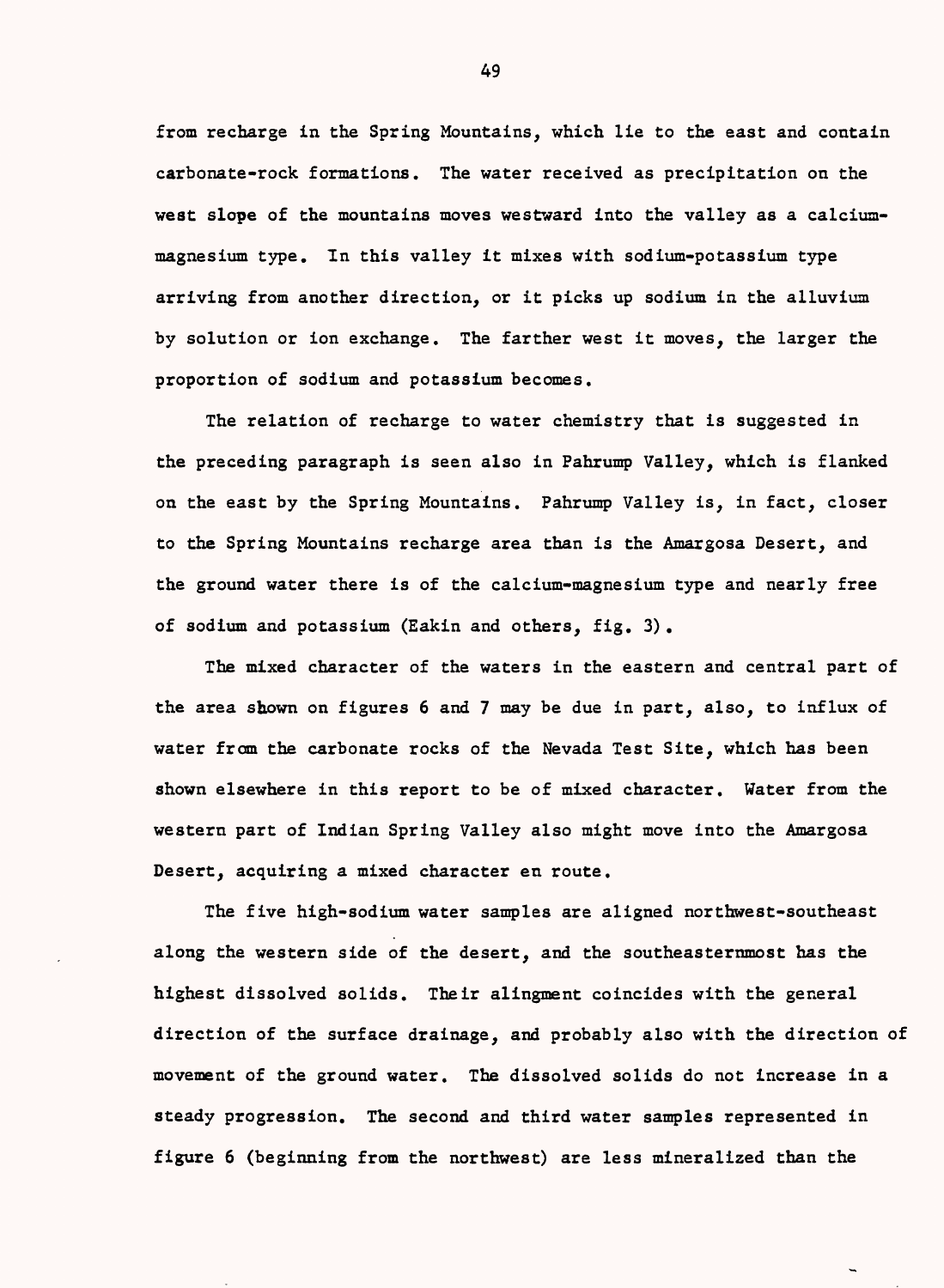

 $50\,$ 

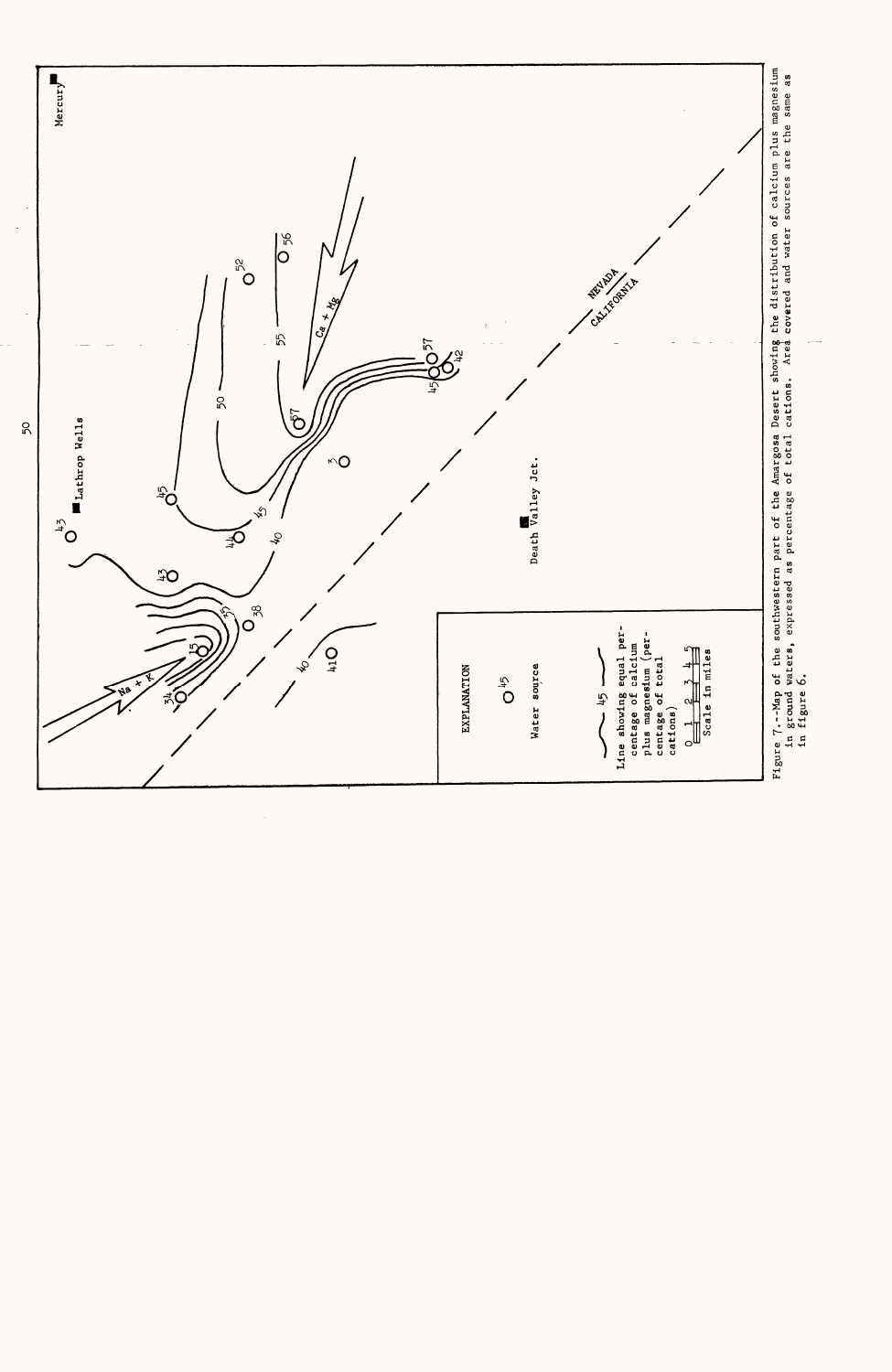first, but the overall increase is apparent. This increase may be due in substantial part to concentration by evapotranspiration at places of natural discharge, which are the places where samples were collected. However, the increase may also be due in part to solution of additional mineral matter during underground travel and together with the alingment suggests movement of sodium-potassium water from the northwest into the area. The increase in dissolved solids cannot be denied, but the alignment may be somewhat deceptive because the distinction between mixed types and high-sodium types is necessarily arbitrary. The more western of the mixed types have as much as 58 percent in sodium and potassium; the high-sodium water has only somewhat more than 60 percent. This arbitrary distinction may account for the fact that the water from well 61-53 breaks the alingment of high-sodium samples. Nevertheless, the percentage of sodium plus potassium is unquestionably higher along the western side of the area, and a general movement of sodium-potassium waters from the northwest seems to be a strong probability.

The high-sodium water shows a southeastward decrease in calcium and magnesium that may be significant. At wells 66-52 and 64-54 the calcium and magnesium total 34 and 38 percent, respectively, but at wells 61-59 and 56-58 they are only 3 percent. Wells 65-53 and 61-53 do not fit the progression, and, hence, may be presumed to be subject to other influences If ground-water movement is from northwest to southeast, the decrease in calcium and magnesium may be due to ion exchange.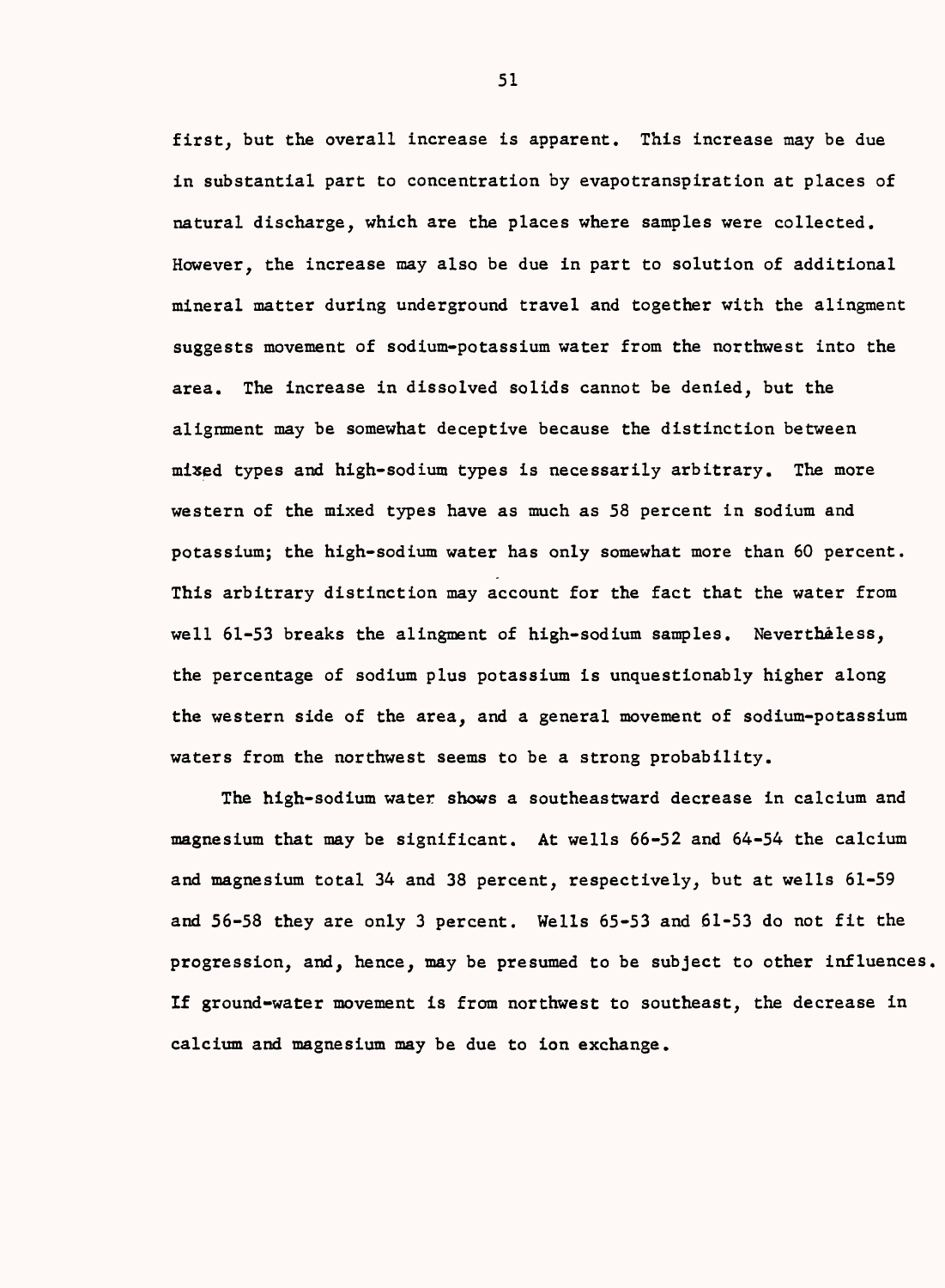## W&TER MOVEMENTS INFERRED FROM DISSOLVED SOLIDS

The amount of dissolved solids in ground water depends on several variables, ranging from the quantity of carbon dioxide dissolved in the water to the kinds and solubility of the rocks and minerals, and it may suggest the direction in which the water has moved. The variables are such that small differences in the dissolved solids are likely to be meaningless, or at least not interpretable, but some of the larger differences seem to have meaning. For example, the waters from springs and those from tunnels in Rainier Mesa (Clebsch and Barker, 1960, table 2A; Moore, 1961, table 5a; this report, appendix B) seem to have had only relatively short contact with the rocks.

Some but by no means all the spring waters are low in dissolved solids (table 8). The springs are fed by perched zones of saturation in volcanic rocks, chiefly tuff. These zones of saturation probably are relatively small in areal extent, and the recharge to them is derived from the precipitation on nearby areas. The route of ground-water travel and the residence time therefore may be presumed to be short.

Seasonal variations in dissolved solids at Whiterock Spring are suggested by a series of five analyses (table 9). The analyses are not spaced closely enough nor regularly enough to show seasonal changes accurately. Rather, they show a wide range that is presumed to be seasonal because the static water level in a test hole adjacent too the spring, as recorded by a recording gage, fluctuates widely in response to precipitation in the immediate vicinity (Winograd, oral communication, 1963) . The range in dissolved solids as shown by residue on evaporation was from 184 to 362 ppm, or about 1 to 2. If the calculated dissolved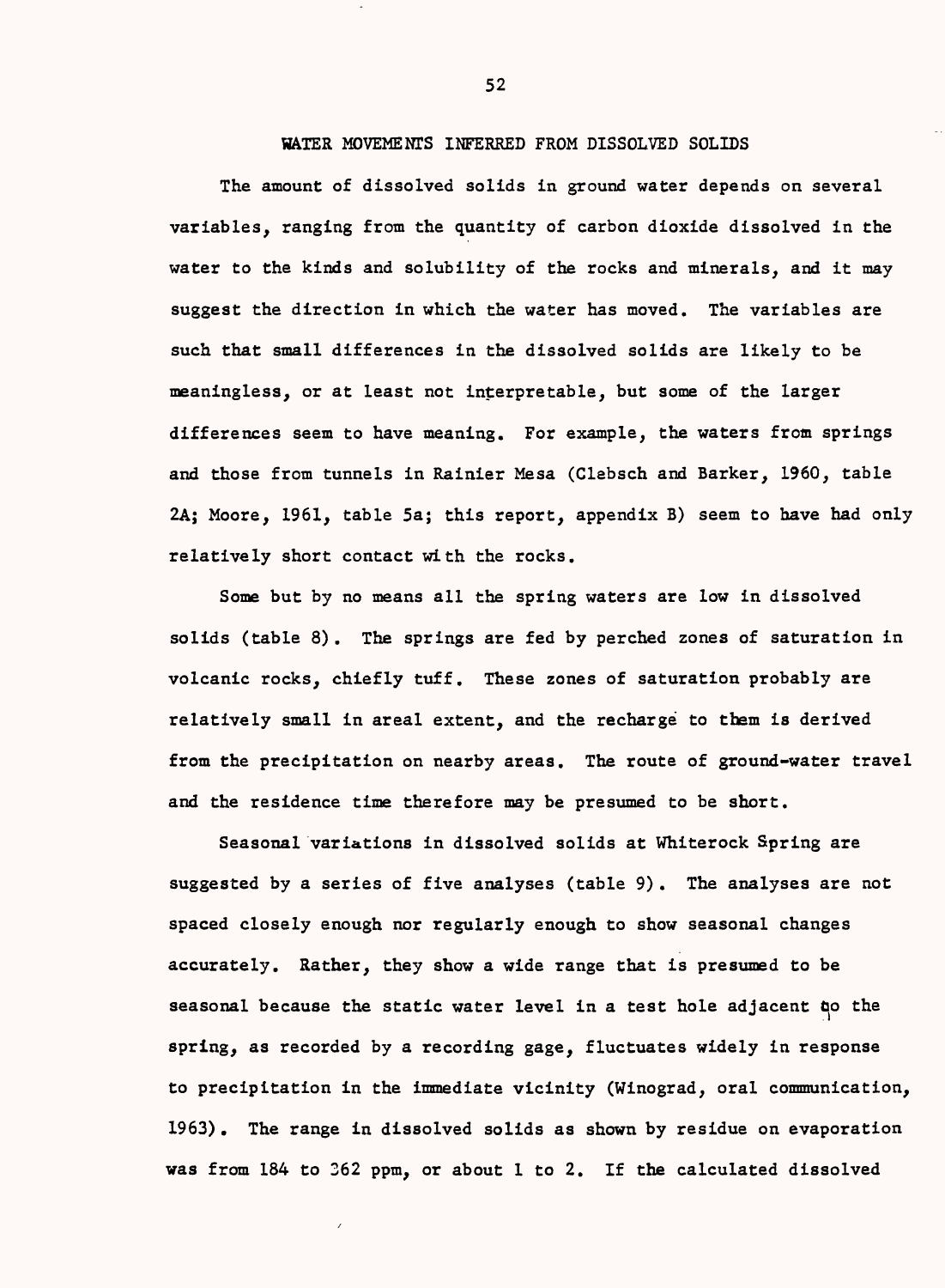solids is considered instead, on the basis that some of the residues were erroneous because of turbidity of samples, the range is from 149 to 243 s ppm, or about 1 to 1.6. In either case, the variations in dissolved solids suggest that some of the paths between the places of recharge and the spring are relatively short and direct.

| Number                 | Name of spring | Dissolved solids |
|------------------------|----------------|------------------|
| $\bullet$<br>$88 - 64$ | Captain Jack   | 178              |
| $90 - 67$              | Oak            | 180              |
| $90 - 68$              | Tubb           | 185              |
| $83 - 63$              | Tippipah       | $159 - 194$      |
| $79 - 61$              | Topopah        | $123 - 210$      |
| $88 - 63$              | Rainier        | 250              |
| $74 - 66$              | Cane           | 288              |
| $89 - 65$              | Whiterock      | $184 - 362$      |

Table 8.--Dissolved solids in spring water, Nevada Test Site, in parts per million

 $\pm$ 

Table 9.--Variations in dissolved solids at Whiterock Spring, Nevada Test Site, in parts per million

| Date           |                  | Dissolved solids | Date          | Dissolved solids |                 |
|----------------|------------------|------------------|---------------|------------------|-----------------|
|                | Res. on<br>evap. | Calcu-<br>lated  |               | Res. on<br>evap. | Calcu-<br>lated |
| Sept. 18, 1957 | 184              | 184              | May 19, 1959  | 208              | 168             |
| Mar. 21, 1958  | 265              | 243              | Jan. 29, 1960 | 352              | 149             |
|                |                  |                  | Nov. 10, 1960 | 362              | 184             |
|                |                  |                  |               |                  |                 |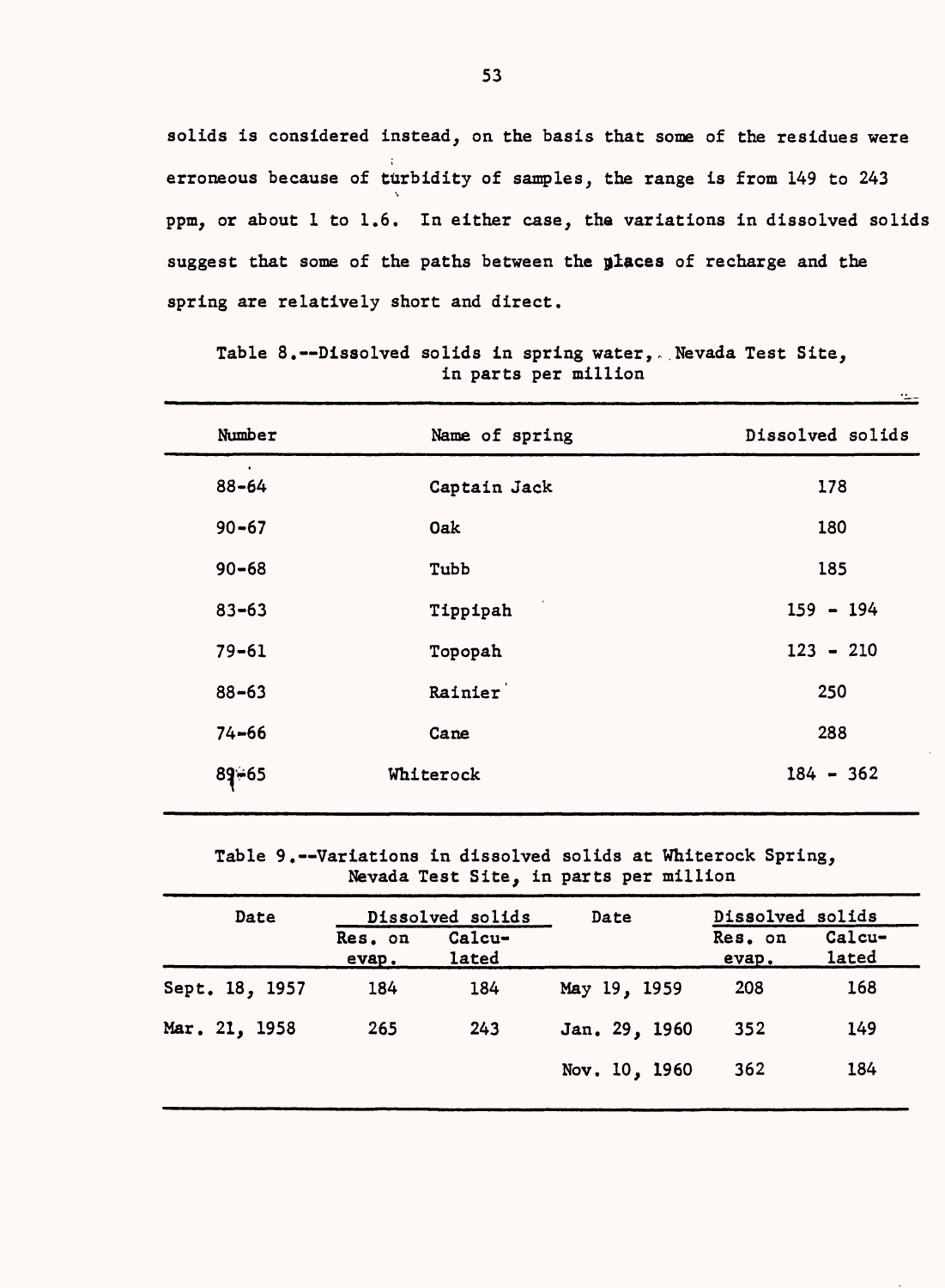The water samples from fractures intersected in the tunnels in Rainier Mesa are similar in dissolved-solids content to the spring water. The total solids in 25 samples range from 91 to 334 ppm (appendix 3; Clebsch and Barker, I960, p. 15-16), but the average is near the lower end of the range: 176 ppm. The dissolved solids in 18 of these samples was between 100 to 200 ppm. The sum of dissolved solids, rather than the residue on evaporation, is evaluated for seven of these samples because filtering failed to remove all the turbidity. The residue on evaporation is so much greater than the sum that suspended matter probably was included in the residue.

The "tunnel" water, like the spring water, passed mainly or solely through volcanic rock. They were from a perched zone, or zones, of saturation, or from fractures. The samples may be presumed to have been  $\ddot{\phantom{0}}$ collected at points not far from the place or places of recharge, not only because of their low content of dissolved solids but also because of geologic<sup>2</sup> and topographic relations. The source of recharge, therefore, may not be far away. This view is confirmed by the tritium analysis of one sample of water from a tunnel, which indicates a residence time underground of more than 0.8 year and less than 6 years (Clebsch, 1961, p. C-124).

The water from wells and test holes that penetrate the regional zone of saturation generally is more mineralized than the spring and "tunnel" water, yet few of them contain more than 500 ppm, the desirable limit recommended by the U.S. Public Health Service (1962) for dissolved solids in water to be used for human consumption. A few of the water samples from the Nevada Test Site are very low in dissolved solids. The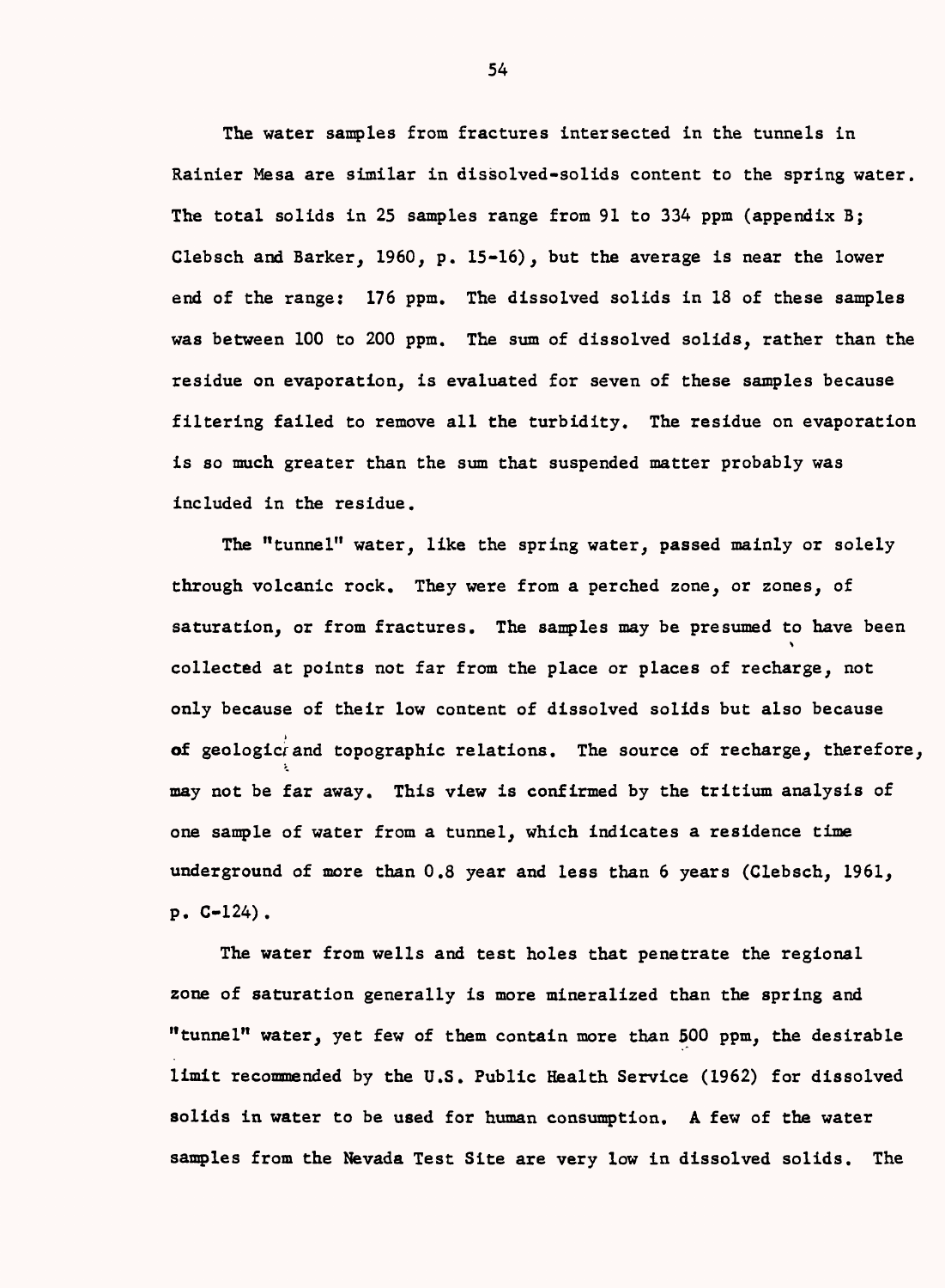water from the Paleozoic carbonate rock in well 87-62, in the depth interval from 3,700 to 4,206 feet, contains only 220 ppm dissolved solids. It compares favorably with the water from the uppermost perched aquifer in tuff in the same well (412 to 560 feet), which contains 240 ppm. The low dissolved-solids content of the water from the tuff suggests that the site of recharge to the tuff is near.

The ground water in Indian Spring Valley is notably low in dissolved solids. The three analyses for the valley that are represented on figure 1 range from 205 to 225 ppm in dissolved solids (wells  $65-73$ ,  $\frac{1}{2}$ 65-76, and 66-75). Two others that are from sources a few miles beyond the east boundary of figure 1 contain 205 and 225 ppm, respectively (weH 66-77 and spring 66-79) . All are calcium-magnesium types, from carbonate rocks or from alluvium presumed to contain detritus of such rocks. By contrast, the nearest well to the west that taps a carbonate aquifer has half again as much dissolved mineral matter (well 67-68, in Mercury Valley, 330 ppm) ; and the nearest well to the north has about twice as much (well 75-73, in Frenchman Flat, 444 ppm) . The only water from carbonate rocks that is comparable in dissolved solids to Indian Spring Valley is from well 87-62, which is discussed above, and well 88-66 (236 ppm). If the amount of dissolved solids is meaningful, the water of Indian Spring Valley might be moving westward into Mercury Valley or northward into Frenchman Flat, but a reverse movement in the opposite direction is unlikely.

If the water movement is westward or northward from Indian Spring Valley, the proportion of calcium and magnesium should decrease in the direction of movement and it does. Whereas the calcium and magnesium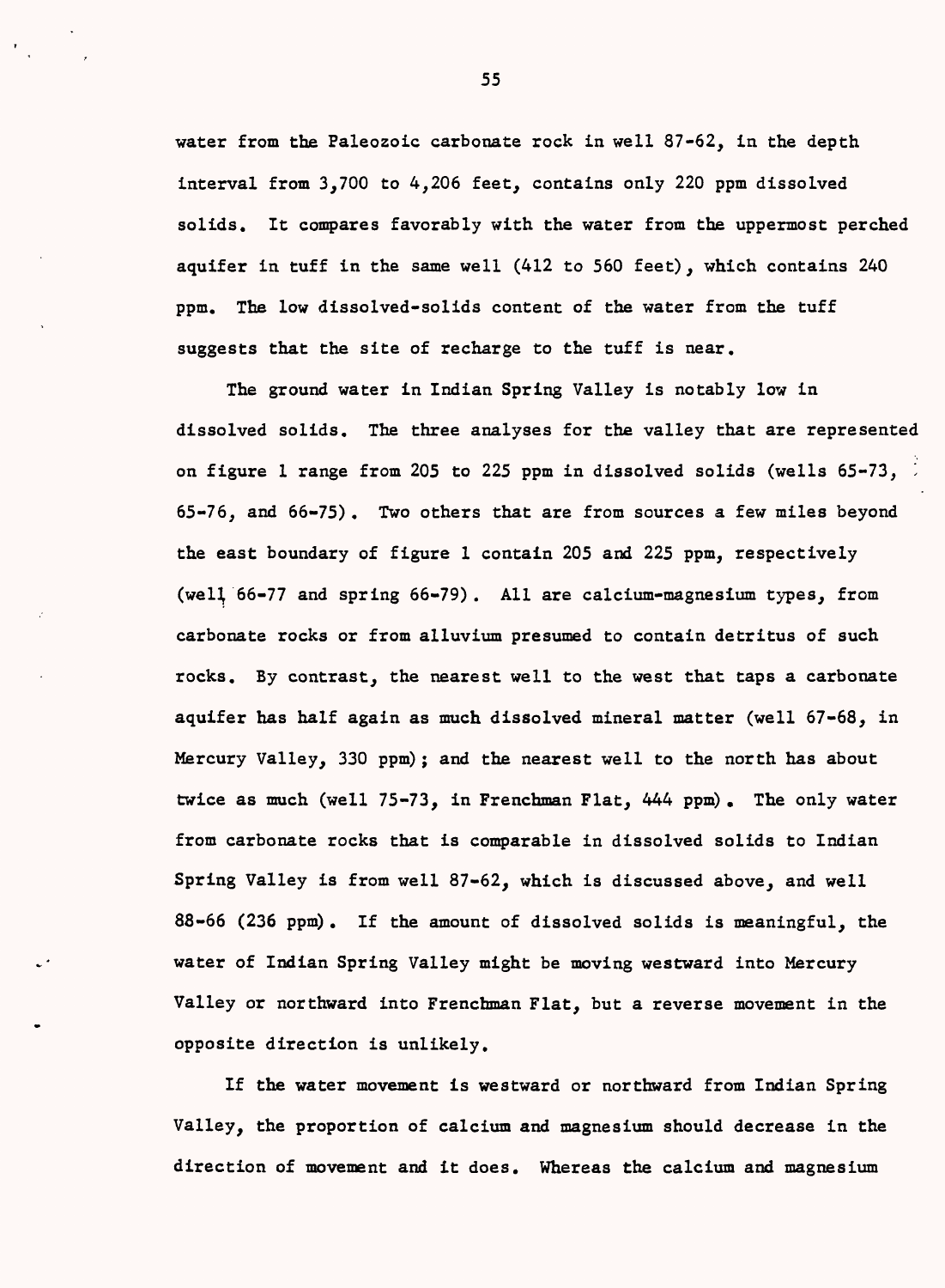average 92 percent of total cations in the waters of Indian Spring Valley, they are but 70 percent at well  $67-68$  (Mercury Valley) and 53 percent at well 75-73 (Frenchman Flat).

Consideration of the dissolved solids in water from tuff and tuffaceous alluvium suggests that recharge to these aquifers in the Emigrant, Yucca, and Frenchman basins is local in origin; and, further, that direct movement of water between basins through these aquifers is unlikely. The waters from three wells in Emigrant Valley that tap tuff or tuffaceous alluvium are low in dissolved solids, averaging about 285 ppm. This average is 70 ppm higher than the average for eight springs from perched aquifers in tuff--actually, 100 ppm or more higher than the dissolved solids in five of the eight. The average is also about 100 ppm higher than the average for 25 water samples from tunnels in Rainier Mesa. These comparisons of average dissolved solids suggest that the three water samples from Emigrant Valley have traveled somewhat farther, or have been somewhat longer underground, than the spring and "tunnel" water.

The Emigrant Valley water and the water from three wells tapping tuff and tuffaceous alluvium in Yucca Flat (wells 83-68, 84-68, and 84-69) averages about the same in dissolved solids. The Yucca Flat water, therefore, probably has not moved underground from Emigrant Valley. If they had done so, they probably should contain more dissolved mineral matter than the Emigrant Valley water types. Omitted from consideration here is the water of Yucca Flat well 81-67, which is of mixed chemical type thoughtifficomes from tuff, and is therefore discussed in the section on "Unusual water types'."'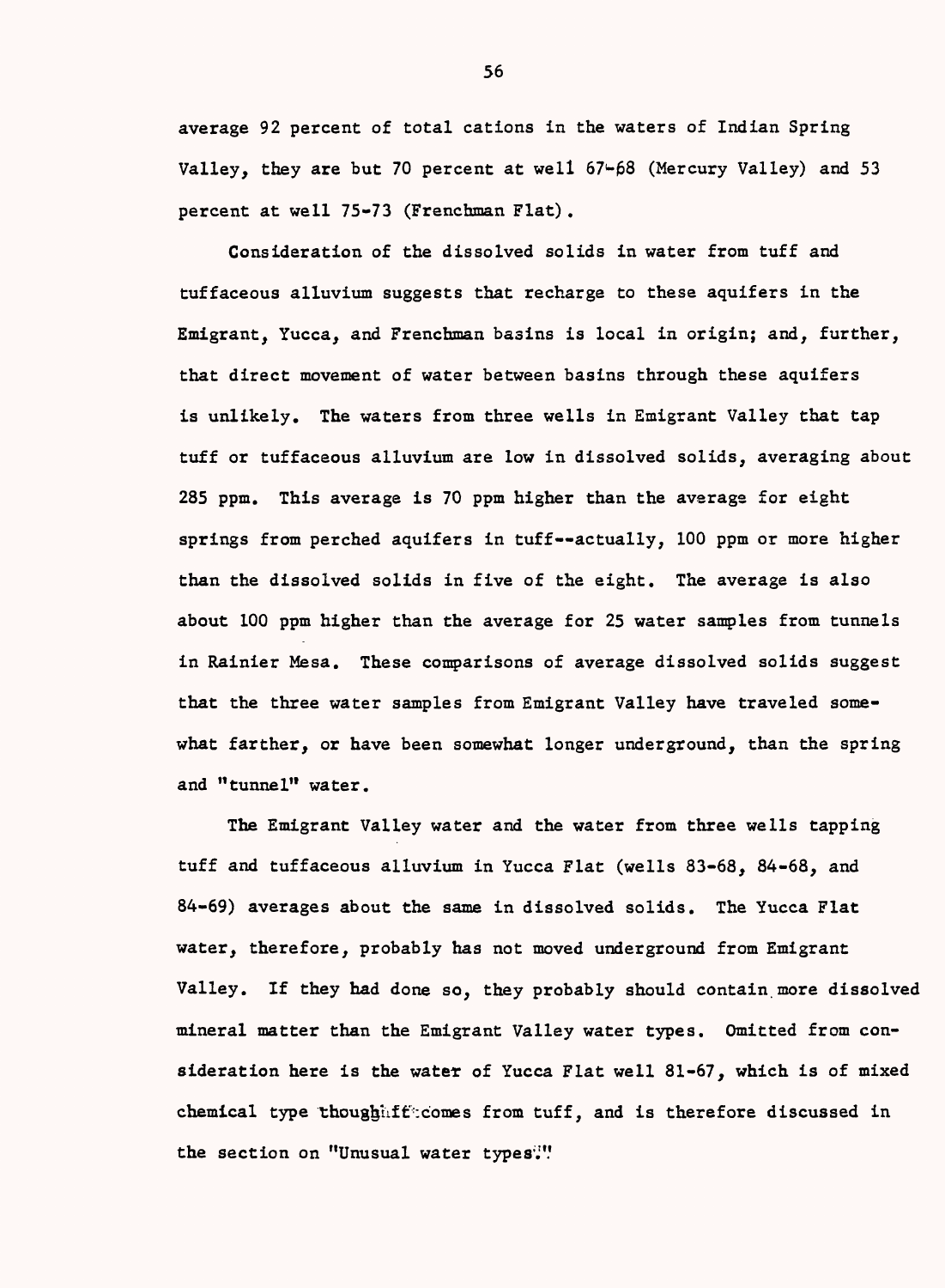The average dissolved solids for the waters from three wells in Frenchman Flat that tap tuff or tuffaceous alluvium is about 385 ppm. This is about 100 ppm more than in the water from similar aquifers in Yucca Flat and Emigrant Valley, which are considered above. The water in Frenchman Flat might, on the basis of dissolved solids alone, be interpreted as having moved southward from Yucca or Emigrant Valleys. However, the movement of ground water in Yucca Flat has been shown by Winograd (1962a, b) to be not so much laterally through the alluvium and tuff as downward through these rocks into the underlying carbonate rocks and through those rocks to sites of discharge. The movement of ground water in Emigrant Valley is imperfectly known, but scanty evidence suggests that the water table in the vicinity of Groom Lake slopes : southeastward, not southwestward toward Frenchman Flat. Hence, the transfer of substantial quantities of water between the three valleys, with movement taking place in the tuff and alluvium, seems unlikely. The higher dissolved-solids content of the Frenchman Flat water, therefore, is attributed to longer residence in the rock in that valley, or to a relatively greater supply of soluble minerals in the rock.

Each basin probably is recharged locally from precipitation on adjacent higher lands. The water received in this manner may move downward through tuffaceous rocks into the underlying carbonate rocks, as in Yucca Flat, but it probably does not move in large quantities from the tuff or tuffaceous alluvium of one of these three basins into similar rocks of an adjacent basin. The interbasin movement of ground water takes place in the carbonate rocks.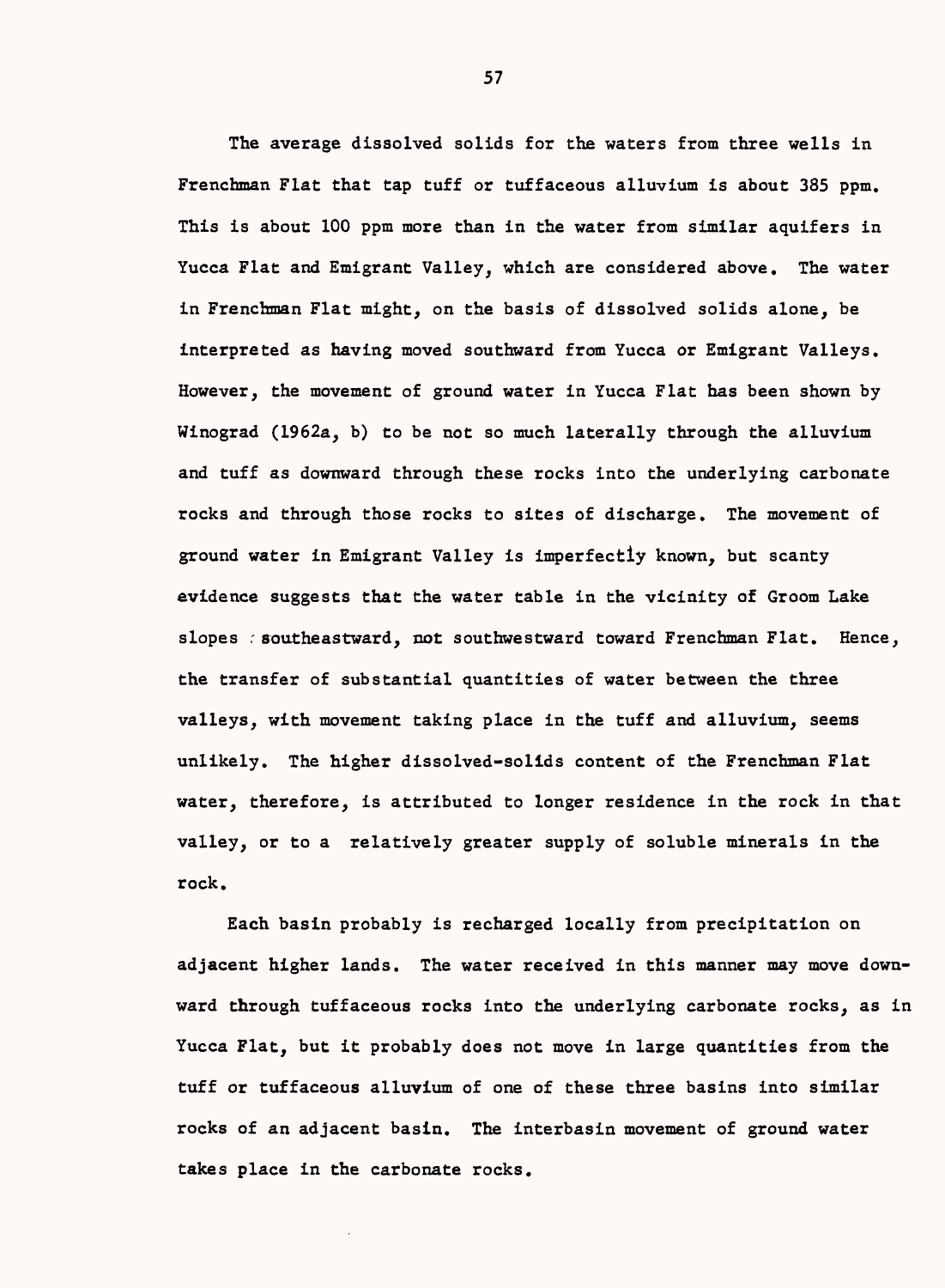The water of wells 73-58 and 74-58, Jackass Flats, contains only 197 and 242 ppm, respectively, dissolved solids, and suggest a local source of recharge. Both wells tap volcanic rocks. The higher dissolved solids are from the well tapping the thicker section of saturated rock. Both wells are near the axis of Fortymile Canyon, where freshening by infiltrating stream water may be effective. The ground water at these two wells probably has not traveled far from the recharge site.

The water from wells 65-53, 66-56, and 69-57, near Lathrop Wells (fig. 6), has only 294, 310, and 233 ppm, respectively, in dissolved solids. Their dissolved-solids content is substantially below the average for water of the Amargosa Desert (about 465 ppm), but is somewhat higher than the dissolved solids in the waters from wells 73-58 and 74-58 in Jackass Flats (197 and 242 ppm), roughly 10 miles to the north. This water, may have enetered the rocks as recharge from runoff from Fortymile Canyon or as recharge in the high country of Yucca and Timer Mountains.

The ground water of the Amargosa Desert, as represented by available analyses, averages about 465 ppm dissolved solids. The dissolved solids in 8 to 15 water samples were between 400 and 600 ppm, and they exceeded 700 ppm in 2 samples. The average is twice that for water in Indian Spring Valley and substantially greater than the dissolved solids in most water of the Test Site. The maximum for the Amargosa Desert is the greatest in the region. The dissolved solids point to the Amargosa Desert, therefore, as the destination to which the ground water may be going, not as the place from which it comes.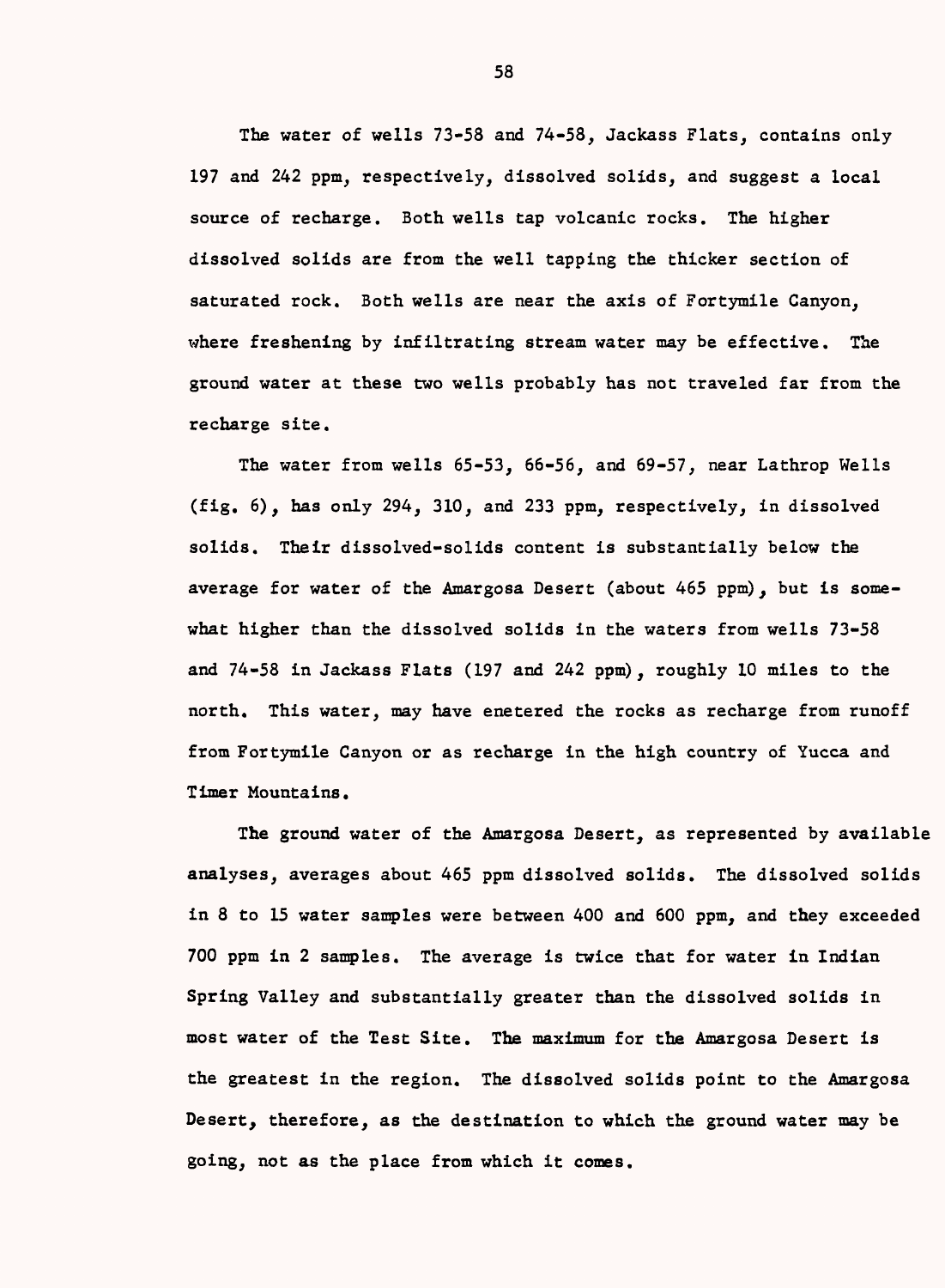WATER MOVEMENTS INFERRED FROM SODIUM DISTRIBUTION

The chemical character of water moving through rocks may be altered by ion exchange, a process in which one or more ions from the water solution are exchanged for other ions adsorbed on the rock. One of these reactions is the exchange of calcium and/or magnesium dissolved in the water for sodium or potassium from the rock (Hem, 1959, p. 221). It is suggested in another section of this report that the sodium content of the waters from tuff or tuffaceous alluvium is due in part to solution of sodium from the rock and in part to the exchange of calcium and magnesium for sodium. At any rate, the water that has been in or has passed through tuffaceous materials generally has a substantial proportior of sodium and may have but little calcium and magnesium.

The reaction outlined above may be reversible under some circumstances, but the conditions permitting such reversal seem not to exist in the vicinity of the Nevada Test Site. To reverse the reaction would require that the water contain a much greater concentration of sodium than has yet been found at or near the Test Site. The normal condition therefore seems to prevail and the sodium dissolved in ground water is likely to remain in solution. If water high in sodium moves out of tuffaceous materials into sodium-poor materials, such as the carbonate rocks, it may pick up calcium and magnesium in addition to the solids already in solution but it will not lose- aodium to the rock. If a sodium-potassium water were to become mixed with a calcium-magnesium water, the result would be a water of mixed chemical character, perhaps similar to the water from wells 75-73 and 79-69a. Lack of sodium in water may be presumed to mean lack of contact of water with rock containing soluble sodium, tuff included.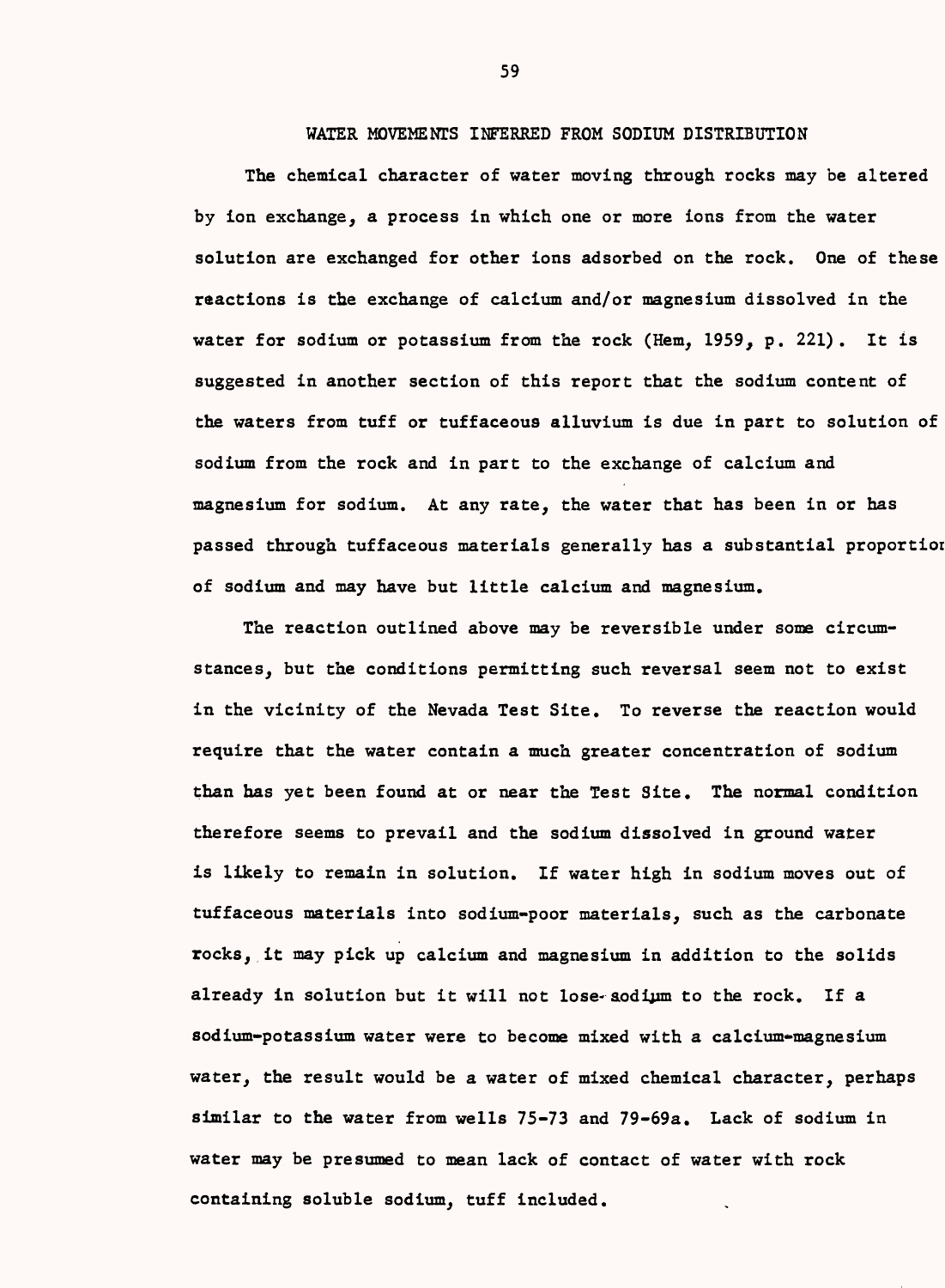The presence or absence of sodium in the waters of the Test Site and vicinity are clues to the ground-water movement. The distribution of sodium suggests the following conclusions:

1. The water in the Paleozoic carbonate rocks underlying the Test Site is in part recharged by percolation downward through tuff or through alluvium containing detrital tuff, or both. The water entering the carbonate rocks in this manner is generally a sodium-potassium type, which when added to the calcium-magnesium type already in the rocks yields a water of mixed chemical character.

2. The water in the carbonate rocks of the Test Site may be moving toward the Amargosa Desert, where the water generally is of mixed chemical character, have a generous amount of sodium, and are more concentrated than those within the Test Site. Not all the water reaching the Amargosa Desert, however, need come from the Test Site.

3. The water of Indian Spring Valley has had little opportunity for contact with tuff or tuffaceous alluvium, or with another rock material containing much soluble sodium. This water probably entered the rocks as recharge on the upper slopes of the Spring Mountains, which lie to the south. The mountains contain extensive outcrops of carbonate rocks, from which calcium and magnesium could be dissolved.

4. The water in the carbonate rocks is not moving southward from the Test Site to Indian Spring Valley. If it did so, the waters of Indian Spring Valley would contain more sodium, and also would probably be higher in dissolved solids.

5. The ground water in Indian Spring Valley may move northward toward Frenchman Flat or westward toward Mercury Valley and the Amargosa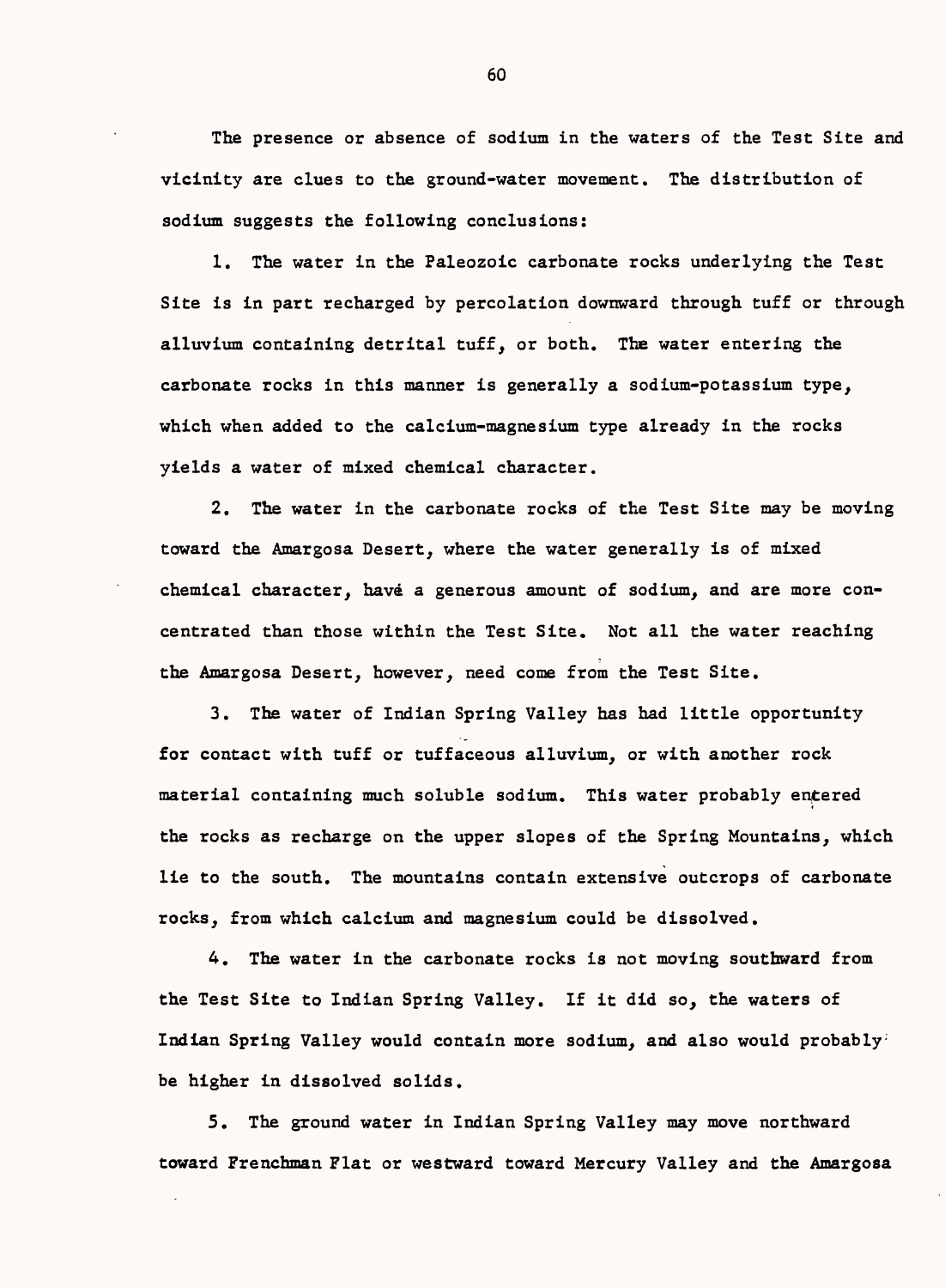Desert. This inference, based solely on the chemical character of the water, is confirmed by studies of the hydraulic potential, which have shown the water table to be higher in Indian Spring Valley than in Mercury Valley or Frenchman Flat (Eakin and others, 1963) .

#### SUMMARY AND CONCLUSIONS

Sodium-potassium water is found at the Nevada Test Site in aquifers in tuff and in alluvium containing detrital tuff. They are found in Yucca, Frenchman, and Jackass Flats, and in Emigrant Valley. The water from springs and those from fractures intersected in tunnels is notably low in dissolved solids, and this fact suggests nearness of the recharge areas. However, the dissolved solids in water from tuffaceous aquifers tapped by deep wells are not much higher than in the spring and "tunnel" waters; from this it is inferred that water in such aquifers generally has not progressed far in their underground travels. Their chemical history is relatively uncomplicated.

The water from tuffaceous aquifers in Yucca Flat averages the same in dissolved solids as the water from similar aquifers in Emigrant Valley. This fact suggests that movement underground of large quantities of water from Emigrant Valley into Yucca Flat through these aquifers does not take place.

The water from tuffaceous aquifers in Frenchman Flat averages higher in dissolved solids than those in Yucca Flat and Emigrant Valley, and therefore could have come from those valleys, water chemistry alone being considered. However, movement of ground water in tuffaceous rock is downward into the underlying carbonate rocks and it is concluded that recharge to the tuffaceous aquifers is derived chiefly from local precipitation in each basin.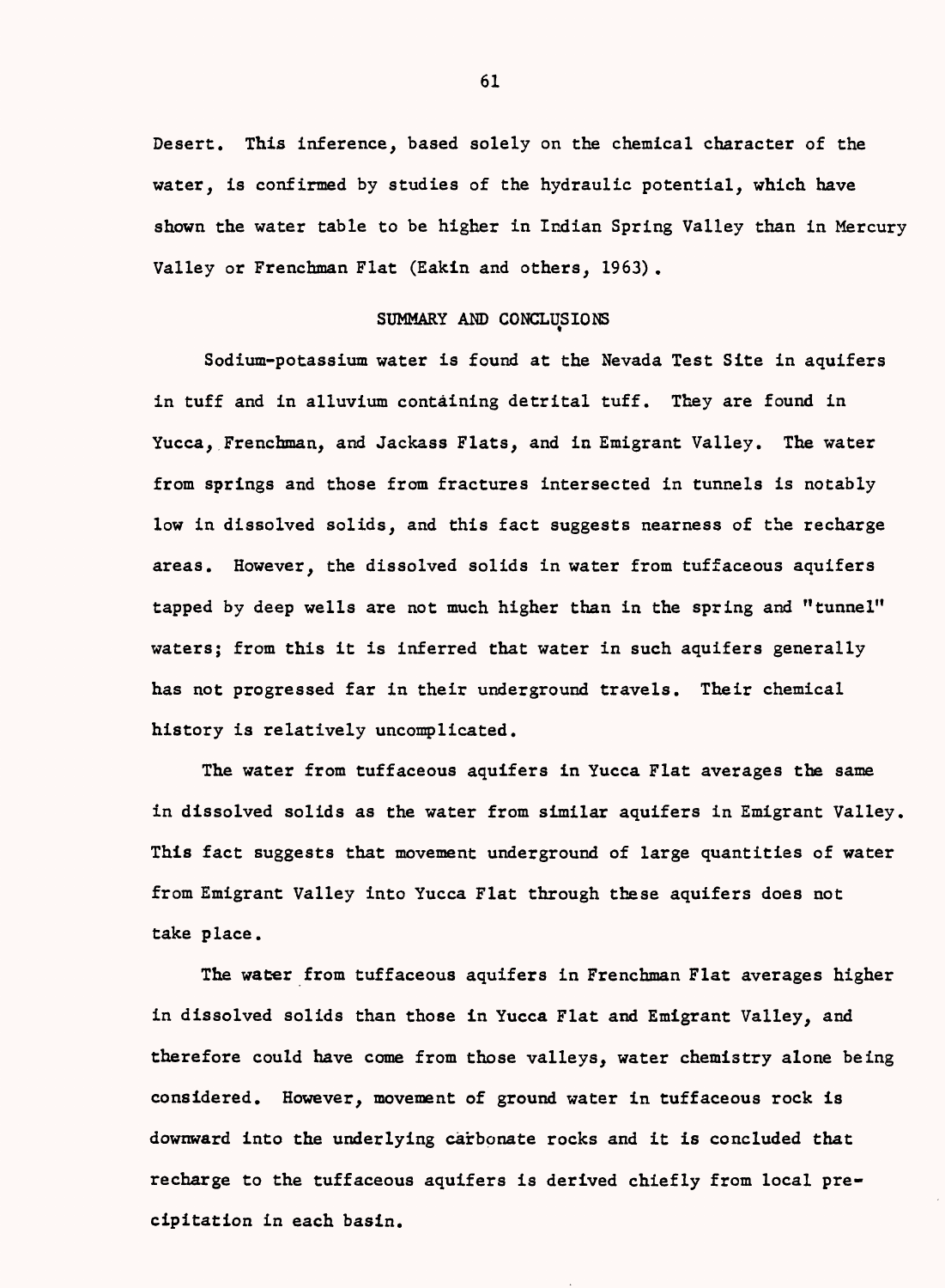Calcium-magnesium water is found in limestone and dolomite (carbonate rocks) and in alluvium containing, or presumed to contain, detritus of such rocks. The waters in Indian Spring Valley are typical calciummagnesium type. A typical calcium-magnesium water low in dissolved solids, like a typical sodium-potassium water low in dissolved solids, probably has had only a relatively uncomplicated chemical history.

Water having the characteristics of both the preceding types is termed water of mixed chemical type. These may be water from tuffaceous aquifers that have moved into carbonate rocks (or alluvium with carbonaterock detritus) and there have picked up calcium and magnesium in addition to solids already in solution. They may be water from carbonate rocks that have come in contact with tuff--or, more probably, detrital tuff in alluvium--and have picked up sodium by solution or through ion exchange. They may also be the result of mixing of calcium-magnesium with sodiumpotassium water, but such mixing is probably rare.

Water of mixed chemical type is found in some of the carbonate rocks tapped by wells within the Nevada Test Site, and suggest that some of the water recharged to the carbonate rocks passes first through tuffaceous rocks.

Water of mixed chemical type predominates in the Amargosa Desert. In general, also, the water of this desert is the most mineralized of the region. These facts suggest, therefore, that this water has traveled farther and Thas a more complicated chemical history than others, and that the Amargosa Desert is a destination for moving ground water. It is a discharge area.

The virtual lack of sodium in the waters of Indian Spring Valley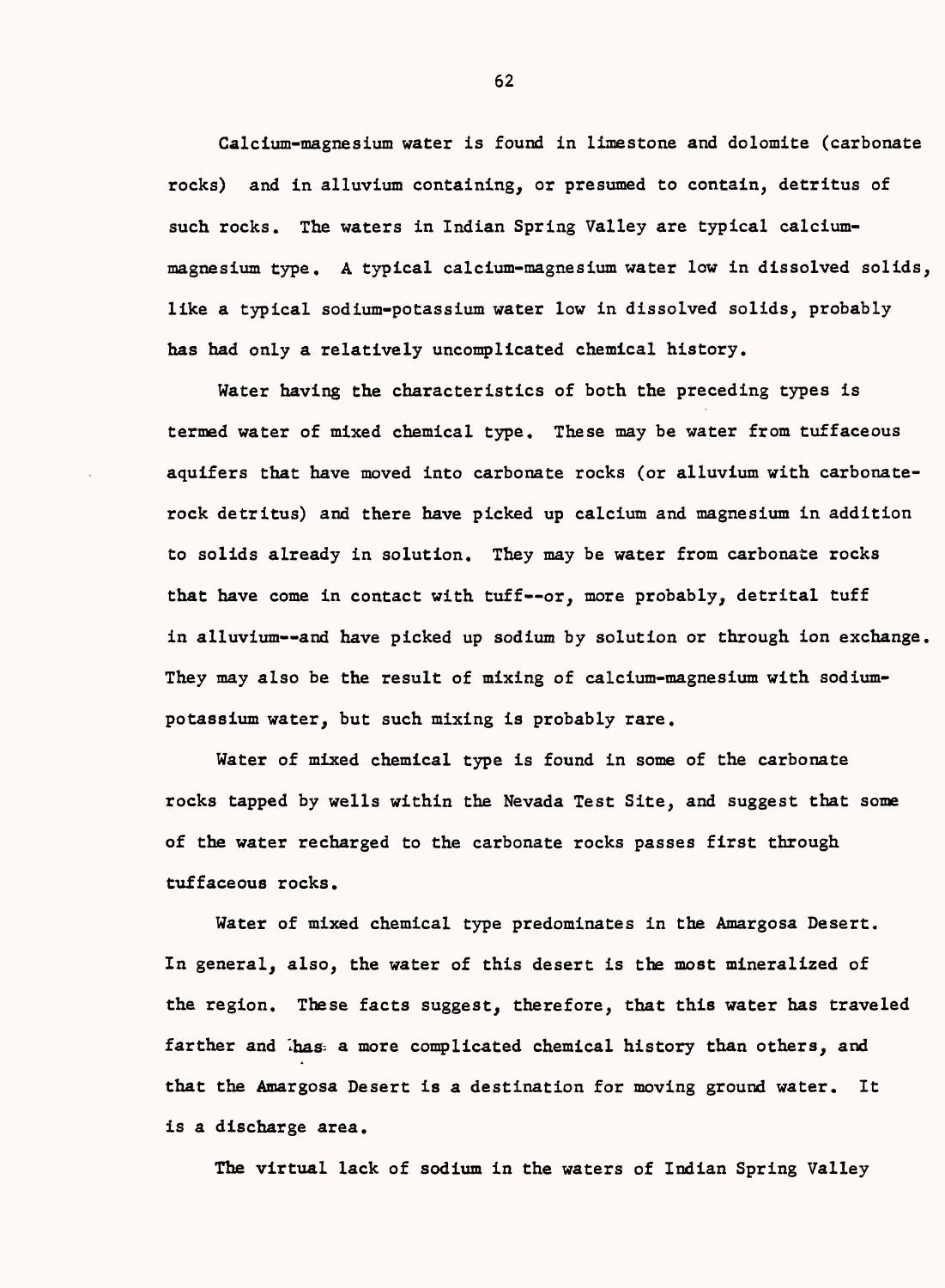is especially significant because sodium dissolved in water generally remains in water. Lacking substantial sodium, the water of Indian Spring Valley has not come from the tuff and tuffaceous alluvium, or even from the carbonate rocks, within the Nevada Test Site. More probably they have been derived from recharge on the upper slopes of the Spring Mountains, where carbonate rocks crop out. Their low content of dissolved solids (average 215 ppm) supports this hypothesis.

Recharge water may also move from the Spring Mountains westward into the Amargosa Desert. The calcium and magnesium content of the water, in percent of total cations, decreases progressively westward from the mountains in a manner that suggests a meeting with water from the northwest.

Low total solids in three samples from the northern margin of the Amargosa Desert, near Lathrop Wells, suggest influx of water recharged nearby, possibly in the high country of the Yucca Mountain-Timber Mountain area or from surface water in Fortymile Canyon.

In conclusion, the ground water of the Nevada Test Site seems to be moving into the Amargosa Desert, but not into Indian Spring Valley. Only a fraction of the water reaching the Amargosa Desert is from the Test Site. Large contributions appear to be coming from the Spring Mountains and from localities to the northwest.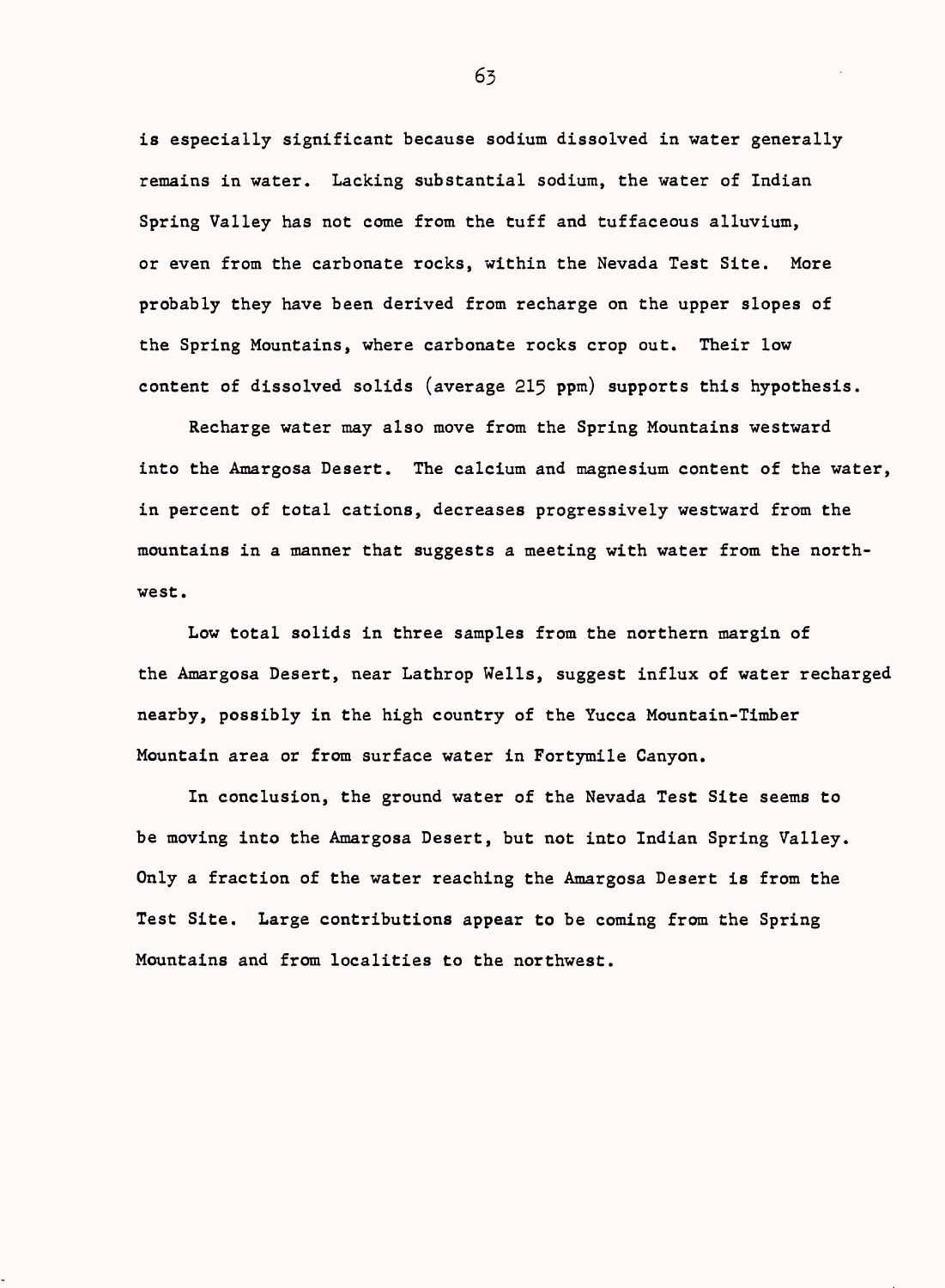#### REFERENCES CITED

- Clebsch, Alfred, Jr., 1961, Tritium-age of ground water at the Nevada Test Site, Nye County, Nevada: U.S. Geol. Survey Prof. Paper 424-C, p. C122-C125.
- Clebsch, Alfred, Jr., and Barker, F. B., 1960, Analyses of ground water from Rainier Mesa, Nevada Test Site, Nye County, Nevada: U.S. Geol. Survey TEI-763, 22 p., 3 figs., 2 tables.
- Eakin, T. E., Schoff, S. L., and Cohen, Philip, 1963, Regional hydrology of a part of southern Nevada: U.S. Geol. Survey TEI-833, 40 p.
- Garber, M. S., and Thordarson, William, 1962, Ground-water test well C, Nevada Test Site, Nye County, Nevada: U.S. Geol. Survey TEI-818, 79 p.
- Healey, D. L., and Miller, C. H., 1962, Gravity survey of the Nevada Test Site and vicinity, Nye, Lincoln, and Clark Counties, Nevada--interim report: U.S. Geol. Survey TEI-827, 36 p.
- Hem, J. D., 1959, Study and interpretation of the chemical characteristics of natural water: U.S. Geol. Survey Water-Supply Paper 1473, 269 p.
- Hood, J. W., 1961, Water wells in Frenchman and Yucca Valleys, Nevada Test Site, Nye County, Nevada: U.S. Geol. Survey TEI-788, 59 p., 13 figs., 6 tables.
- Houser, F. N., and Poole, F. G., 1959, Lithologic log and drilling information for the marble exploration hole 3, U 15 area, Nevada Test Site, Nevada: U.S. Geol. Survey TEM-1031, 22 p.
- \_\_\_\_1961, Age relations of the Climax composite stock, Nevada Test Site, Nye County, Nevada: U.S. Geol. Survey Prof. Paper 424-B, p. B176-B177..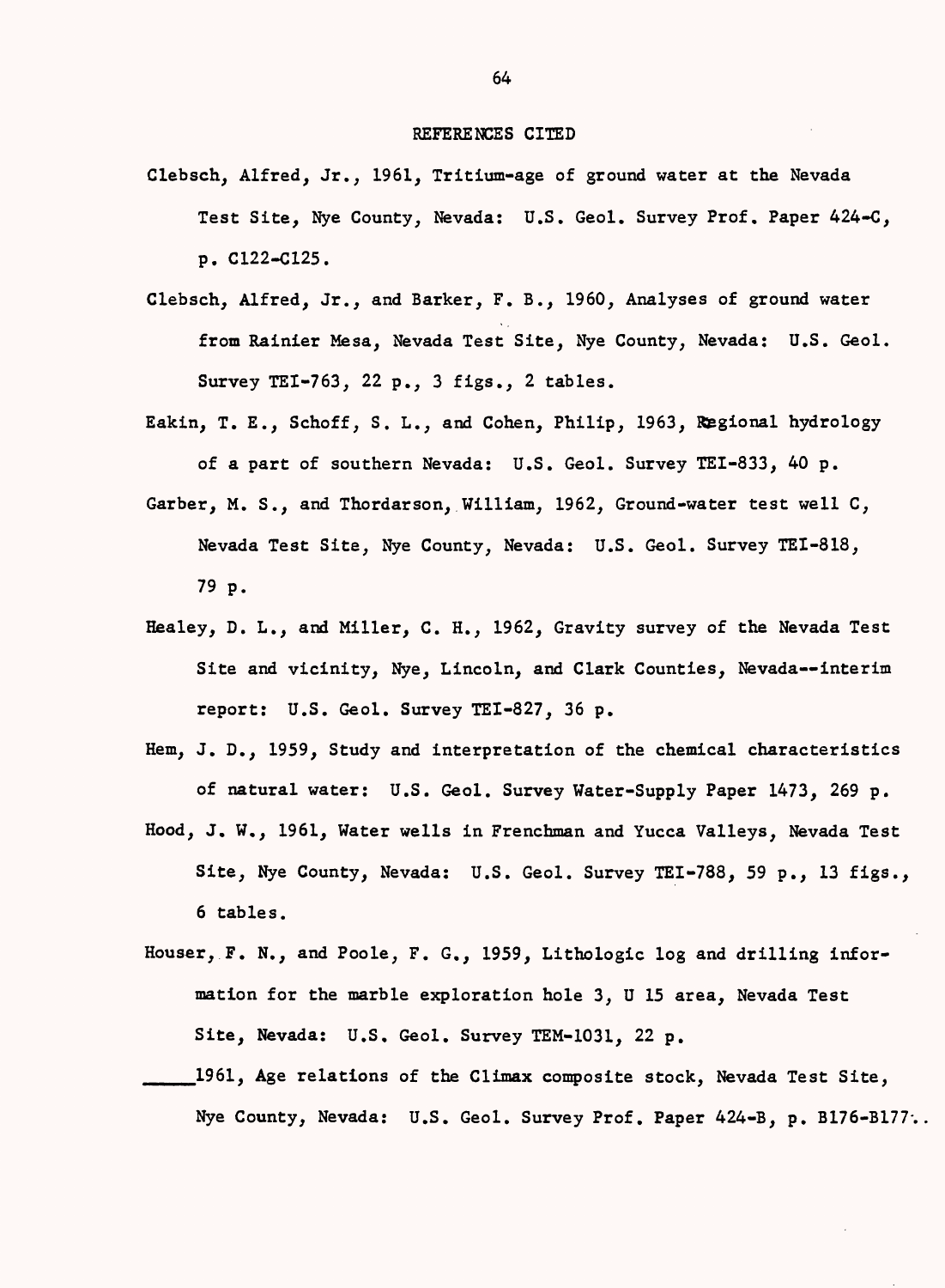- Johnson, M. S., and Hibbard, D. E., 1957, Geology of the Atomic Energy Commission Nevada Proving Grounds Area, Nevada: U.S. Geol. Survey Bull. 1021-K, p. 333-384.
- Longwell, C. R., 1960, Possible explanation of diverse structural patterns in southern Nevada, in Bradley v. 258-A: Am. Jour. Sci., p. 192-203.
- Moore, J. E., 1961, Wells, test holes, and springs of the Nevada Test Site and surrounding area: U.S. Geol. Survey TEI-781.
- \_\_\_1962, Selected logs and drilling records of wells and test holes drilled at the Nevada Test Site prior to 1960: U.S. Geol. Survey TEI-804, 54 p., 4 figs., 4 tables.
- Piper,.A. M., 1945, A graphic procedure in the geochemical interpretation of water analyses: Am. Geophys. Union Trans., 25th Ann. Mtg., pt. 6, p. 914-923.
- Price, C. E., and Thordarson, William, 1961, Ground water test well A, Nevada Test Site, Nye County, Nevada: U.S. Geol. Survey TEI-800, 59 p., 4 figs., 11 tables.
- Scott, R. C., and Barker, F. B., 1962, Data on uranium and radium in ground water in the United States, 1954 to 1957: U.S. Geol. Survey Prof. Paper 426, 115 p., 2 pi., 7 figs.
- U.S. Public Health Service, 1946, Public Health Reports: Reprint 2697. \_\_\_1962, Drinking water standards: Pub^ 956, 61 p.
- Walker, G. E., 1962, Ground water in the Climax stock, Nevada Test Site, Nye County, Nevada: U.S. Geol. Survey TEI-813, 48 p., 11 figs., 20 tables.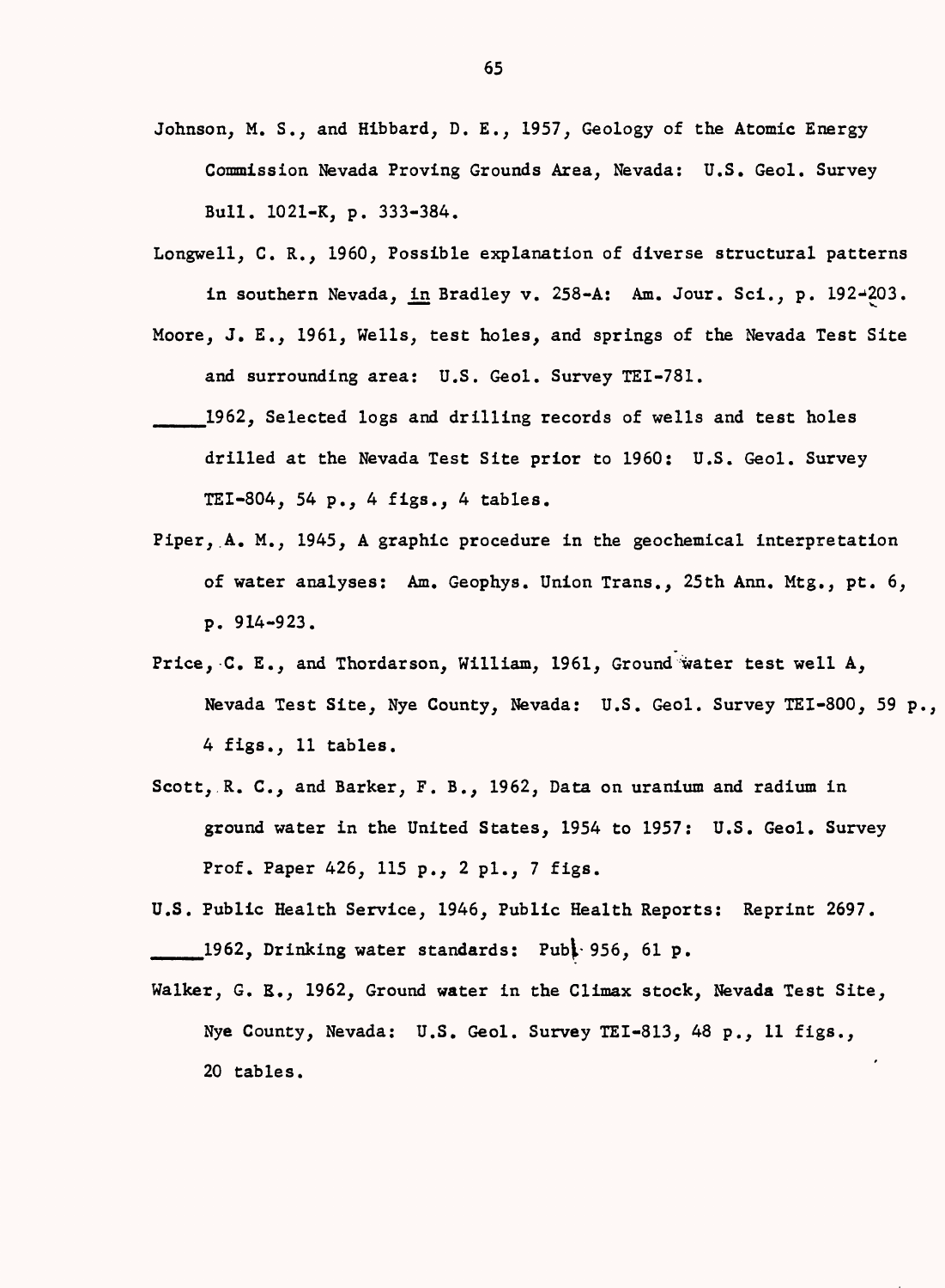Winograd, I. J., I962a, Interbasin movement of ground water at the Nevada Test Site: U.S. Geol. Survey TEI-807, 12 p., 4 figs.

\_\_\_1962b, Interbasin movement of ground water at the Nevada Test Site:

U.S. Geol. Survey Prof. Paper 450C, p. C108-C111.